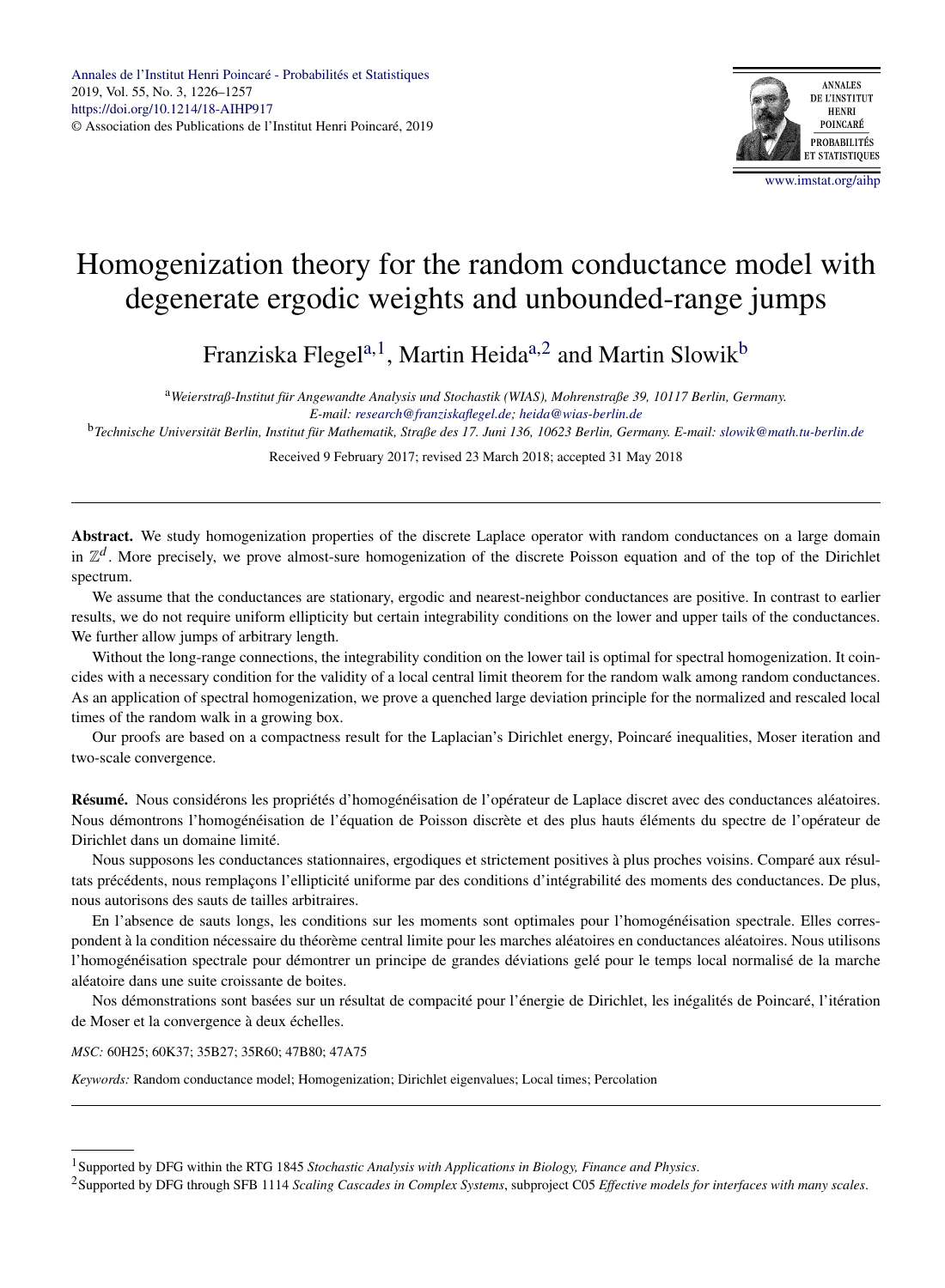# <span id="page-1-0"></span>**1. Introduction**

Disordered media may homogenize in various ways. For example, in a microscopically inhomogeneous material, the solution to the heat equation might satisfy a local limit theorem when viewed on larger scales. This might be on the entire space or within a bounded domain with certain boundary conditions. In bounded domains we can furthermore ask whether the solution to a Poisson equation homogenizes as the domain's diameter, i.e., the macroscopic scale, grows to infinity. Or, alternatively, we can wonder whether the Dirichlet spectrum of the associated Laplace operator converges in some sense or whether the occupation time measures of the corresponding diffusion fulfill a large deviation principle. When we say that we let the macroscopic scale grow to infinity, this is always in comparison to a microscopic scale  $\varepsilon$ , which might tend to zero instead.

Although all these aspects of homogenization are *a priori* different, intuition suggests that they should somehow be related. Especially if the associated Laplace operator is self-adjoint, i.e., it is the generator of a reversible random walk, then the homogenization of the Poisson equation is strongly linked to spectral homogenization (see [\[19, Chapter 11\]](#page-30-0)). Spectral homogenization in turn is linked to the validity of a large deviation principle for the occupation time measures of a random walk in bounded domains [\[12, Theorem 5\]](#page-30-0). It is therefore plausible that these aspects of homogenization should hold under similar conditions.

For self-adjoint Laplace operators, a crucial condition for many kinds of asymptotic homogenization is – apart from ergodicity – the validity of a Poincaré inequality with an optimal constant independent of *ε* (uniform Poincaré inequality, see also [\(3.16\)](#page-11-0)). For spectral homogenization this is immediately evident since the optimal Poincaré constant is the inverse of the principal Dirichlet eigenvalue of the Laplacian (see Remark [2.6\)](#page-7-0). In the situation of the present paper, we will see that the uniform Poincaré inequality is necessary and carries us quite far, although it is not completely sufficient for our results. However, it leads us to conditions that are optimal (up to a critical case, see Remark [2.6\)](#page-7-0).

In the present paper, we examine a discrete disordered medium that belongs to a class of random conductance models on the lattice Z*<sup>d</sup>* with stationary and ergodic conductances on nearest-neighbor and unbounded-range connections. Random conductance models are of high mathematical and physical interest (see [\[7,8\]](#page-30-0) and references therein). For these models, [\[2, Theorem 1.11, Remark 1.12\]](#page-30-0) already used the Poincaré inequality and a related Sobolev inequality to prove the validity of a local limit theorem for the heat kernel in the case where only nearest neighbors are connected. As we explained above, a uniform Poincaré inequality is also necessary for spectral homogenization. In this model, its validity depends on the integrability of the tails of the conductances (see e.g. Proposition [3.1](#page-10-0) and [\[2, Proposition 2.1\]](#page-30-0)). To be more precise, let *ω(e)* denote the random conductance on the edge *e* and define

$$
q = \sup\{r : \mathbb{E}[\omega(e)^{-r}] < \infty\},\
$$

where E denotes the expectation with respect to  $\omega(e)$ . For the moment, let us assume that only nearest neighbors are connected, or equivalently, that only nearest-neighbor conductances carry a positive conductance. Then the crucial assumption is

$$
q > q_{\rm c} = \begin{cases} d/2 & \text{for general stationary, ergodic conductances and } d \ge 2, \\ 1/4 & \text{for i.i.d. conductances and } d \ge 2, \\ 1 & \text{for } d = 1, \end{cases} \tag{1.1}
$$

see Assumption [1.2.](#page-3-0) Additionally we require that  $\mathbb{E}[\omega(e)] < \infty$  (cf. Assumption [1.1\(](#page-3-0)b)). As we explain in Remark [2.6,](#page-7-0) up to the critical case  $q = q_c$ , the condition in (1.1) is optimal. In fact,  $\mathbb{E}[\omega(e)^{-q_c}] < \infty$  is sufficient for the Poincaré inequality but not for the Moser iteration, which we use in Section [3.2.](#page-12-0) If  $q < q_c$ , then it is possible (and in the i.i.d. case even almost sure [\[16\]](#page-30-0)) that trapping structures as in Figure [3](#page-7-0) appear, which immediately contradict a uniform Poincaré inequality.

In addition to Poincaré and Sobolev inequalities, our proofs rely on stochastic two-scale convergence, an analytic method that is based on the ergodic theorem and was introduced in [\[30\]](#page-31-0).

A related problem of a nonlocal operator was recently studied by Piatnitski and Zhizhina [\[27\]](#page-30-0) in the periodic case, where, as in the present article, the limit operator localizes to a second order elliptic operator.

For the random conductance model with conductances  $\omega(e) \in [0, c_0]$  ( $c_0 < \infty$ ) restricted to nearest-neighbor connections, Faggionato [\[14\]](#page-30-0) already used stochastic two-scale convergence in order to prove homogenization of the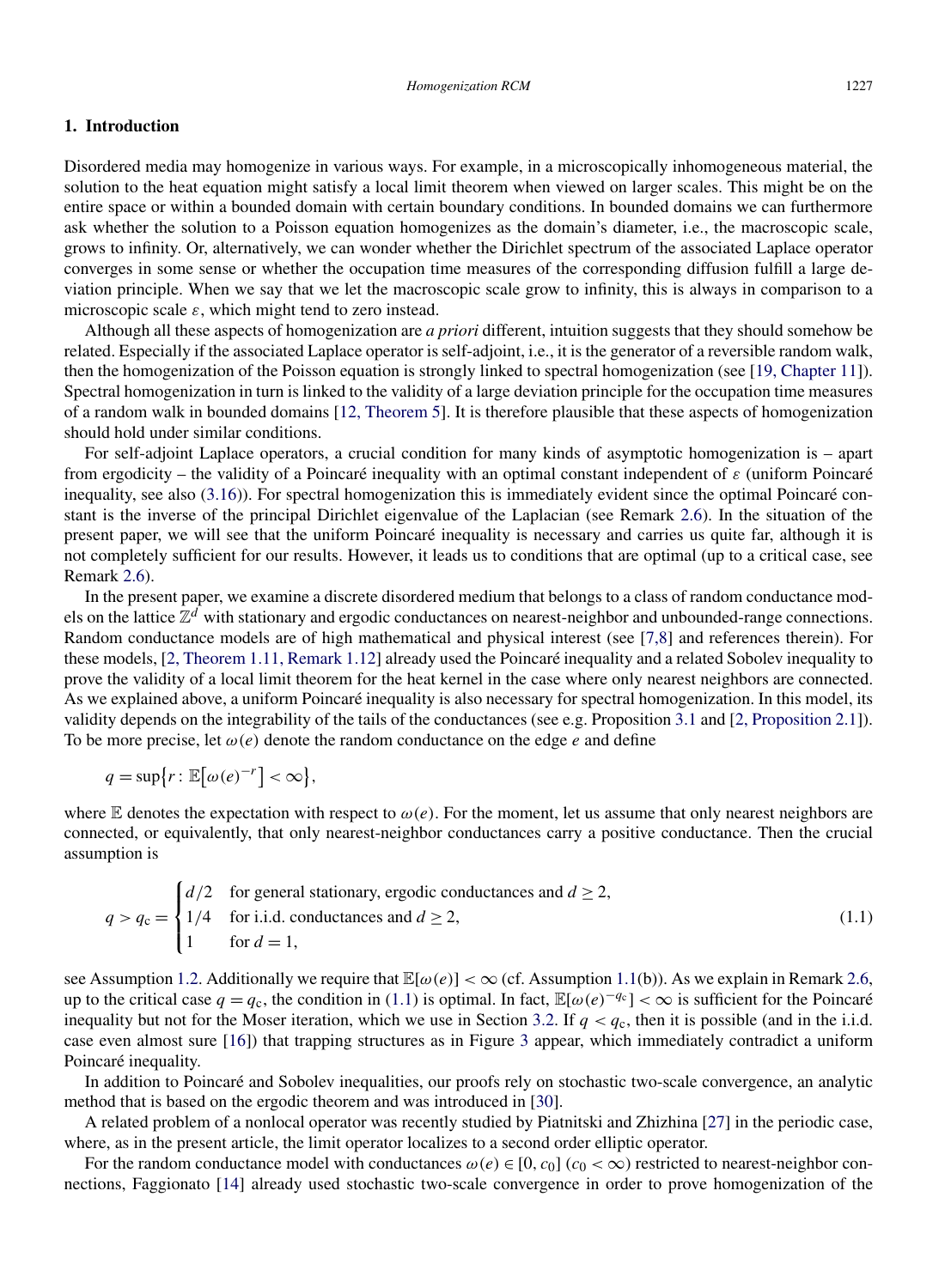<span id="page-2-0"></span>Laplace operator with a spectral shift on the infinite connected component of  $\mathbb{Z}^d$ . The spectral shift compensates for the lack of a Poincaré inequality. The very first successful application of two-scale convergence in the random conductance model seems to be by Mathieu and Piatnitski [\[24\]](#page-30-0).

As a consequence of the homogenization of the Poisson equation on bounded domains, the homogenization of the top of the Dirichlet spectrum follows by the methods of [\[19, Chapter 11\]](#page-30-0), see Theorem [2.5.](#page-6-0) For this result, Remark [2.6](#page-7-0) explains in which sense Condition [\(1.1\)](#page-1-0) is sharp. For i.i.d. conductances [\(1.1\)](#page-1-0) even decides between a completely homogenizing phase, which we cover in this paper, and a completely localizing phase of the principal Dirichlet eigenvector, which was studied in [\[16\]](#page-30-0). We thus extend the results of Faggionato [\[15\]](#page-30-0) and Boivin and Depauw [\[4\]](#page-30-0). Faggionato showed spectral homogenization in dimension  $d = 1$  under Condition [\(1.1\)](#page-1-0) and  $\mathbb{E}[\omega(e)] < \infty$ , whereas Boivin and Depauw proved spectral homogenization for conductances that are uniformly bounded from above and away from zero (uniform ellipticity).

As an application of the spectral homogenization, we prove a quenched large deviation principle for the occupation time measures, given that the random walk stays in a slowly growing box, see Proposition [2.8.](#page-9-0) We extend the results of [\[21, Theorem 1.8\]](#page-30-0), where the authors use the deep connection between the Dirichlet energy of the Laplace operator and the Donsker–Varadhan rate function of the occupation time measures of the associated random walk.

In the recent paper [\[25\]](#page-30-0), the authors prove that under the same integrability conditions as in the present paper, the Dirichlet energy of the random conductance Laplacian  $\Gamma$ -converges to a deterministic, homogeneous integral (see their Corollary 3.4 and Proposition 3.24). Together with their compactness result [\[25, Lemma 3.14\]](#page-30-0), Theorem 13.5 of [\[23\]](#page-30-0) implies the homogenization of the Poisson equation for models where the connections are of finite range. With the method employed in the present paper, however, we can allow for unbounded-range connections (see As-sumption [1.1\(](#page-3-0)b)). Further, we identify the corresponding limit operator in the long-range case (see Theorem [2.1\)](#page-5-0) and we prove the two-scale convergence of the gradient of the solution to the Poisson equation. Note that in the case of bounded-range connections, the result of [\[25\]](#page-30-0) together with the compact embedding of our Section [4](#page-12-0) implies that Assumption [1.2\(](#page-3-0)a) is sufficient instead of Assumption 1.2(a') for the homogenization result, see Remark [1.3.](#page-3-0)

### 1.1. *Model and notation*

Let us consider a graph with vertex set  $\mathbb{Z}^d$  and edge set

$$
E = \{(x, y) : x, y \in \mathbb{Z}^d \text{ and } x \neq y\},\tag{1.2}
$$

i.e., we assume that there exists an undirected edge between any two sites  $x, y \in \mathbb{Z}^d$ . We further assume that each edge *e* carries a nonnegative random variable *ω(e)*, which we call the *conductance* of the edge *e*. Moreover, we call the family  $\omega = (\omega(e))_{e \in E}$  *environment* or *landscape*. If  $e = \{x, x + z\}$  for  $x, z \in \mathbb{Z}^d$  ( $z \neq 0$ ), we will also write  $\omega_{x,z}$ instead of  $\omega(e)$ .

Moreover,  $\tau_x$  denotes the translation by a vector  $x \in \mathbb{Z}^d$ , i.e., we write

$$
\omega_{x,z}=(\tau_x\omega)_{0,z}.
$$

Since the edges in (1.2) are undirected, we have  $\omega_{x,z} = \omega_{x+z,-z}$ .

In the variable-speed random conductance model, we consider the Laplacian  $\mathcal{L}_{\omega}$ , which acts on real-valued functions  $f \in \ell^2(\mathbb{Z}^d)$  as

$$
(\mathcal{L}_{\omega}f)(x) = \sum_{z \in \mathbb{Z}^d} \omega_{x,z} \big( f(x+z) - f(x) \big), \qquad \big( x \in \mathbb{Z}^d \big). \tag{1.3}
$$

Note that  $\mathcal{L}_{\omega}$  is P-a.s. well-defined under Assumption [1.1\(](#page-3-0)b). Since the conductances are symmetric, i.e.,  $\omega_{x,z}$  =  $\omega_{x+z,-z}$ , the associated Markov process is reversible. As we explain in Section [5.3,](#page-18-0) the Laplacian  $\mathcal{L}_{\omega}$  is the discrete analogue of a divergence-form operator with random weights.

We denote the probability space that governs the environment  $\omega$  by

$$
(\Omega, \mathcal{F}, \mathbb{P}) = ([0, \infty)^E, \mathcal{B}([0, \infty])^{\otimes E}, \mathbb{P}),
$$
\n(1.4)

and the expectation with respect to the law  $\mathbb P$  by  $\mathbb E$ .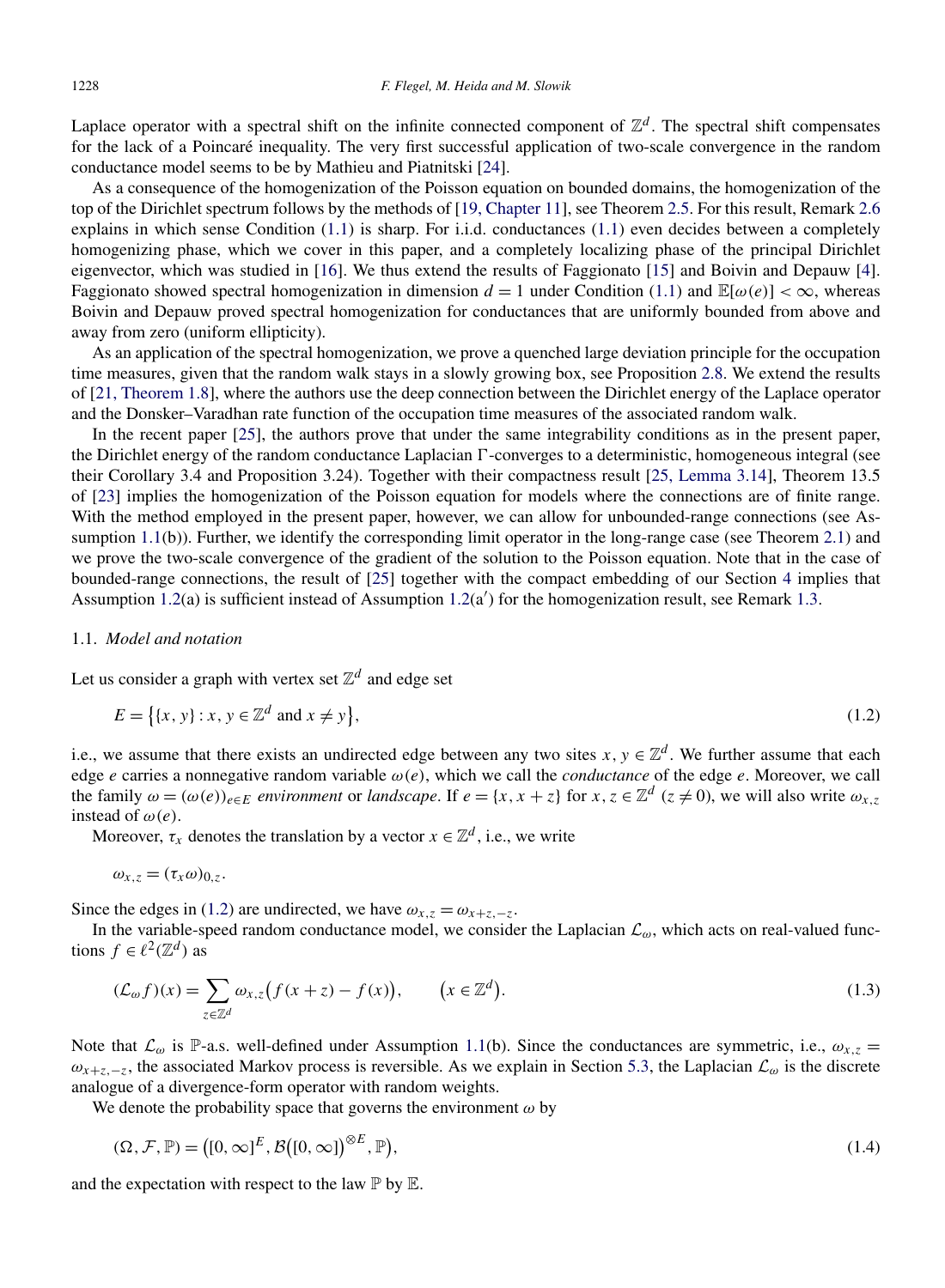

Fig. 1. Independent paths.

<span id="page-3-0"></span>For any  $\omega \in \Omega$ , we denote the set of *open edges* by

 $\mathcal{O} \equiv \mathcal{O}(\omega) := \{e \in E : \omega(e) > 0\} \subset E.$ 

Further,  $E_d \subset E$  denotes the set of all undirected nearest-neighbor bonds.

In this paper we will usually assume that the law  $\mathbb P$  fulfills the following conditions.

#### **Assumption 1.1.**

(a) The law P is stationary and ergodic with respect to spatial translations  $(\tau_x)_{x \in \mathbb{Z}^d}$ .

- (b)  $\mathbb{E}[\sum_{z \in \mathbb{Z}^d} \omega_{0,z} |z|^2] < \infty$ .
- (c) For P-a.e.  $\omega$ , the set  $\mathcal{O}(\omega)$  of open edges contains the set  $E_d$  of nearest-neighbor edges of  $\mathbb{Z}^d$ .

In addition to Assumption 1.1, our main results rely on an integrability condition for the lower tails of the conductances, for which we need to define the notion of paths in  $(\mathbb{Z}^d, E_d)$ . A path of length *l* between *x* and *y* in  $(\mathbb{Z}^d, E_d)$ is a sequence  $(x_i : i = 0, \ldots, l)$  with the property that  $x_0 = x$ ,  $x_l = y$  and  $\{x_i, x_{i+1}\}\in E_d$  for any  $i = 0, \ldots, l - 1$ . If  $\gamma = (x_i : i = 0, \ldots, l)$  is a path and there exists  $i \in \{1, \ldots, l-1\}$  such that  $\{x_i, x_{i+1}\} = e$ , then we use the shorthand notation  $e \in \gamma$ .

For any  $e \in E_d$  and  $\mathbb{N} \ni l < \infty$ , let  $\Gamma_l(e)$  be a collection of paths in  $(\mathbb{Z}^d, E_d)$  between the vertices of the edge *e* with length at most *l* such that no two paths in  $\Gamma_l(e)$  share an edge. We define the measures  $v^{\omega}$  and  $v_l^{\omega}$  on  $\mathbb{Z}^d$  by

$$
\nu^{\omega}(x) := \sum_{e \in E_d \colon x \in e} \omega(e)^{-1} \quad \text{and} \quad \nu_l^{\omega}(x) := \sum_{e \in E_d \colon x \in e} \omega_l(e)^{-1},\tag{1.5}
$$

where

$$
\omega_l(e)^{-1} := \min_{\gamma \in \Gamma_l(e)} \sum_{e' \in \gamma} \omega(e')^{-1}.
$$
\n(1.6)

We let  $\gamma_l^{\text{opt}}(e)$  denote the minimizer of the RHS of (1.6). For an example of how to choose  $\Gamma_9$  reasonably for the nearest-neighbor lattice  $(\mathbb{Z}^d, E_d)$  if the conductances are independent and identically distributed, see Figure 1.

**Assumption 1.2 (Lower moment condition).** If  $d = 1$ , then  $\mathbb{E}[1/\omega(e)] < \infty$  for any  $e \in E_d$ . In addition, if  $d \ge 2$ , then

(a) there exists  $l \in \mathbb{N}$  such that  $\mathbb{E}[(v_l^{\omega}(0))^{d/2}] < \infty$ .

(a') there exists  $l \in \mathbb{N}$  and  $q > d/2$  such that  $\mathbb{E}[(v_l^{\omega}(0))^q] < \infty$ .

**Remark 1.3.** Note that Assumption 1.2(a) is sufficient for the Poincaré inequalities (Section [3.1\)](#page-9-0) and the compact embedding (Section [4\)](#page-12-0). The only reason why we need Assumption  $1.2(a')$  is the Moser iteration in the proof of Proposition [3.4,](#page-12-0) which we need for the Auxiliary Lemma [6.1.](#page-24-0) In fact, if we would assume that the length of the connections was bounded, or in other words, there exists  $R < \infty$  such that  $\mathbb{P}\text{-a.s. } \mathcal{O}(\omega) \subseteq \{e : |e| < R\}$ , then the authors of  $[25]$  proved  $\Gamma$ -convergence under Assumption 1.2(a). Therefore the compact embedding of Section [4](#page-12-0) implies the homogenization result Theorem [2.1](#page-5-0) and thus Assumption  $1.2(a)$  is sufficient.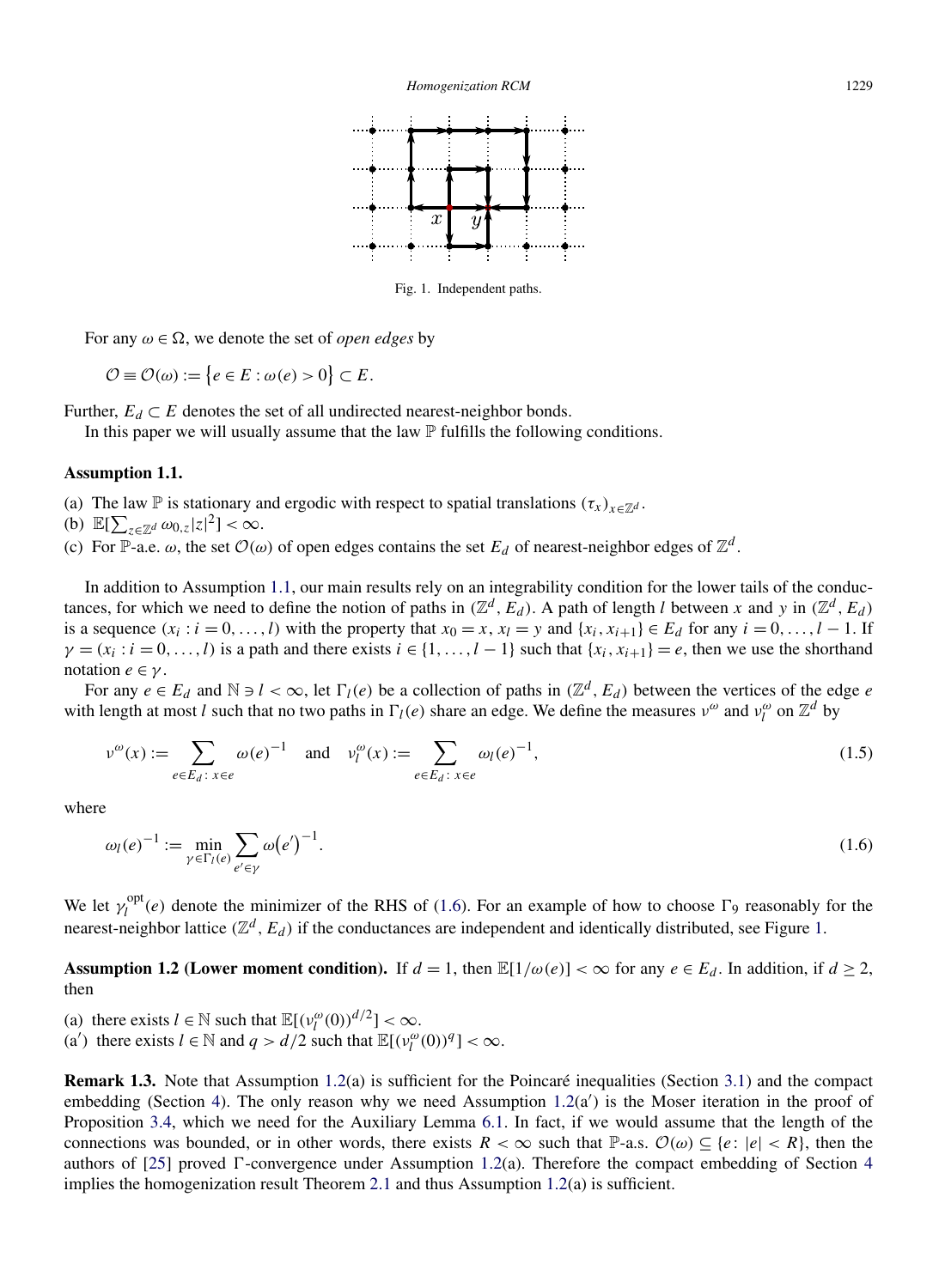<span id="page-4-0"></span>**Remark 1.4.** Generally,  $\mathbb{E}[\omega(e)^{-d/2}] < \infty$  is sufficient for Assumption [1.2\(](#page-3-0)a). This can even be improved if the conductances  $\omega(e)$  ( $e \in E$ ) are independent and identically distributed (i.i.d.) and  $d \ge 2$ . For example, on the nearestneighbor lattice  $(\mathbb{Z}^d, E_d)$  with independent and identically distributed conductances, Assumption [1.2\(](#page-3-0)a) holds if  $\mathbb{E}[\omega(e)^{-1/4}] < \infty$  for any edge  $e \in E_d$ . Similarly, Assumption [1.2\(](#page-3-0)a') holds if there exists  $q > q_c = 1/4$  such that  $\mathbb{E}[\omega(e)^{-q}] < \infty$  for any edge  $e \in E_d$ . This follows because any two sites in  $\mathbb{Z}^d$  are connected through 2*d* independent nearest-neighbor paths (see Figure [1,](#page-3-0) cf. [\[2, Figure 2\]](#page-30-0), [\[20, Figure 2.1\]](#page-30-0)).

If we added further links to the set  $E_d$ , the number of independent paths between any two sites would increase whence the critical exponent  $q_c$  would decrease. If we assumed that  $E_d$  would contain all the links of  $E$ , then it would even be sufficient to assume that there exists  $q > 0$  such that  $\mathbb{E}[\omega(e)^{-q}] < \infty$ . Note that in order not to violate Assumption [1.1\(](#page-3-0)b), we would assume in this case that  $\omega(e) = \tilde{\omega}(e)/|e|^\alpha$  where the  $(\tilde{\omega}(e))_e$  are i.i.d.,  $\alpha > d + 2$  and |*e*| is the Euclidean length of the edge *e*.

# 1.2. *The rescaled lattice* Z*<sup>d</sup> ε*

We aim to consider the behavior of the operator  $\mathcal{L}_{\omega}$  in boxes of the form  $Q_n := (-n, n)^d \cap \mathbb{Z}^d$  with zero Dirichlet boundary conditions. More precisely, we fix an environment  $\omega$  on the entire  $\mathbb{Z}^d$ , let the box size *n* grow to infinity and want to characterize the behavior of solutions to the Poisson equation and the spectral problem. For this purpose we use analytic techniques as introduced in Section [5.](#page-14-0) Regarding these techniques, it is more natural to replace the lattice  $\mathbb{Z}^d$  by the rescaled lattice  $\mathbb{Z}^d_{\varepsilon} := \varepsilon \mathbb{Z}^d$  and the growing box  $Q_n$  by the box  $Q_{\varepsilon} := Q \cap \mathbb{Z}^d_{\varepsilon}$  with  $Q = (-1, 1)^d$ and  $\varepsilon = n^{-1}$ .

In this context, the Laplacian defined in [\(1.3\)](#page-2-0) corresponds to the accelerated operator  $\mathcal{L}^{\varepsilon}_{\omega}$  which acts on real-valued functions  $f \in \ell^2(\mathbb{Z}_\varepsilon^d)$  as

$$
\left(\mathcal{L}_{\omega}^{\varepsilon}f\right)(x) = \varepsilon^{-2} \sum_{z \in \mathbb{Z}^d} \omega_{\frac{x}{\varepsilon},z} \left[ f(x + \varepsilon z) - f(x) \right], \qquad \left(x \in \mathbb{Z}_{\varepsilon}^d\right),\tag{1.7}
$$

where the conductances  $\omega_{\frac{x}{g},z}$  remain random variables associated with the links in the edge set *E*, i.e., the links between sites in  $\mathbb{Z}^d$ . Note that if  $\mathcal{L}_\omega$  is the generator of a Markov process  $(X_t)_{t\geq0}$ , then  $\mathcal{L}_\omega^{\varepsilon}$  is the generator of the diffusively rescaled Markov process  $(X_t^{\varepsilon})_{t \geq 0}$ , which fulfills  $X_t^{\varepsilon} = \varepsilon X_{\varepsilon^{-2}t}$ .

For  $\varepsilon$ ,  $p > 0$  and  $A_{\varepsilon} \subseteq \mathbb{Z}_{\varepsilon}^d$ , we define the function spaces

$$
\ell_{\varepsilon}^{p}(A_{\varepsilon}) := \left\{ v : \mathbb{Z}_{\varepsilon}^{d} \to \mathbb{R} : \varepsilon^{d} \sum_{x \in A_{\varepsilon}} v(x)^{p} < \infty \right\} \quad \text{with} \quad \|v\|_{\ell_{\varepsilon}^{p}(A_{\varepsilon})} := \left(\varepsilon^{d} \sum_{x \in A_{\varepsilon}} v(x)^{p}\right)^{1/p}.\tag{1.8}
$$

We abbreviate  $\ell_{\varepsilon}^p := \ell_{\varepsilon}^p(\mathbb{Z}_{\varepsilon}^d)$ .

Analogously to  $\ell_{\varepsilon}^p$ , we introduce the Hilbert spaces  $\mathcal{H}_0$ ,  $\mathcal{H}_{\varepsilon}$  through

$$
\mathcal{H}_0 = \left\{ v \in L^2(\mathbb{R}^d) : \text{ supp } v \subseteq Q \right\}, \qquad \mathcal{H}_{\varepsilon} = \left\{ v \in \ell_{\varepsilon}^2(\mathbb{Z}_{\varepsilon}^d) : \text{ supp } v \subseteq Q_{\varepsilon} \right\}
$$

and let  $\mathcal{H}_0$  and  $\mathcal{H}_\varepsilon$  be equipped with the scalar products

$$
\langle u, v \rangle_{\mathcal{H}_0} = \int_{\mathbb{R}^d} u(x) v(x) \, \mathrm{d}x, \qquad \langle u^\varepsilon, v^\varepsilon \rangle_{\mathcal{H}_\varepsilon} = \varepsilon^d \sum_{z \in \mathbb{Z}^d_\varepsilon} u^\varepsilon(z) v^\varepsilon(z).
$$

For  $z \in \mathbb{Z}_{\varepsilon}^d$ , we let  $b(z, \varepsilon/2)$  denote the half-open ball  $z + (-\varepsilon/2, \varepsilon/2]^d$ . We define the local averaging operator  $\mathcal{R}_{\varepsilon}$ :  $\mathcal{H}_0 \to \mathcal{H}_{\varepsilon}$  acting on functions  $f \in \mathcal{H}_0$  by

$$
(\mathcal{R}_{\varepsilon}f)(z) = \varepsilon^{-d} \int_{b(z,\frac{\varepsilon}{2})} f(x) dx, \quad z \in \mathbb{Z}_{\varepsilon}^d.
$$
 (1.9)

A direct calculation shows that its adjoint operator  $\mathcal{R}_{\varepsilon}^*$ :  $\mathcal{H}_{\varepsilon} \to \mathcal{H}_0$  is given by

$$
\mathcal{R}_{\varepsilon}^* v^{\varepsilon} = \sum_{z \in \mathbb{Z}_{\varepsilon}^d} v^{\varepsilon}(z) \mathbb{1}_{b(z, \frac{\varepsilon}{2})}, \qquad \left(v^{\varepsilon} \in \mathcal{H}_{\varepsilon}\right), \tag{1.10}
$$

where we write  $\mathbb{1}_{b(z,\frac{\varepsilon}{2})}$  for the characteristic function of  $b(z,\frac{\varepsilon}{2})$ .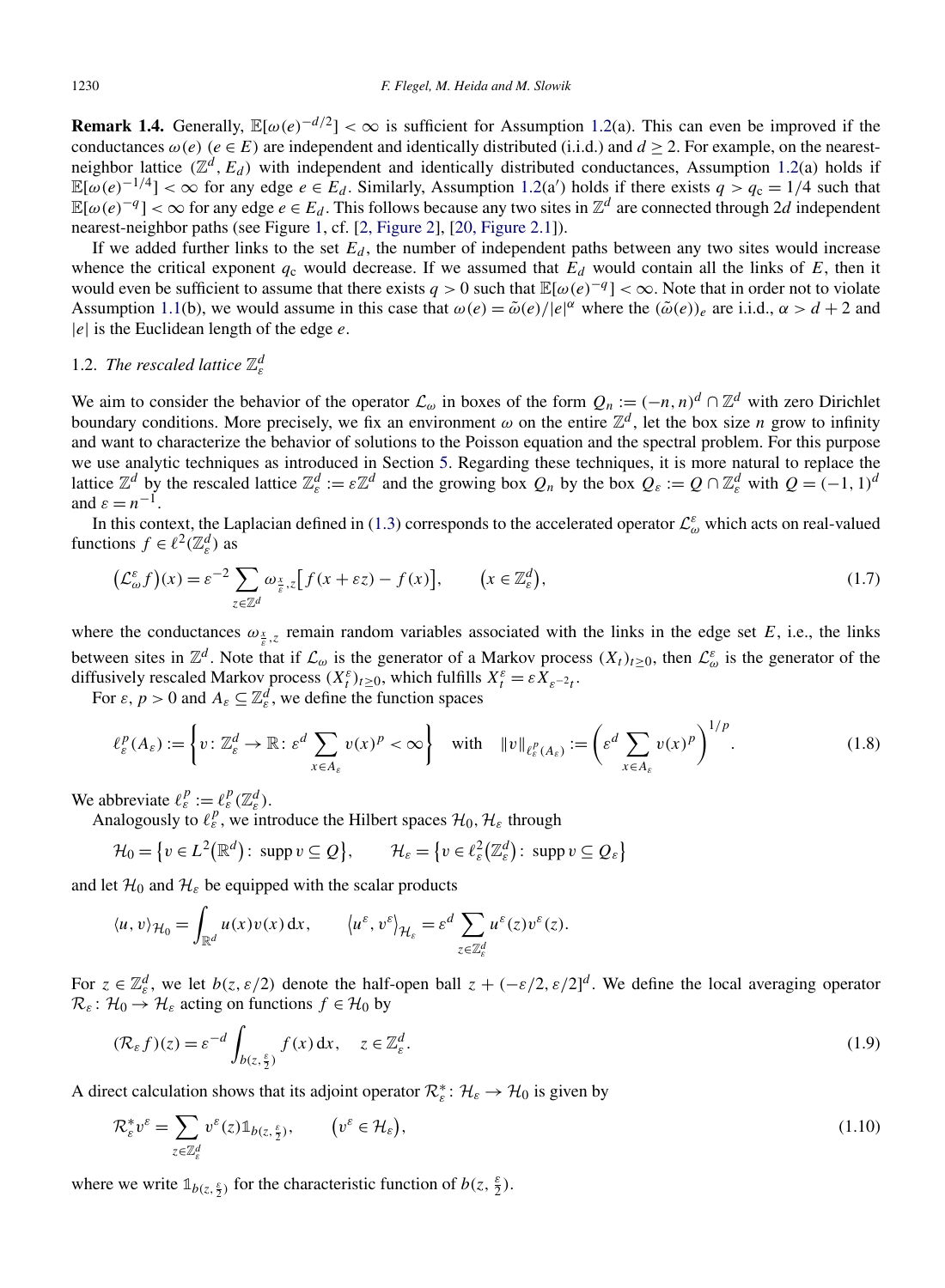<span id="page-5-0"></span>

Fig. 2. Triangular lattice.

#### **2. Main results**

#### 2.1. *Homogenization*

Given a function  $f^{\varepsilon}$ :  $\mathbb{Z}_{\varepsilon}^{d} \to \mathbb{R}$ , we are interested in the solution  $u^{\varepsilon} \in \mathcal{H}_{\varepsilon}$  of the Poisson problem

$$
-\mathcal{L}_{\omega}^{\varepsilon}u^{\varepsilon} = f^{\varepsilon} \quad \text{on } \mathcal{Q}_{\varepsilon} \tag{2.1}
$$

with zero Dirichlet conditions. The above problem has a unique solution because  $-\mathcal{L}_{\omega}^{\varepsilon}$  is invertible on  $\mathcal{H}_{\varepsilon}$ .

**Theorem 2.1.** Let  $f^{\varepsilon}$ :  $Q_{\varepsilon} \to \mathbb{R}$  be a sequence of functions such that  $\mathcal{R}_{\varepsilon}^* f^{\varepsilon} \to f$  weakly in  $L^2(Q)$  for some  $f \in \mathbb{R}$ *L*<sup>2</sup>(*Q*). *If Assumptions* [1.1](#page-3-0) *and* [1.2\(](#page-3-0)a') *hold*, *then for almost all*  $ω ∈ Ω$  *the sequence of solutions*  $u^ε ∈ H_ε$  *to the problem* (2.1) *satisfies*  $\mathcal{R}^*_\varepsilon u^\varepsilon \to u$  *strongly in*  $L^2(Q)$ , *where*  $u \in H_0^1(Q) \cap H^2(Q)$  *solves the limit problem* 

$$
-\nabla \cdot (A_{\text{hom}} \nabla u) = 2f,\tag{2.2}
$$

*almost everywhere in Q with A*hom *defined through* [\(5.11\)](#page-16-0).

We prove this theorem at the end of Section [6.](#page-24-0) In Lemma [5.5](#page-17-0) we prove that  $A_{\text{hom}}$  is strictly positive definite and by standard arguments *A*hom is symmetric.

Based on Theorem 2.1, we introduce the operator

 $\forall u \in L^2(Q), \quad \mathcal{L}^0 u := \nabla \cdot (A_{\text{hom}} \nabla u),$ 

such that  $-C^0$  is a symmetric positive definite operator on  $L^2(Q)$  with domain  $H^2(Q)$ .

**Remark 2.2.** With our methods, Theorem 2.1 can be easily generalized for other lattices than  $\mathbb{Z}^d$ . In order to apply our methods directly, we just have to require that the lattice is translationally invariant (for the two-scale convergence, see Section [5.4\)](#page-18-0) and fulfills a Sobolev inequality (as in  $(3.3)$  or  $(3.4)$ ) with isoperimetric dimension  $d_{\rm ISO}$  (to obtain the necessary Poincaré inequalities and make the Moser iteration work). For example, the triangular lattice in Figure 2 is translationally invariant and has isoperimetric dimension  $d_{\text{ISO}} = 2$ . If we therefore replace  $\mathbb{Z}^d$  by the triangular lattice and the dimension *d* in Assumption [1.2](#page-3-0) by the isoperimetric dimension  $d_{\text{ISO}}$ , Theorem 2.1 still holds.

Note that in view of Remark [1.4,](#page-4-0) we observe that in the case of i.i.d. conductances on the triangular lattice, As-sumption [1.2\(](#page-3-0)a) holds if  $\mathbb{E}[\omega(e)^{-1/6}] < \infty$ .

**Remark 2.3.** Although we focus here on the random conductance model with long-range jumps and positive nearestneighbor conductances, our arguments do not require the full strength of this assumption. For instance, we can also extend the homogenization result to the *nearest-neighbor* percolation case. More precisely, we can relax Assump-tion [1.1\(](#page-3-0)c) such that the set of open edges  $\mathcal{O}(\omega) \subset E_d$  forms a unique infinite cluster that satisfies both a volume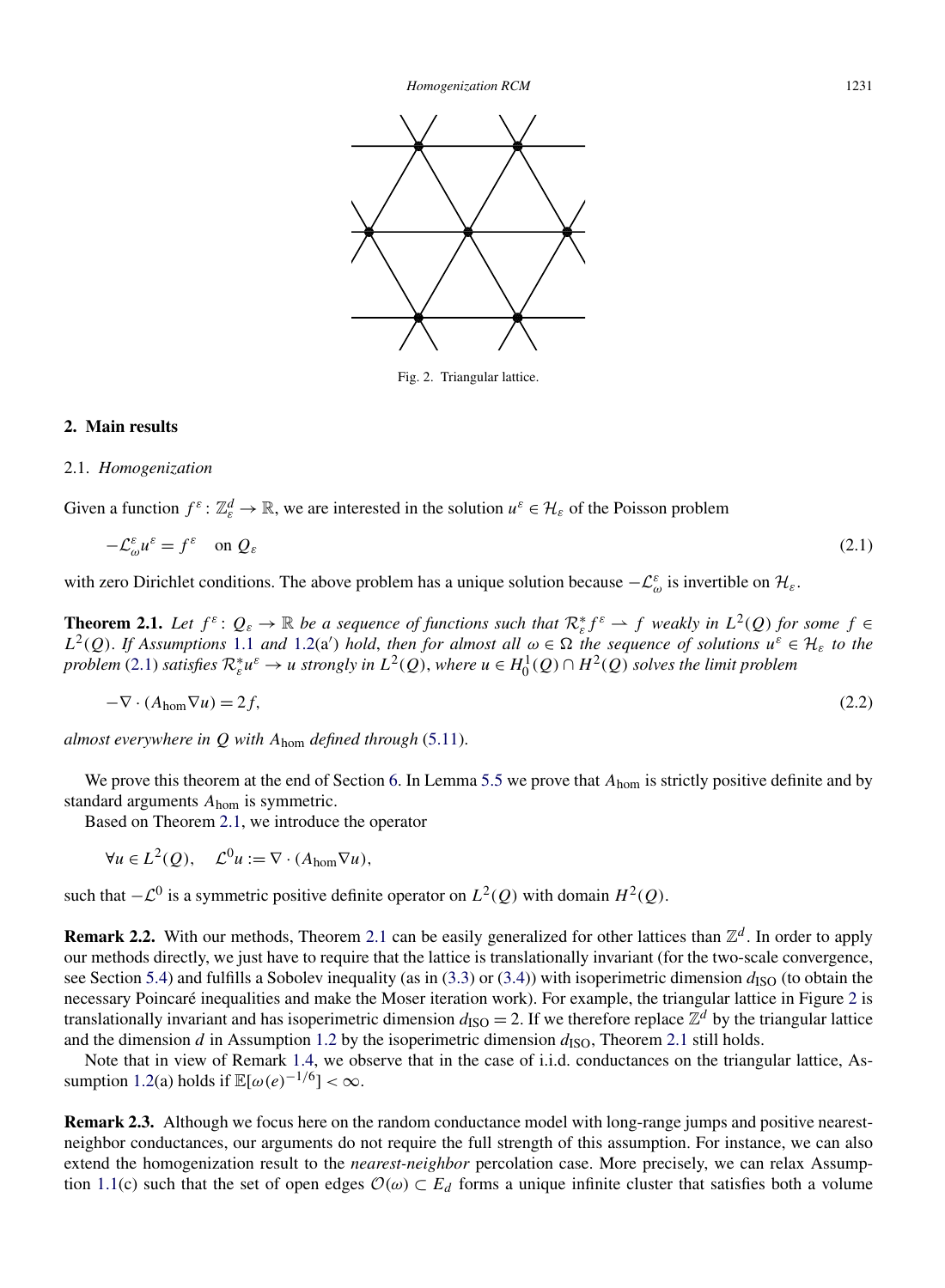<span id="page-6-0"></span>regularity condition and a (weak) relative isoperimetric inequality on large scales, cf. [\[11\]](#page-30-0). Notice that in the nearestneighbor percolation setting, similar homogenization results have also been obtained by Faggionato in [\[14\]](#page-30-0) under the additional assumption that the conductances are bounded from above.

In order to infer the large deviation principle Proposition [2.8,](#page-9-0) let us now consider the spectrum of the operators  $-\mathcal{L}_{\omega}^{\varepsilon} + \mathcal{R}_{\varepsilon}V$  with an arbitrary bounded, continuous potential  $V: \mathbb{R}^d \to \mathbb{R}$ . On the domain  $Q_{\varepsilon}$  with zero Dirichlet conditions we can represent  $-\mathcal{L}_{\omega}^{\varepsilon} + \mathcal{R}_{\varepsilon}V$  as a real symmetric matrix and therefore we can choose the set  $\{\psi_j^{\varepsilon}\}_{j=1,\dots,k}$ of Dirichlet eigenvectors such that they form an orthonormal system. By virtue of the Perron–Frobenius theorem (see e.g. [\[29, Chapter 1\]](#page-31-0)) the principal Dirichlet eigenvalue  $\lambda_1^{\varepsilon}$  is unique. Thus, we now consider the problem

$$
\psi_k^{\varepsilon} \in \mathcal{H}_{\varepsilon}, \qquad \left( -\mathcal{L}_{\omega}^{\varepsilon} + \mathcal{R}_{\varepsilon} V \right) \psi_k^{\varepsilon} = \lambda_k^{\varepsilon} \psi_k^{\varepsilon}, \quad k = 1, 2, \dots,
$$
\n
$$
\lambda_1^{\varepsilon} < \lambda_2^{\varepsilon} \leq \dots \leq \lambda_k^{\varepsilon} \dots,
$$
\n
$$
\left\langle \psi_k^{\varepsilon}, \psi_l^{\varepsilon} \right\rangle_{\mathcal{H}_{\varepsilon}} = \delta_{kl}.
$$
\n
$$
(2.3)
$$

Similarly, we consider the spectrum of the operator  $-\mathcal{L}^0 + V$ , i.e.,

$$
\psi_k^0 \in \mathcal{H}_0, \qquad (-\mathcal{L}^0 + V)\psi_k^0 = \lambda_k^0 \psi_k^0, \quad k = 1, 2, \dots,
$$
  
\n
$$
\lambda_1^0 < \lambda_2^0 \le \dots \le \lambda_k^0 \dots,
$$
  
\n
$$
\langle \psi_k^0, \psi_l^0 \rangle_{\mathcal{H}_\varepsilon} = \delta_{kl}.
$$
\n
$$
(2.4)
$$

In order to study the homogenization of  $(2.3)$  with a non-trivial potential V, we need the following result.

**Proposition 2.4.** Let  $f^{\varepsilon}$ :  $Q_{\varepsilon} \to \mathbb{R}$  be a sequence of functions such that  $\mathcal{R}_{\varepsilon}^* f^{\varepsilon} \to f$  weakly in  $L^2(Q)$  for some  $f \in L^2(Q)$ . *Let*  $V: \mathbb{R}^d \to \mathbb{R}$  *be a bounded, continuous potential such that*  $\liminf_{\varepsilon \to 0} \lambda_1^{\varepsilon} > 0$ . *If Assumptions* [1.1](#page-3-0) *and*  $1.2(a')$  $1.2(a')$  *hold*, *then for almost all*  $ω ∈ Ω$  *the sequence of solutions*  $u^ε ∈ H_ε$  *to the problem* 

$$
(-\mathcal{L}_{\omega}^{\varepsilon} + \mathcal{R}_{\varepsilon} V)u^{\varepsilon} = f^{\varepsilon}
$$
\n(2.5)

*satisfies*  $\mathcal{R}_{\varepsilon}^* u^{\varepsilon} \to u$  *strongly in*  $L^2(Q)$ , *where*  $u \in H_0^1(Q) \cap H^2(Q)$  *solves the limit problem* 

$$
-\nabla \cdot (A_{\text{hom}} \nabla u) + 2Vu = 2f,\tag{2.6}
$$

*almost everywhere in Q with A*hom *defined through* [\(5.11\)](#page-16-0).

We prove this proposition in Section [7.](#page-27-0) Note that under Assumption  $1.2(a')$  $1.2(a')$ , the condition  $V \ge 0$  is sufficient for  $\liminf_{\varepsilon\to 0} \lambda_1^{\varepsilon} > 0.$ 

By virtue of [\[19, Lemma 11.3, Theorem 11.5\]](#page-30-0), Proposition 2.4 implies the following result, see Section [7.](#page-27-0) Note that for the spectral result we can drop the assumption  $\liminf_{\varepsilon \to 0} \lambda_1^{\varepsilon} > 0$  as we explain in Section [7.](#page-27-0)

**Theorem 2.5.** Let  $V: \mathbb{R}^d \to \mathbb{R}$  be a bounded, continuous potential and let  $k \in \mathbb{N}$ . If Assumptions [1.1](#page-3-0) and [1.2\(](#page-3-0)a') hold, *then*

$$
\lambda_k^{\varepsilon} \to \lambda_k^0, \quad \mathbb{P}\text{-}a.s. \text{ as } \varepsilon \to 0. \tag{2.7}
$$

*Further*, *the following statements are true*:

(i) Let  $k \in \mathbb{N}$  and let  $\varepsilon_m$  be a null sequence. Then there  $\mathbb{P}$ -a.s. exists a family  $\{\psi_j^0\}_{1 \leq j \leq k}$  of eigenvectors of the *operator*  $-\mathcal{L}^0 + V$  *and a subsequence, still indexed by*  $\varepsilon_m$ *, along which the vector* 

$$
\left(\mathcal{R}_{\varepsilon_m}^* \psi_1^{\varepsilon_m}, \ldots, \mathcal{R}_{\varepsilon_m}^* \psi_k^{\varepsilon_m}\right) \to \left(\psi_1^0, \ldots, \psi_k^0\right) \quad \text{strongly in } L^2(Q).
$$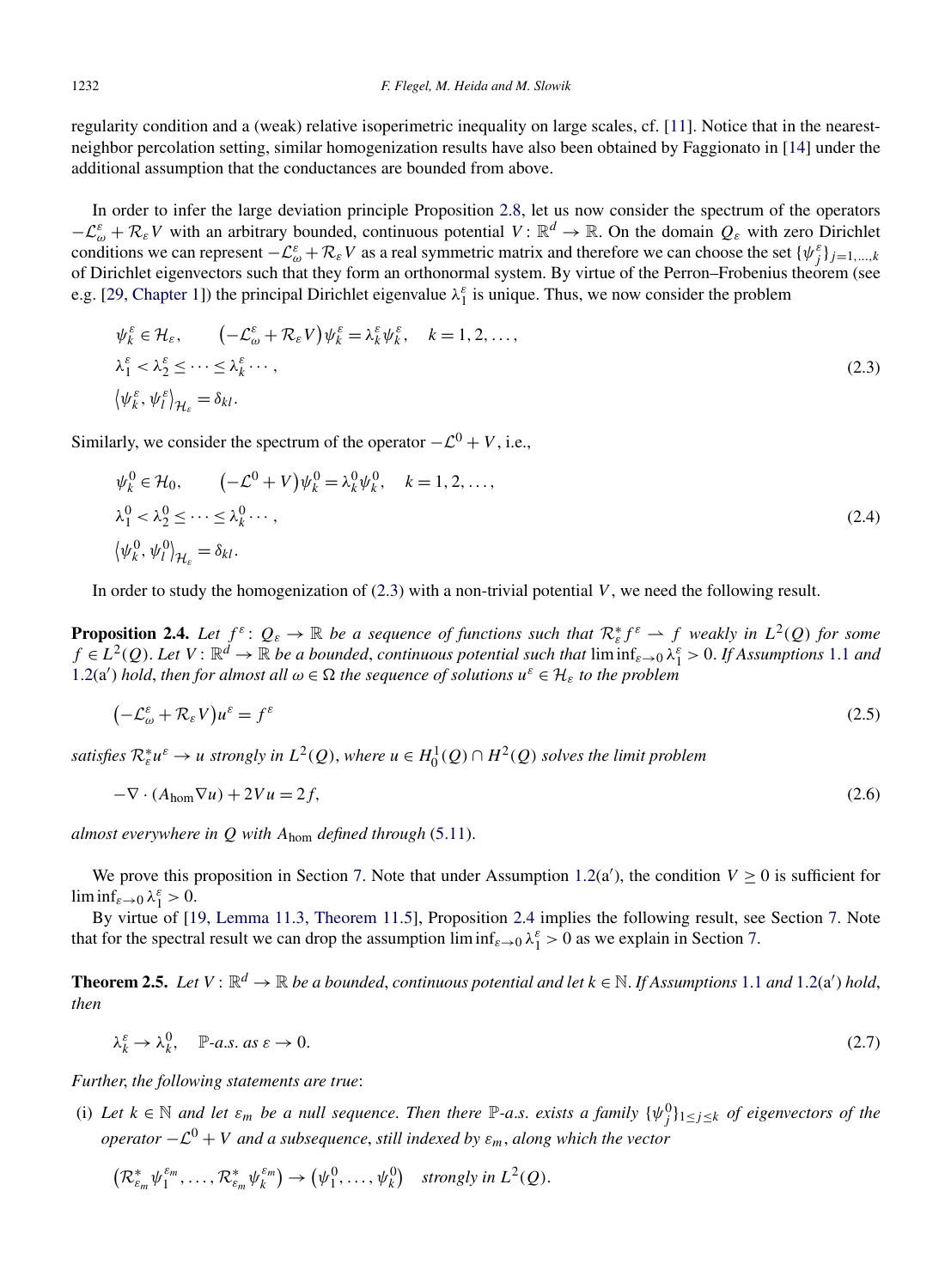<span id="page-7-0"></span>

Fig. 3. Variable-speed trap in  $d \geq 2$ .

(ii) *On the other hand, if the multiplicity of*  $\lambda_k^0$  *is equal to s, i.e.,* 

$$
\lambda_{k-1}^0 < \lambda_k^0 = \dots = \lambda_{k+s-1}^0 < \lambda_{k+1}^0 \quad \text{(with } \lambda_0^0 < \lambda_1^0 \text{ arbitrary}\text{)},
$$

*then there*  $\mathbb{P}$ *-a.s. exists a sequence*  $\psi^{\varepsilon} \in \mathcal{H}_{\varepsilon}$  *such that* 

$$
\lim_{\varepsilon \to 0} \left\| \psi^{\varepsilon} - \mathcal{R}_{\varepsilon} \psi^0_k \right\|_{\mathcal{H}_{\varepsilon}} = 0, \tag{2.8}
$$

*where*  $\psi^{\varepsilon}$  *is a linear combination of the eigenfunctions of the operator*  $-\mathcal{L}^{\varepsilon}_{\omega}+\mathcal{R}_{\varepsilon}V$  *corresponding to the eigenvalues*  $\lambda_k^{\varepsilon}, \ldots, \lambda_{k+s-1}^{\varepsilon}$ .

Note that Biskup, Fukushima and König [\[5\]](#page-30-0) proved a spectral homogenization theorem for a random bounded potential and the standard lattice Laplacian. They later extended their result to unbounded potentials in [\[6\]](#page-30-0).

**Remark 2.6.** Let us discuss in what sense Assumption [1.2](#page-3-0) is optimal for the result of Theorem [2.5](#page-6-0) with  $V = 0$ . Since the principal Dirichlet eigenvalue has the variational representation

$$
\lambda_1^{\varepsilon} = \inf \{ \langle u^{\varepsilon}, -\mathcal{L}_{\omega}^{\varepsilon} u^{\varepsilon} \rangle_{\mathcal{H}_{\varepsilon}} : u^{\varepsilon} \in \mathcal{H}_{\varepsilon} \text{ and } \| u^{\varepsilon} \|_{\mathcal{H}_{\varepsilon}} = 1 \}
$$

(also known as the Rayleigh–Ritz formula, or the Courant–Fischer theorem), it is necessary for spectral homogenization that P-a.s. there exists  $C < \infty$  such that

$$
\|u^{\varepsilon}\|_{\mathcal{H}_{\varepsilon}}^{2} \le C\langle u^{\varepsilon}, -\mathcal{L}_{\omega}^{\varepsilon} u^{\varepsilon} \rangle_{\mathcal{H}_{\varepsilon}} \quad \text{for all } u^{\varepsilon} \in \mathcal{H}_{\varepsilon}
$$
\n(2.9)

and for all *ε >* 0 (uniform Poincaré inequality).

If we assume that P-a.s. only nearest-neighbor connections carry a positive conductance, i.e.,  $\mathcal{O}(\omega) = E_d$ , then Assumption [1.2](#page-3-0) is optimal for the uniform Poincaré inequality up to the critical case  $\sup\{r : \mathbb{E}[\omega(e)^{-r}] < \infty\} = q_c$ (cf. [\(1.1\)](#page-1-0)). This means that if  $\sup\{r : \mathbb{E}[\omega(e)^{-r}] < \infty\} < q_c$ , then it is possible to construct an environment where the uniform Poincaré inequality does not hold as *ε* tends to zero.

For  $d \ge 2$ , this is due to trapping structures as in Figure 3 where  $u^{\varepsilon}$  can concentrate its entire mass, see e.g. [\[16,](#page-30-0) [Section 1.4\]](#page-30-0). The construction of stationary, ergodic environments with such trapping structures is analogous to the one of a trap for the constant-speed random walk in [\[2, Theorem 5.4\]](#page-30-0). In the i.i.d. case and if  $\sup\{r : \mathbb{E}[\omega(e)^{-r}] <$  $\infty$ } < 1/4, the traps occur even P-a.s. for  $\varepsilon$  small enough and the principal Dirichlet eigenvector localizes P-a.s. in a single site [\[16, Theorem 1.8\]](#page-30-0).

In  $d = 1$  and if  $\sup\{r : \mathbb{E}[\omega(e)^{-r}] < \infty\} < 1$ , even an i.i.d. environment contradicts the uniform Poincaré inequality: By a Borel Cantelli argument we can show that P-a.s. for  $\varepsilon$  small enough there exist edges  $e_1 = \{x_1, y_1\}$ and  $e_2 = \{x_2, y_2\}$  such that  $x_1 \in (-\varepsilon^{-1}, -\varepsilon^{-1}/2) \cap \mathbb{Z}$  and  $x_2 \in (\varepsilon^{-1}/2, \varepsilon^{-1}) \cap \mathbb{Z}$ , respectively, and such that both *ω*(*e*<sub>1</sub>) and *ω*(*e*<sub>2</sub>) decay much faster than *ε*. When we insert a function  $u^ε ∈ H_ε$  into (2.9) that is 1 on the interval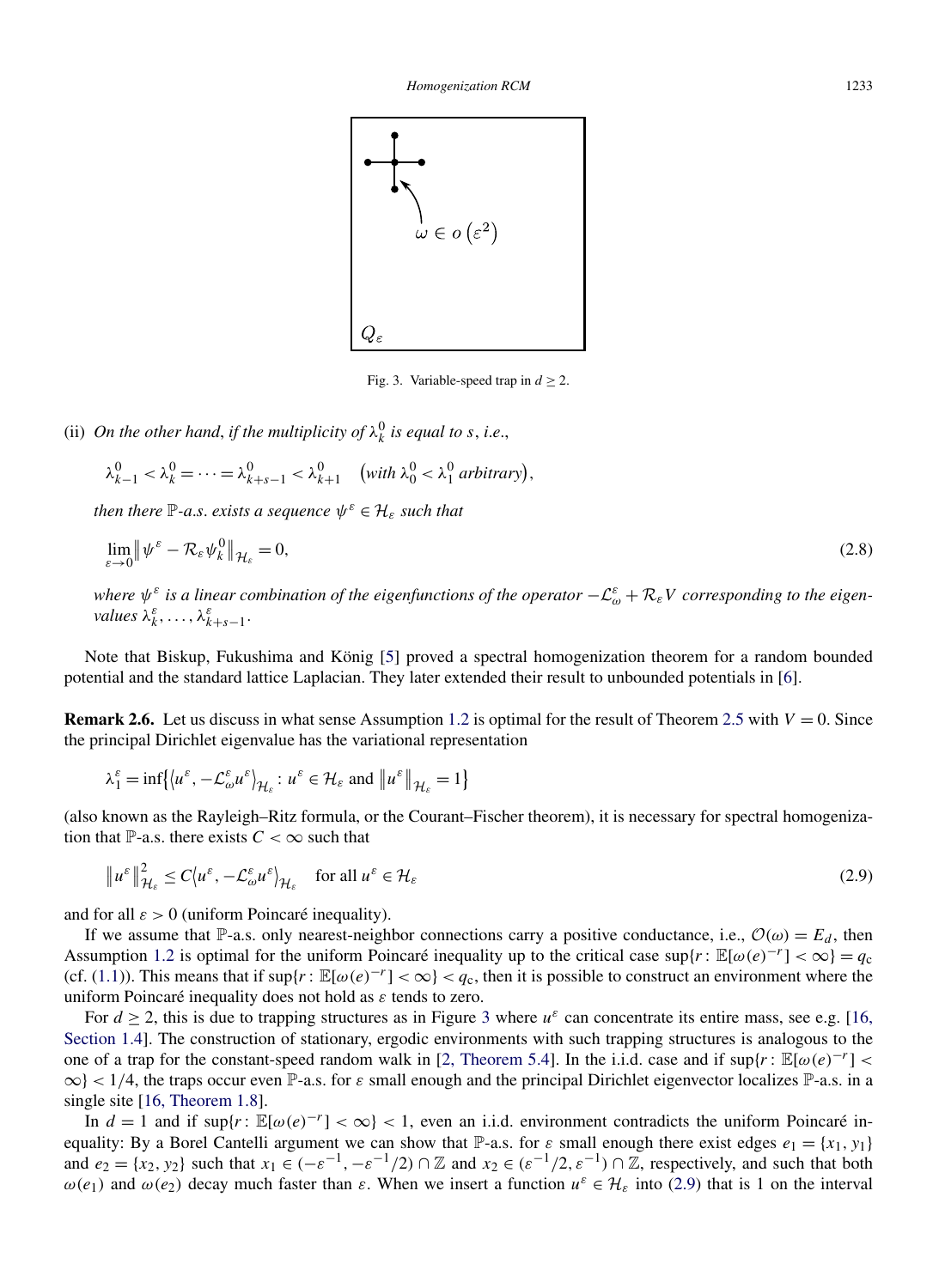<span id="page-8-0"></span> $[\max(\varepsilon x_1, \varepsilon y_1), \min(\varepsilon x_2, \varepsilon y_2)]$  and zero otherwise, then we see that *C* diverges as  $\varepsilon$  tends to zero, which is a contradiction to a uniform Poincaré inequality.

If we assume that  $\mathcal{O}(\omega)$  is P-a.s. strictly larger that  $E_d$  but contains only connections of bounded length, an analogous construction as in [\[2, Theorem 5.4\]](#page-30-0) shows that  $q_c = d/2$  is still optimal in the general stationary ergodic case with  $d \ge 2$ . For independent conductances however,  $q_c$  decreases when the upper bound for the length of the connections increases, see also Remark [1.4.](#page-4-0) On the other hand, if we assume that  $\mathcal{O}(\omega)$  contains connections of unbounded length, all the suggested counterexamples fail and the question about the optimal conditions requires further research.

# 2.2. *Local times of the random walk among random conductances*

For a fixed realization  $\omega$  of the environment, we consider the Markov process  $(X_t : t \ge 0)$  on  $\mathbb{Z}^d$ , which jumps with rate  $\omega_{x,z}$  from a site *x* to the site  $x + z$ . Since the holding times are site-dependent, this Markov process is called the variable-speed random walk among random conductances (see [\[8\]](#page-30-0) for a review). Its generator  $\mathcal{L}_{\omega}$  is given by [\(1.3\)](#page-2-0). We let  $P_x^{\omega}$  denote the law of a random walk that starts in site *x* at time zero.

Our main motivation for this paper is to prove a quenched large deviation principle (LDP) for the *occupation time measures* or *local times*

$$
l_t(z) := \int_0^t \delta_{X_s}(z) \, \mathrm{d}s \quad \left(z \in \mathbb{Z}^d, t > 0\right) \tag{2.10}
$$

of the random walk among random conductances, given that the random walk stays in a certain growing region of the lattice. More precisely, we define a spatial scaling  $\alpha_t$  with  $1 \ll \alpha_t \ll \sqrt{t}$  and consider the rescaled local times

$$
L_t(z) := \frac{\alpha_t^d}{t} l_t \big( [\alpha_t z] \big) \quad \big( z \in \mathbb{R}^d, t > 0 \big). \tag{2.11}
$$

Further, let  $Q = (-1, 1)^d$  and define  $Q_t = \alpha_t Q \cap \mathbb{Z}^d$ . In [\[21, Theorem 1.8\]](#page-30-0), the authors prove a quenched large deviation principle for the function  $L_t$  given that supp $(l_t) \subset Q_t$  and under the assumption that the conductances are i.i.d. and uniformly elliptic. Our aim is to generalize this result to stationary and ergodic conductances and replace the uniform ellipticity condition by a suitable moment condition.

Let us recall some facts about the local times of the simple random walk. We define the set

$$
\mathcal{F} = \left\{ f^2 : f \in L^2(Q), \|f\|_2 = 1 \right\} \tag{2.12}
$$

and equip  $\mathcal F$  with the weak topology of integrals against bounded continuous functions  $V: Q \to \mathbb R$ . Notice that on the event {supp $(l_t) \subset Q_t$ } the function  $L_t$  is an element of the set F and an  $L^1$ -normalized random step function on  $\mathbb{R}^d$ .

In the case of a simple random walk, i.e., when  $\omega_{x,z} \equiv 1$ , it is known that on the event {supp $(l_t) \subset Q_t$ } the function *L<sub>t</sub>* satisfies a large deviation principle on  $\mathcal F$  with scale  $t\alpha_t^{-2}$  and rate function  $I_0 = I^{SRW} - \inf_{\mathcal F} I^{SRW}$ , where

$$
I^{SRW}(f) = \begin{cases} \sum_{i=1}^{d} \int_{Q} (\partial_i f(y))^2 dy = ||\nabla f||_2^2 & f \in H_0^1(Q), \\ \infty & \text{else,} \end{cases}
$$
 (2.13)

see [\[21\]](#page-30-0) for further explanation and [\[17\]](#page-30-0). We prove that under quite general conditions, this is also true for the random conductance model, see Proposition [2.8](#page-9-0) and Corollary [2.9.](#page-9-0) For general stationary and ergodic conductances, however, the resulting rate function reads

$$
I_0 = I - \inf_{\mathcal{F}} I \quad \text{where } I(f) = \begin{cases} \int_{\mathcal{Q}} (\nabla f) \cdot A_{\text{hom}} \nabla f & f \in H_0^1(\mathcal{Q}), \\ \infty & \text{else,} \end{cases}
$$
 (2.14)

and the matrix  $A_{\text{hom}} \in \mathbb{R}^d \times \mathbb{R}^d$  is defined as in [\(5.11\)](#page-16-0).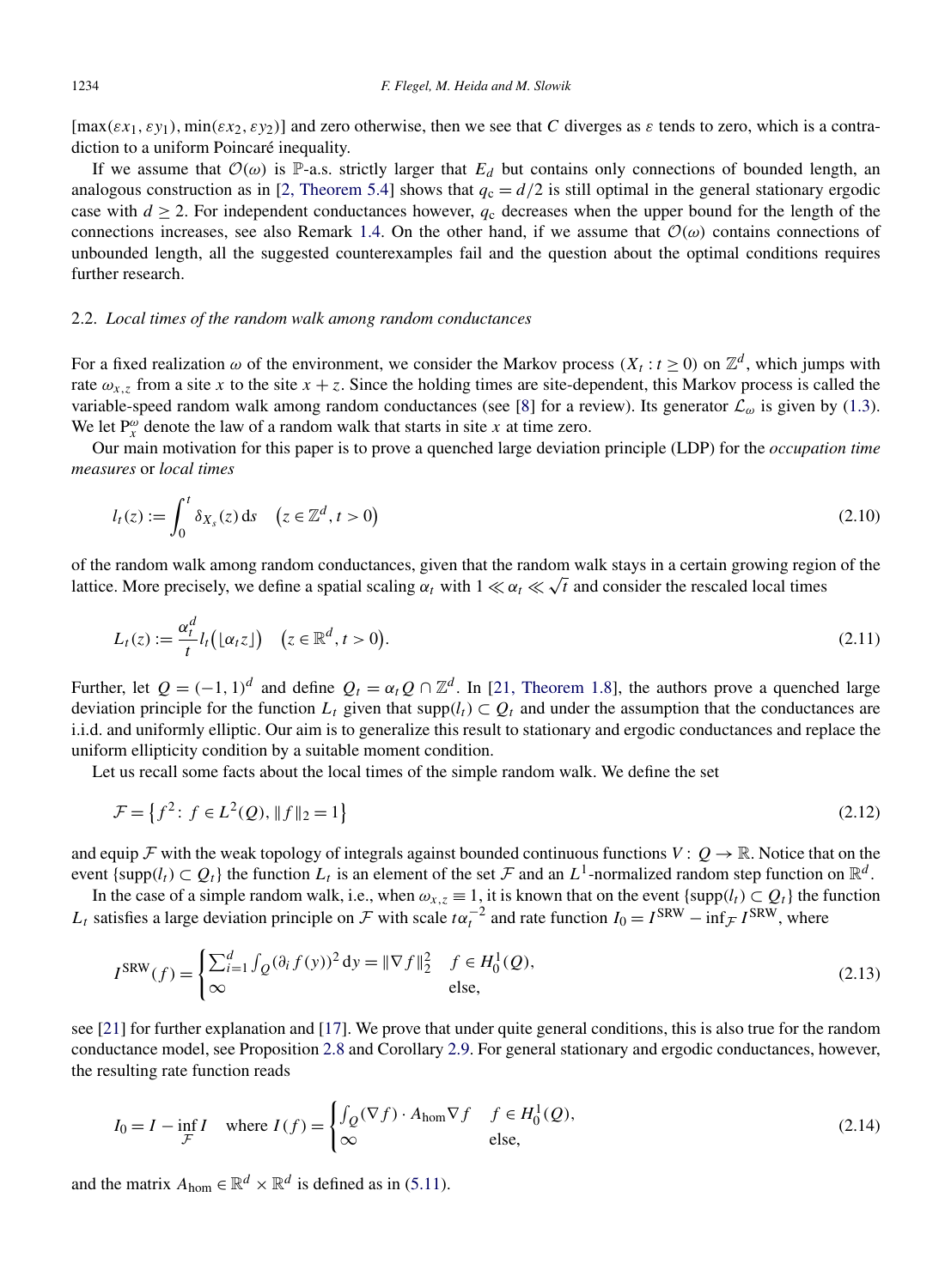<span id="page-9-0"></span>**Assumption 2.7 (Heat kernel lower bounds).** There exists  $c > 0$  such that  $\mathbb{P}$ -a.s. for *t* large enough

$$
P_0^{\omega}[X_t = x] \ge ct^{-d/2} \tag{2.15}
$$

for all  $x \in \mathbb{Z}^d$  with  $|x| \leq \sqrt{t}$ .

**Proposition 2.8.** Let Assumptions [1.1,](#page-3-0) [1.2\(](#page-3-0)a') and 2.7 be fulfilled. Then P-a.s. the rescaled local times  $L_t$  satisfy a *large deviation principle with respect to the weak topology of integrals against bounded continuous functions*  $V: Q \rightarrow$  $\mathbb{R}$  *under*  $P_0^{\omega}$ [· | supp $(\hat{l}_t) \subset \alpha_t Q$ ] *on*  $\mathcal{F}$ . The scale is  $t\alpha_t^{-2}$  *and the rate function*  $I_0$  *is defined in* [\(2.14\)](#page-8-0).

We prove this proposition in Section [8](#page-28-0) as a consequence of Theorem [2.5.](#page-6-0)

In the special case where only nearest-neighbor conductances are positive, Proposition 2.8 together with the heat kernel bounds of [\[2, Proposition 4.7\]](#page-30-0) respectively, implies the following corollary.

**Corollary 2.9.** Let the conductances be stationary and ergodic with law  $\mathbb P$  and let  $\mathbb P$ -a.s.  $\mathcal O(\omega) = E_d$ . For  $p, q \in$  $[1,\infty]$  satisfying  $1/p+1/q < 2/d$  assume that  $\mathbb{E}[\omega(e)^p] < \infty$  and  $\mathbb{E}[\omega(e)^{-q}] < \infty$  for any  $e \in E_d$ . Then the large *deviation principle from Proposition* 2.8 *holds*.

# **3. Inequalities**

In analogy to the definition of  $\ell_{\varepsilon}^p$  in [\(1.8\)](#page-4-0), we define the following space-averaged norms for functions  $f: \mathbb{Z}^d \to \mathbb{R}$ . Let  $A \subseteq \mathbb{Z}^d$  be a non-empty set and  $p \in [1, \infty)$ . Then

$$
\|f\|_{p,A} := \left(\frac{1}{|A|} \sum_{x \in A} |f(x)|^p\right)^{1/p} \quad \text{and} \quad \|f\|_{\infty,A} := \max_{x \in A} |f(x)|,\tag{3.1}
$$

where |*A*| is the counting measure on *A*. Moreover, we let

$$
(f)_A := |A|^{-1} \sum_{x \in A} f(x) \tag{3.2}
$$

abbreviate the average of *f* over the set *A*.

#### 3.1. *Poincaré and Sobolev inequalities*

The main objective in this subsection is to prove weighted Poincaré and Sobolev inequalities. The Poincaré inequalities of Proposition [3.1](#page-10-0) and [\(3.16\)](#page-11-0) are the main tools in the proof of Lemma [4.1,](#page-13-0) whereas the Sobolev inequality of Proposition [3.2](#page-11-0) with  $\rho > 1$  ensures uniform  $\ell^{\infty}$ -bounds of the solution to the Poisson equation (see Section [3.2\)](#page-12-0).

Starting point for our further considerations is the fact that the underlying unweighted Euclidean lattice  $(\mathbb{Z}^d, E_d)$ satisfies the classical Sobolev inequality for any  $d \geq 1$ . Let  $B \subset \mathbb{Z}^d$  be finite and connected and  $u : \mathbb{Z}^d \to \mathbb{R}$ . Then

$$
\inf_{a \in \mathbb{R}} \|u - a\|_{\infty, B} \le C_1 |B|^{1/d} \left( \frac{1}{|B|} \sum_{\substack{x, y \in B \\ \{x, y\} \in E_d}} |u(x) - u(y)| \right) \tag{3.3}
$$

for  $d = 1$ , whereas for any  $d > 2$  and  $\alpha \in [1, d)$  we have

$$
\inf_{a \in \mathbb{R}} \|u - a\|_{\frac{d\alpha}{d - \alpha}, B} \le C_1 |B|^{1/d} \left(\frac{1}{|B|} \sum_{\substack{x, y \in B \\ \{x, y\} \in E_d}} |u(x) - u(y)|^{\alpha}\right)^{1/\alpha}.
$$
\n(3.4)

For  $d > 2$ , this Sobolev inequality follows from the isoperimetric inequality of the underlying Euclidean lattice, see e.g. [\[2, Eq. \(2.5\)\]](#page-30-0), which uses [\[28, Lemma 3.3\]](#page-30-0) and [\[10, Théorème 4.1\]](#page-30-0).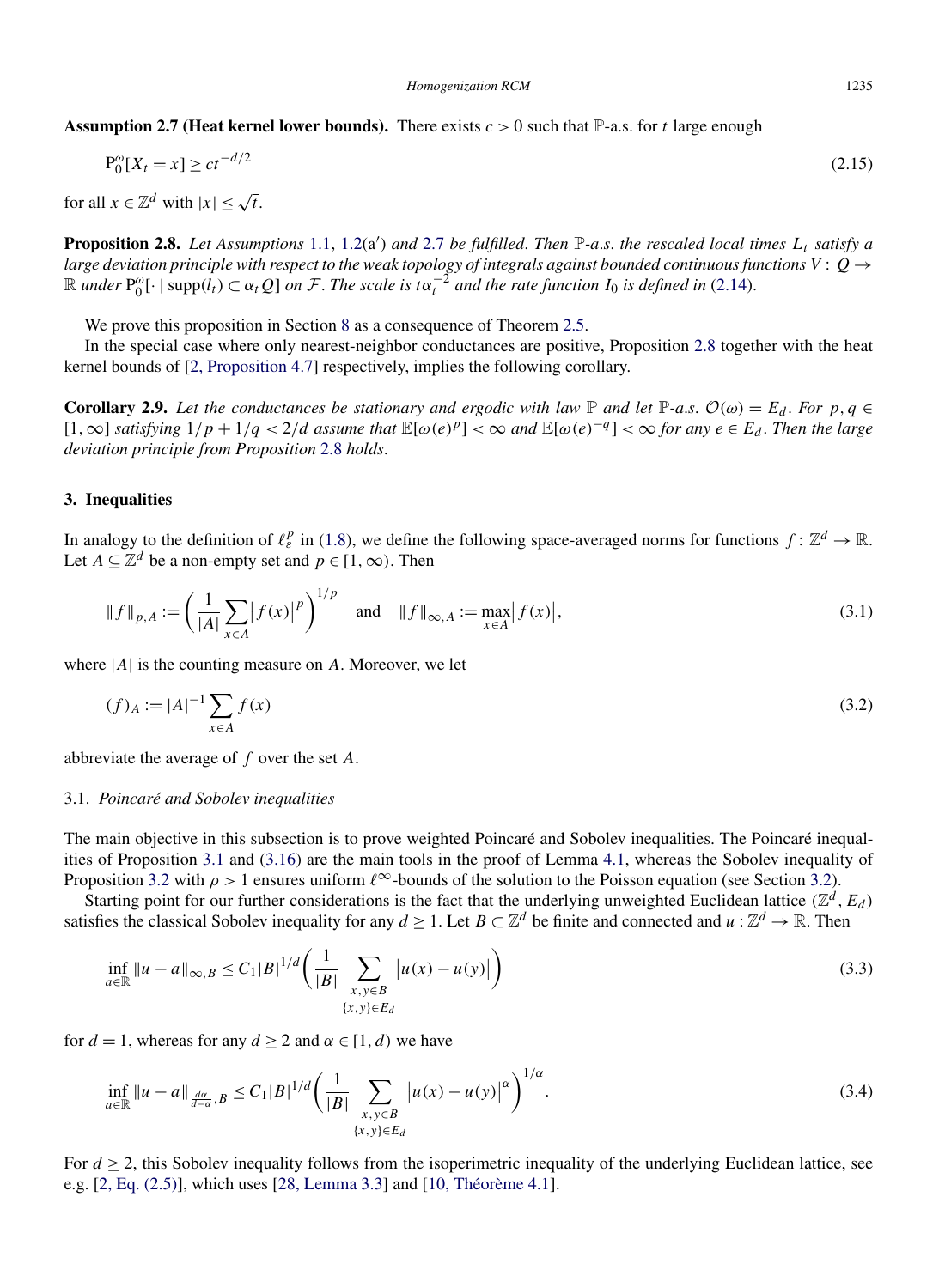<span id="page-10-0"></span>**Proposition 3.1 (Local Poincaré inequality).** *For any*  $x_0 \in \mathbb{Z}^d$  *and*  $n \ge 1$ *, let*  $B(n) \equiv B(x_0, n) \subset \mathbb{Z}^d$ . Suppose that  $d = 1$  *and that*  $v^{\omega}(x) < \infty$  *for all*  $x \in \mathbb{Z}^d$ . *Then, there exists*  $C_{\text{PI}} < \infty$  *such that* 

$$
\|u - (u)_{B(n)}\|_{2, B(n)}^2 \le C_{\text{PI}} \|v^{\omega}\|_{1, B(n)} \frac{n^2}{|B(n)|} \sum_{x, y \in B(n)} \omega(\{x, y\}) |u(x) - u(y)|^2
$$
\n(3.5)

for any  $u:\mathbb{Z}\to\mathbb{R}$ . Furthermore, for every  $d\geq 2$  and  $l\in[1,\infty)$  with  $v_l^{\omega}(x)<\infty$  for all  $x\in\mathbb{Z}^d$ , there exist constants  $C_{\text{PI}} \equiv C_{\text{PI}}(d, l) < \infty$  and  $C_{\text{W}} \equiv C_{\text{W}}(l) < \infty$  with  $C_{\text{W}}(1) = 1$  such that

$$
\|u - (u)_{B(n)}\|_{2, B(n)}^2 \le C_{\text{PI}} \|v_l^{\omega}\|_{\frac{d}{2}, B(n)} \frac{n^2}{|B(n)|} \sum_{x, y \in B(C_{\text{W}}(n))} \omega(\{x, y\}) |u(x) - u(y)|^2,
$$
\n(3.6)

*for any*  $u : \mathbb{Z}^d \to \mathbb{R}$ , *where the measure*  $v_l$  *is given by* [\(1.5\)](#page-3-0) *with suitable path sets*  $\Gamma_l$ .

**Proof of Proposition 3.1.** As in [\[2, Proposition 2.1 or 6.1\]](#page-30-0), the assertion is an immediate consequence of [\(3.4\)](#page-9-0) and Hölder's inequality (see also [\[18, Lemma 2.3\]](#page-30-0)). Nevertheless, we will repeat the argument here for the reader's convenience.

Since  $||u - (u)_{B(n)}||_{2, B(n)} = \inf_{a \in \mathbb{R}} ||u - a||_{2, B(n)} \le \inf_{a \in \mathbb{R}} ||u - a||_{\infty, B(n)}$ , the assertion (3.5) follows from [\(3.3\)](#page-9-0) by an application of the Cauchy–Schwarz inequality.

Let us now consider (3.6), i.e., the case  $d \ge 2$ . For  $e = \{x, y\} \in E_d$  we let  $|\nabla u(e)|$  denote the difference  $|u(x)$  $u(y)$ . For any  $e \in E_d$  we observe that by the Cauchy–Schwarz inequality

$$
|\nabla u(e)| \leq \left(\frac{1}{\omega_l(e)}\right)^{1/2} \left(\sum_{e' \in E_d} \omega(e')|\nabla u(e')|^2 1_{e' \in \gamma_l^{\text{opt}}(e)}\right)^{1/2},
$$

where we recall the definitions of  $\omega_l$  and  $\gamma_l^{\text{opt}}$  in [\(1.6\)](#page-3-0) and below. Thus, for any  $\alpha \in [1, 2)$ , Hölder's inequality yields

$$
\left(\frac{1}{|B(n)|}\sum_{\substack{x,y\in B(n)\\ \{x,y\}\in E_d}}|\nabla u(\{x,y\})|^{\alpha}\right)^{1/\alpha}\leq \|v_l^{\omega}\|_{\alpha/(2-\alpha),B(n)}^{1/2}\left(\frac{1}{|B(n)|}\sum_{e'\in E_d}\omega(e')|\nabla u(e')|^{2}N_l(e')\right)^{1/2},\tag{3.7}
$$

where

$$
N_l(e') := \sum_{\substack{x,y \in B(n) \\ \{x,y\} \in E_d}} 1_{e' \in \gamma_l^{\text{opt}}(\{x,y\})}
$$
 for any  $e' \in E_d$ .

Note that there exists  $c < \infty$  such that  $N_l(e') \leq c l^d$  for any  $e' \in E_d$ . In addition, there exists  $C_W < \infty$  such that  $N_l(x, y) = 0$  if  $x, y \notin B(C_W n)$ . Thus, when we choose  $\alpha = 2d/(d+2)$ , then (3.6) follows from [\(3.4\)](#page-9-0).

We define

$$
\mathcal{E}_{\omega}(u) := \langle u, -\mathcal{L}_{\omega} u \rangle_{\ell^2(\mathbb{Z}^d)}, \quad \left(u \colon \mathbb{Z}^d \to \mathbb{R}, u \in \ell^2(\mathbb{Z}^d)\right). \tag{3.8}
$$

Our next task is to establish the corresponding versions of [\(3.3\)](#page-9-0) and [\(3.4\)](#page-9-0) on the weighted graph  $(\mathbb{Z}^d, E_d, \omega)$ . For this purpose, for  $d \ge 2$  and  $q \ge 1$  we define

$$
\rho \equiv \rho(d, q) := \frac{d}{d - 2 + d/q}.\tag{3.9}
$$

Notice that  $\rho(d, q)$  is monotonically increasing in *q* and converges to  $d/(d-2)$  as *q* tends to infinity. Moreover,  $\rho(d, d/2) = 1.$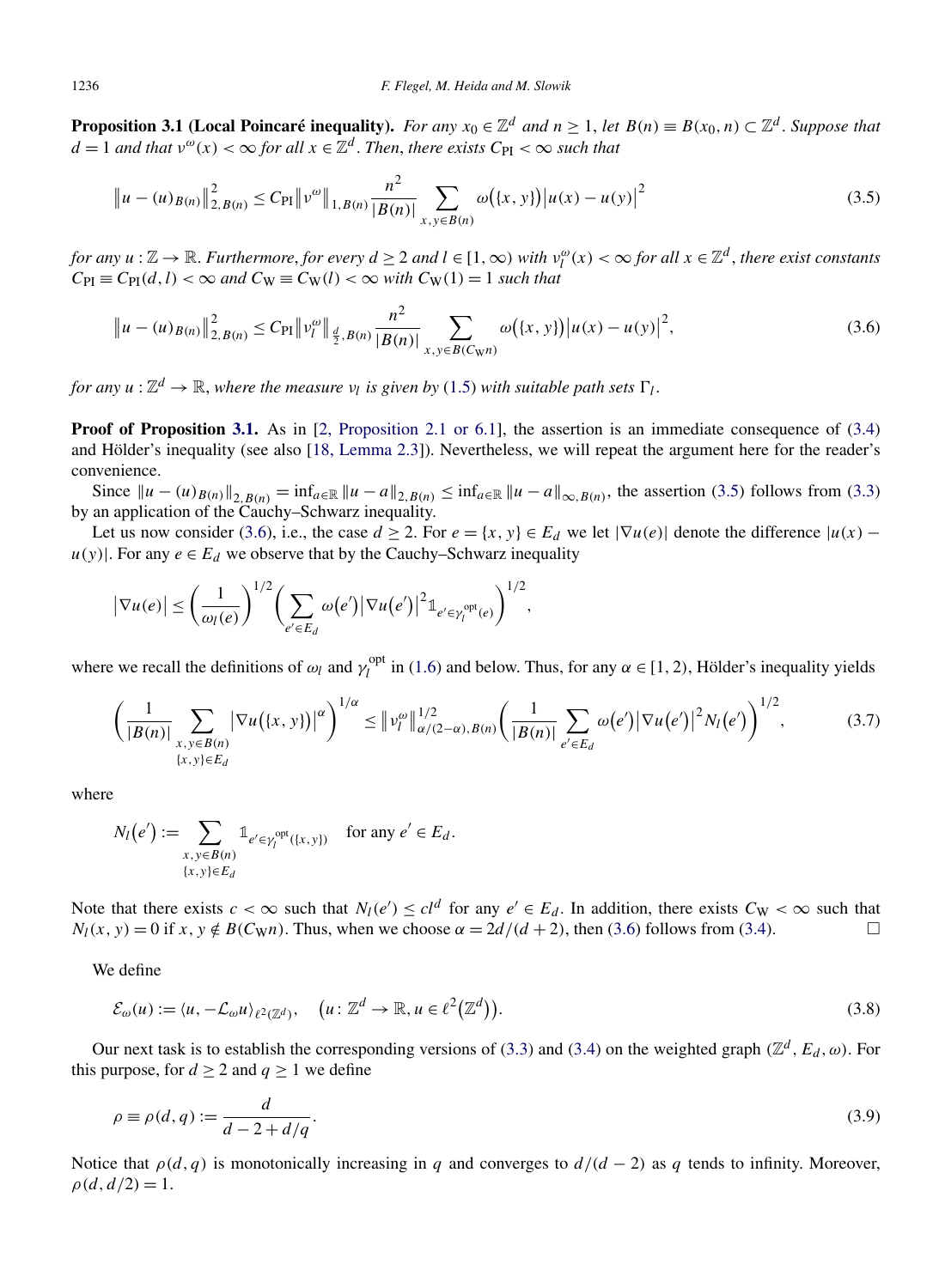<span id="page-11-0"></span>**Proposition 3.2 (Sobolev inequality).** *Let*  $x_0 \in \mathbb{Z}^d$  *and*  $n \in \mathbb{N}$ . *Suppose that*  $d = 1$  *and that*  $v^\omega(x) < \infty$  *for all*  $x \in \mathbb{Z}^d$ . *Then there exists*  $C_S < \infty$  *such that* 

$$
\|u^2\|_{\infty, B(x_0, n)} \le C_S n^2 \|v^{\omega}\|_{1, B(x_0, n)} \frac{\mathcal{E}_{\omega}(u)}{|B(x_0, n)|}
$$
\n(3.10)

*for any*  $u : \mathbb{Z} \to \mathbb{R}$  *with* supp  $u \subset B(x_0, n)$ .

Furthermore, for every  $d \ge 2$ ,  $q \in [1,\infty)$  and  $l \in [1,\infty)$  with  $v_l^{\omega}(x) < \infty$  for all  $x \in \mathbb{Z}^d$ , there exists  $C_S \equiv$  $C_S(d, q, l) < \infty$  *such that* 

$$
\|u^2\|_{\rho, B(x_0, n)} \leq C_5 n^2 \|v_l^{\omega}\|_{q, B(x_0, n)} \frac{\mathcal{E}_{\omega}(u)}{|B(x_0, n)|}
$$
\n(3.11)

*for any*  $u : \mathbb{Z}^d \to \mathbb{R}$  *with* supp $u \subset B(x_0, n)$ *, where the measure*  $v_l$  *is given by* [\(1.5\)](#page-3-0) *with suitable path sets*  $\Gamma_l$ *.* 

In analogy to [\(3.8\)](#page-10-0), we define

$$
\mathcal{E}_{\omega}^{\varepsilon}(u^{\varepsilon}) := \langle u^{\varepsilon}, -\mathcal{L}_{\omega}^{\varepsilon} u^{\varepsilon} \rangle_{\mathcal{H}_{\varepsilon}}.
$$
\n(3.12)

We prove Proposition 3.2 after the following remark.

**Remark 3.3.** For  $d = 1$ , Proposition 3.2 implies that

$$
\max_{x \in Q_{\varepsilon}} \left( u^{\varepsilon}(x) \right)^{2} \leq C_{\mathcal{S}} \left\| v^{\omega} \right\|_{1, B_{1/\varepsilon}} \mathcal{E}_{\omega}^{\varepsilon} \left( u^{\varepsilon} \right). \tag{3.13}
$$

For  $d \geq 2$ , Proposition 3.2 implies that

$$
\left\| \left( u^{\varepsilon} \right)^2 \right\|_{\ell_{\varepsilon}^{\rho} (Q_{\varepsilon})} \leq C_{\mathrm{S}} \left\| v_l^{\omega} \right\|_{q, B_{1/\varepsilon}} \mathcal{E}_{\omega}^{\varepsilon} \left( u^{\varepsilon} \right). \tag{3.14}
$$

When we insert  $q = d/2$  into (3.14), we especially obtain that

$$
\|u^{\varepsilon}\|_{\ell_{\varepsilon}^{2}(Q_{\varepsilon})}^{2} \leq C_{S} \|v_{l}^{\omega}\|_{\frac{d}{2},B_{1/\varepsilon}} \mathcal{E}_{\omega}^{\varepsilon}(u^{\varepsilon}).
$$
\n(3.15)

Under Assumption [1.2\(](#page-3-0)a) and by virtue of the ergodic theorem, (3.15) and (3.10) imply that for  $d \ge 1$  there exists a P-a.s. finite  $C(\omega)$  such that for all  $\varepsilon > 0$  and all  $u^{\varepsilon} \in \mathcal{H}_{\varepsilon}$  we have

$$
\|u^{\varepsilon}\|_{\mathcal{H}_{\varepsilon}}^{2} \le C(\omega)\mathcal{E}_{\omega}^{\varepsilon}(u^{\varepsilon}) \quad \text{(uniform Poincaré inequality)}.
$$
\n(3.16)

**Proof of Proposition 3.2.** In the sequel we will give a proof only for (3.11). The assertion (3.10) follows by similar arguments. To lighten notation, set  $B(n) \equiv B(x_0, n)$  and define  $A(n) \equiv B(2n) \setminus B(n)$ . The constant  $c \in (0, \infty)$  appearing in the computations below is independent of  $\alpha$  but may change from line to line. Let  $a \in \mathbb{R}$  and  $\alpha \in [1, d)$ . Since  $u(x) = 0$  for  $x \in A(n)$ , we have

$$
|a| = \frac{1}{|A(n)|} \sum_{x \in A(n)} |u(x) - a| \le \frac{|B(2n)|}{|A(n)|} \|u - a\|_{1, B(2n)} \le c \|u - a\|_{\frac{d\alpha}{d - \alpha}, B(2n)}.
$$

Hence, an application of Minkowski's inequality yields

$$
||u||_{\frac{d\alpha}{d-\alpha},B(n)} \leq ||u-a||_{\frac{d\alpha}{d-\alpha},B(n)} + |a| \leq c||u-a||_{\frac{d\alpha}{d-\alpha},B(2n)}.
$$

Thus, for any  $q \ge 1$  the assertion (3.11) follows as in the previous proof from [\(3.4\)](#page-9-0) combined with [\(3.7\)](#page-10-0) by choosing  $\alpha = 2q/(q+1) \in [1, 2).$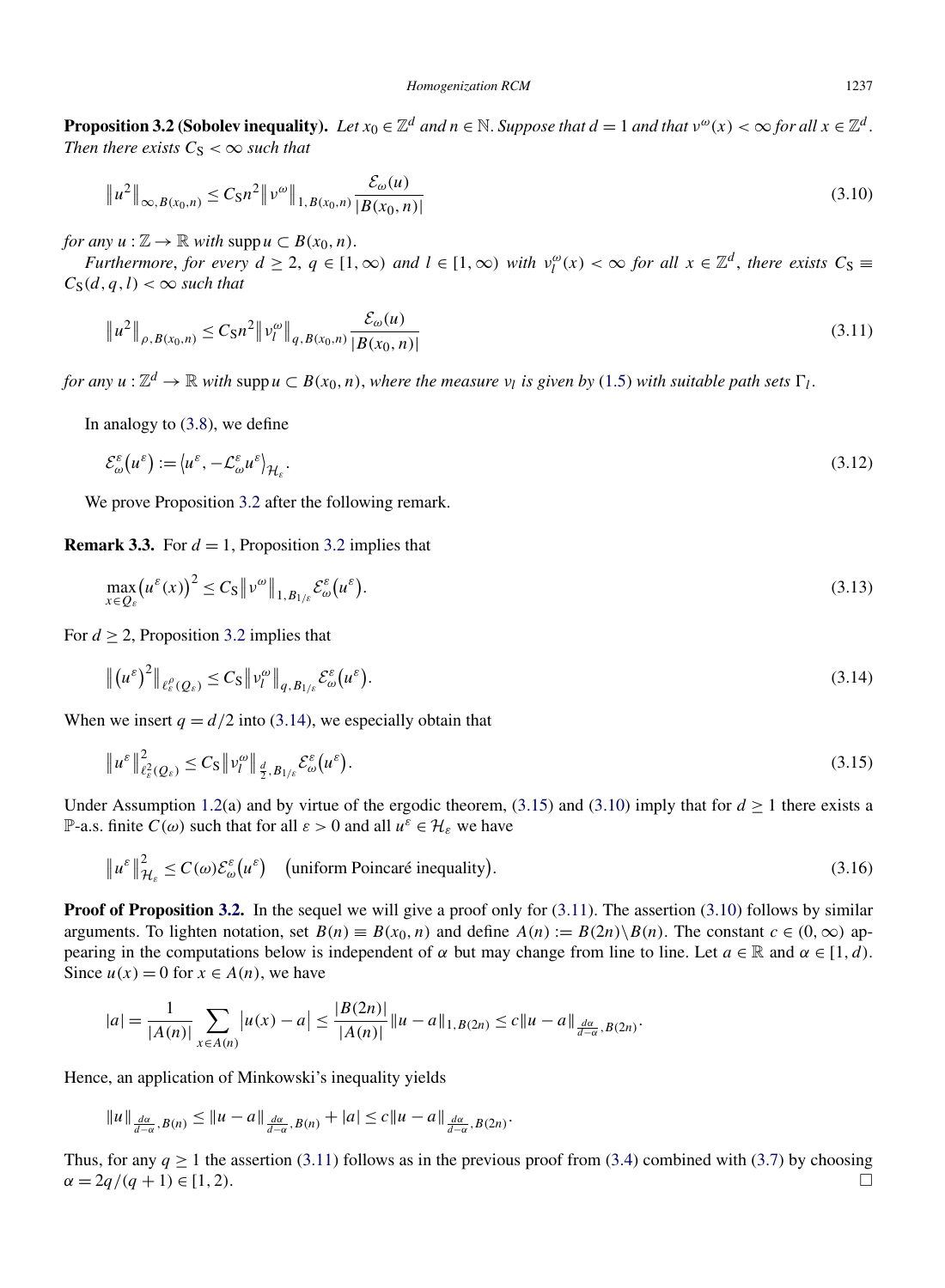#### <span id="page-12-0"></span>3.2. *Maximal inequality*

**Proposition 3.4** ( $\ell^{\infty}$ -bound for solution of Poisson equation in  $d \geq 2$ ). Let  $d \geq 2$  and suppose that  $u^{\varepsilon} : \mathbb{Z}_{\varepsilon}^{d} \to \mathbb{R}$ *is a solution of* [\(2.1\)](#page-5-0). *For some fixed*  $l \in [1,\infty)$  *consider the measure*  $v_l^{\omega}$  *on*  $\mathbb{Z}^d$  *as defined in* [\(1.5\)](#page-3-0) *and assume that*  $v_l^{\omega}(x) < \infty$  for all  $x \in \mathbb{Z}^d$ . Then, for any  $q > d/2$  there exist  $\gamma \in (0, 1]$ ,  $\kappa \equiv \kappa(d, q)$ , and  $C_1 \equiv C_1(d, q)$  such that

$$
\max_{x \in Q_{\varepsilon}} |u(x)| \le C_1 \left( 1 \vee \|v_l^{\omega}\|_{q, B_{1/\varepsilon}} \|f^{\varepsilon}\|_{\ell^{\infty}(Q_{\varepsilon})}\right)^{\kappa} \|u\|_{\ell^2_{\varepsilon}}^{\gamma}.
$$
\n(3.17)

We prove this proposition after the following remark.

**Remark 3.5.** Note that if  $u^{\varepsilon} : \mathbb{Z}_{\varepsilon}^d \to \mathbb{R}$  is a solution of [\(2.1\)](#page-5-0), then due to [\(3.13\)](#page-11-0), [\(3.15\)](#page-11-0) and the Cauchy–Schwarz inequality it follows for any dimension  $d \geq 1$  that

$$
\|u^{\varepsilon}\|_{\ell_{\varepsilon}^{2}}^{2} \leq C_{\mathrm{S}}\|v_{l}^{\omega}\|_{\frac{d}{2},B_{1/\varepsilon}}\mathcal{E}_{\omega}^{\varepsilon}(u^{\varepsilon}) \leq C_{\mathrm{S}}\|v_{l}^{\omega}\|_{\frac{d}{2},B_{1/\varepsilon}}\|u^{\varepsilon}\|_{\ell_{\varepsilon}^{2}}\|f^{\varepsilon}\|_{\ell_{\varepsilon}^{2}(Q_{\varepsilon})}.
$$
\n(3.18)

Let Assumption [1.2\(](#page-3-0)a) be fulfilled. Then  $\sup_{\varepsilon>0} \|f^{\varepsilon}\|_{\ell_{\varepsilon}^2(Q_{\varepsilon})} < \infty$  implies by the ergodic theorem that both  $\sup_{\varepsilon>0} \|u^{\varepsilon}\|_{\ell^2_{\varepsilon}}$  and  $\sup_{\varepsilon>0} \mathcal{E}_{\omega}^{\varepsilon}(u^{\varepsilon})$  are bounded as well. Thus, [\(3.13\)](#page-11-0) implies that in dimension one  $\sup_{\varepsilon>0} \|u^{\varepsilon}\|_{\infty}$ is bounded. Furthermore, if even Assumption [1.2\(](#page-3-0)a') is fulfilled and  $\sup_{\varepsilon>0} ||f^{\varepsilon}||_{\ell^{\infty}(Q_{\varepsilon})} < \infty$ , then (3.17) implies that  $\sup_{s>0} ||u^{\varepsilon}||_{\infty}$  is bounded for  $d \geq 2$  as well.

**Proof of Proposition 3.4.** We use the Moser iteration scheme. Let us fix  $\varepsilon > 0$  and consider  $u_{\varepsilon} : \mathbb{Z}_{\varepsilon}^d \to \mathbb{R}$  with supp  $u_{\varepsilon} \in Q_{\varepsilon}$ . We define  $\tilde{u}^{\alpha} := |u|^{\alpha} \text{ sign } u$  for any  $\alpha \ge 1$ . By virtue of Eq. (A.2) in [\[1\]](#page-30-0) we obtain the following energy estimate

$$
\mathcal{E}_{\omega}^{\varepsilon}(\tilde{u}_{\varepsilon}^{\alpha}) \le \frac{\alpha^{2}}{2\alpha - 1} \varepsilon^{d} \sum_{x \in \mathbb{Z}^{d}} \tilde{u}_{\varepsilon}^{2\alpha - 1}(\varepsilon x) \left( -\mathcal{L}_{\omega}^{\varepsilon} u_{\varepsilon} \right)(\varepsilon x). \tag{3.19}
$$

Since  $u^{\varepsilon}$  is a solution to the Poisson equation [\(2.1\)](#page-5-0), the energy estimate (3.19) implies that

$$
\mathcal{E}_{\omega}^{\varepsilon}\big(\big(\tilde{u}^{\varepsilon}\big)^{\alpha}\big) \leq \frac{\alpha^{2}}{2\alpha-1} \|f^{\varepsilon}\|_{\ell^{\infty}(Q_{\varepsilon})} \varepsilon^{d} \sum_{x \in Q_{\varepsilon}} \big(\tilde{u}^{\varepsilon}(x)\big)^{2\alpha-1} = \frac{\alpha^{2}}{2\alpha-1} \|f^{\varepsilon}\|_{\ell^{\infty}(Q_{\varepsilon})} \|u^{\varepsilon}\|_{\ell^{\frac{2\alpha-1}{\varepsilon}}}^{2\alpha-1}.
$$

By the Sobolev inequality [\(3.14\)](#page-11-0) and Jensen's inequality it follows that

$$
\|u^{\varepsilon}\|_{\ell_{\varepsilon}^{2\alpha\rho}}^{2\alpha} \leq C_{\mathrm{S}} \frac{\alpha^2}{2\alpha - 1} \|f^{\varepsilon}\|_{\ell^{\infty}(Q_{\varepsilon})} \|v^{\omega}_{l}\|_{q, B_{1/\varepsilon}} \|u^{\varepsilon}\|_{\ell_{\varepsilon}^{2\alpha}}^{2\alpha - 1}.
$$
\n(3.20)

We define  $\alpha_j = \rho^j$  for  $j \in \mathbb{N}_0$ . Further, we set  $\gamma_j := 1 - 1/(2\alpha_j)$  for  $||u^{\varepsilon}||_{\ell_{\varepsilon}^{2\alpha_j}} < 1$  and  $\gamma_j := 1$  for  $||u^{\varepsilon}||_{\ell_{\varepsilon}^{2\alpha_j}} \ge 1$ . Recall that  $\rho \equiv \rho(d, q) > 1$  for any  $q > d/2$ . Furthermore, we observe that for any  $\beta > 0$  we have max $x \in Q_{\varepsilon}$   $|u(x)| \leq$  $(2/\varepsilon)^{d/\beta} ||u||_{\ell^{\beta}_{\varepsilon}}$ . Thus, by iterating the inequality (3.20) and using the fact that  $\sum_{j=1}^{\infty} j/\alpha_j < \infty$ , we obtain that there exists  $C_1 \equiv C_1(d,q) < \infty$  such that

$$
\|u^{\varepsilon}\|_{\infty} \leq (2/\varepsilon)^{d\varepsilon} \|u^{\varepsilon}\|_{\ell^{1/\varepsilon}_\varepsilon} \leq C_1 \|u^{\varepsilon}\|_{\ell^2_\varepsilon}^{\gamma} \prod_{j=0}^m (1 \vee \|f^{\varepsilon}\|_{\ell^{\infty}(Q_{\varepsilon})} \|v^{\omega}_l\|_{q, B_{1/\varepsilon}})^{\frac{1}{2\rho^{j-1}}},
$$

where  $\gamma = \prod_{j=0}^{m} \gamma_j \le 1$  and *m* such that  $2\alpha_m > 1/\varepsilon$ . Choosing  $\kappa = \sum_{j=0}^{\infty} 1/(2\alpha_j) < \infty$ , we complete the proof.  $\Box$ 

# **4. Compact embedding**

The very first step to prove homogenization of the operator  $\mathcal{L}_{\omega}^{\varepsilon}$  is to show that a sequence  $\mathcal{R}_{\varepsilon}^{*}u^{\varepsilon}$  ( $u^{\varepsilon} \in \mathcal{H}_{\varepsilon}$ ) has a strongly convergent subsequence if  $\sup_{\varepsilon} \mathcal{E}_{\omega}^{\varepsilon}(u^{\varepsilon}) < \infty$ . The Dirichlet energy  $\mathcal{E}_{\omega}^{\varepsilon}$  is defined in [\(3.12\)](#page-11-0).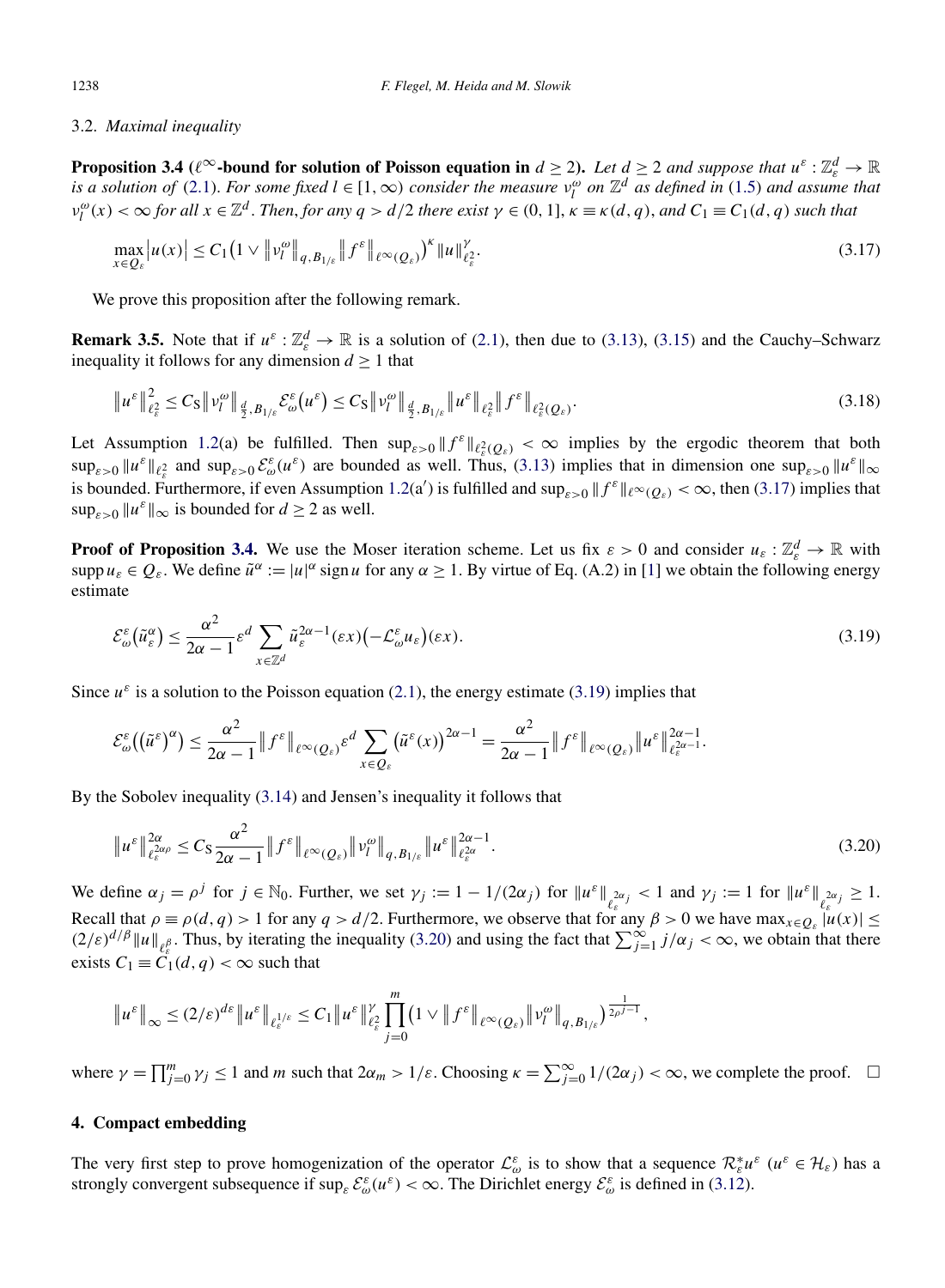<span id="page-13-0"></span>For any  $m \in \mathbb{N}$  consider a partition of *Q* into  $m^d$  congruent open subcubes  $(Q_j^m)_{j=1,\dots,m^d}$  with side length 2/m. For a fixed *m* we further define  $Q_j^{\varepsilon} := \text{supp} \, \mathcal{R}_{\varepsilon}^*(\mathcal{R}_{\varepsilon} \mathbb{1}_{Q_j^m})$ , where we suppress the superscript "*m*" although  $Q_j^{\varepsilon}$  depends on *m*. Then  $Q_j^m \subset Q_j^{\varepsilon}$  and  $|Q_j^{\varepsilon} \rangle Q_j^m| \to 0$  as  $\varepsilon \to 0$ .

**Lemma 4.1.** Let  $\omega \in \Omega$  and assume that the uniform Poincaré inequality [\(3.16\)](#page-11-0) holds with a finite  $C(\omega)$  and that for *any*  $m \in \mathbb{N}$  *there exists*  $\varepsilon_m^* > 0$  *such that for all*  $\varepsilon < \varepsilon_m^*$  *we have* 

$$
\max_{1 \le j \le m^d} \|v_l^{\omega}\|_{q,\varepsilon^{-1}Q_j^{\varepsilon}} \le 2\mathbb{E}\big[\big(v_l^{\omega}(0)\big)^q\big]^{1/q}.\tag{4.1}
$$

*Then the Poincaré inequality* [\(3.6\)](#page-10-0) *implies that for any sequence*  $u^{\varepsilon} \in \mathcal{H}_{\varepsilon}$  ( $\varepsilon^{-1} \in \mathbb{N}$ ) with  $\sup_{\varepsilon>0} \mathcal{E}_{\omega}^{\varepsilon}(u^{\varepsilon}) < \infty$ , the  $s$ *equence*  $(\mathcal{R}_{\varepsilon}^* u^{\varepsilon})_{\varepsilon > 0}$  *has a strongly convergent subsequence in*  $L^2(\mathbb{R}^d)$ *.* 

This lemma was also recently shown in [\[25, Lemma 3.14\]](#page-30-0).

**Remark 4.2.** If Assumptions [1.1](#page-3-0) and [1.2\(](#page-3-0)a) are fulfilled, then for P-a.e. realization  $\omega \in \Omega$  the hypotheses of Lemma 4.1 are fulfilled. That is, by virtue of Assumptions [1.1\(](#page-3-0)a), (c) and [1.2\(](#page-3-0)a) as well as Remark [3.3,](#page-11-0) there exists a P-a.s. finite  $C(\omega)$  such that [\(3.16\)](#page-11-0) is fulfilled. Furthermore, the same assumptions together with the ergodic theorem imply that P-a.s. there exists  $\varepsilon_m^* > 0$  such that for all  $\varepsilon < \varepsilon_m^*$  (4.1) holds.

**Proof of Lemma 4.1.** First of all we observe that by virtue of [\(3.16\)](#page-11-0) we have

$$
\left\|\mathcal{R}_{\varepsilon}^* u^{\varepsilon}\right\|_2 = \left\|u^{\varepsilon}\right\|_{\ell_{\varepsilon}^2} \leq C(\omega)\mathcal{E}_{\omega}^{\varepsilon}\big(u^{\varepsilon}\big),
$$

which implies that  $\sup_{\varepsilon>0} \|\mathcal{R}_{\varepsilon}^* u^{\varepsilon}\|_2$  is finite by assumption. By the Banach–Alaoglu theorem it follows that there exists a subsequence, which we still index by  $\varepsilon$ , and  $u \in H_0$  such that

$$
\mathcal{R}_{\varepsilon}^* u^{\varepsilon} \rightharpoonup u \quad \text{weakly in } L^2(Q).
$$

We now show that  $u$  is also a strong limit. We estimate

$$
\|\mathcal{R}_{\varepsilon}^* u^{\varepsilon} - u\|_2^2 \le 3 \sum_{j=1}^{m^d} \Big( \|\mathcal{R}_{\varepsilon}^* u^{\varepsilon} - (\mathcal{R}_{\varepsilon}^* u^{\varepsilon})_{\mathcal{Q}_j^{\varepsilon}}\|_{L^2(\mathcal{Q}_j^{\varepsilon})}^2 + \|\big(\mathcal{R}_{\varepsilon}^* u^{\varepsilon} - u\big)_{\mathcal{Q}_j^{\varepsilon}}\|_{L^2(\mathcal{Q}_j^{\varepsilon})}^2 + \|(u)_{\mathcal{Q}_j^{\varepsilon}} - u\|_{L^2(\mathcal{Q}_j^{\varepsilon})}^2 \Big),\tag{4.2}
$$

where, in analogy to [\(3.2\)](#page-9-0), we abbreviate

$$
(v)_{\mathcal{Q}_j^{\varepsilon}} := \left| \mathcal{Q}_j^{\varepsilon} \right|^{-1} \int_{\mathcal{Q}_j^{\varepsilon}} v(x) \, \mathrm{d}x \quad \text{for } v \colon \mathbb{R}^d \to \mathbb{R}.
$$

Since  $\mathcal{R}_{\varepsilon}^* u^{\varepsilon}$  converges weakly in  $L^2(Q)$  to *u*, the sum over the second term on the RHS of (4.2) vanishes as  $\varepsilon$  tends to zero. It remains to show that, as  $\varepsilon \to 0$ , the limit superior of the sum of the first and third term is zero as well.

We use arguments similar to the ones given in [\[1, Proposition 2.9\]](#page-30-0), see also [\[25, Lemma 3.14\]](#page-30-0). Let  $\hat{e}_i$  ( $i = 1, \ldots, d$ ) be the unit base vectors of  $\mathbb{R}^d$ . By virtue of Proposition [3.1](#page-10-0) there exists  $C_{PI} < \infty$  such that  $\mathbb{P}$ -a.s. for  $\varepsilon$  small enough the first term in the brackets of the RHS in (4.2) can be estimated by

$$
\|\mathcal{R}_{\varepsilon}^* u^{\varepsilon} - (\mathcal{R}_{\varepsilon}^* u^{\varepsilon})_{Q_j^{\varepsilon}}\|_{L^2(Q_j^{\varepsilon})}^2 = \|u^{\varepsilon} - (u^{\varepsilon})_{Q_j^{\varepsilon}}\|_{\ell_{\varepsilon}^2(Q_j^{\varepsilon})}^2
$$
  

$$
\leq C_{\text{PI}} \|v_l^{\omega}\|_{q,\varepsilon^{-1}Q_j^{\varepsilon}} \frac{4\varepsilon^d}{m^2} \sum_{i=1}^d \sum_{x,x+\hat{e}_i \in C_{\text{WE}}^{-1}Q_j^{\varepsilon}} \omega_{x,\hat{e}_i} (\partial_{\hat{e}_i}^{\varepsilon} u^{\varepsilon}(\varepsilon x))^2,
$$
 (4.3)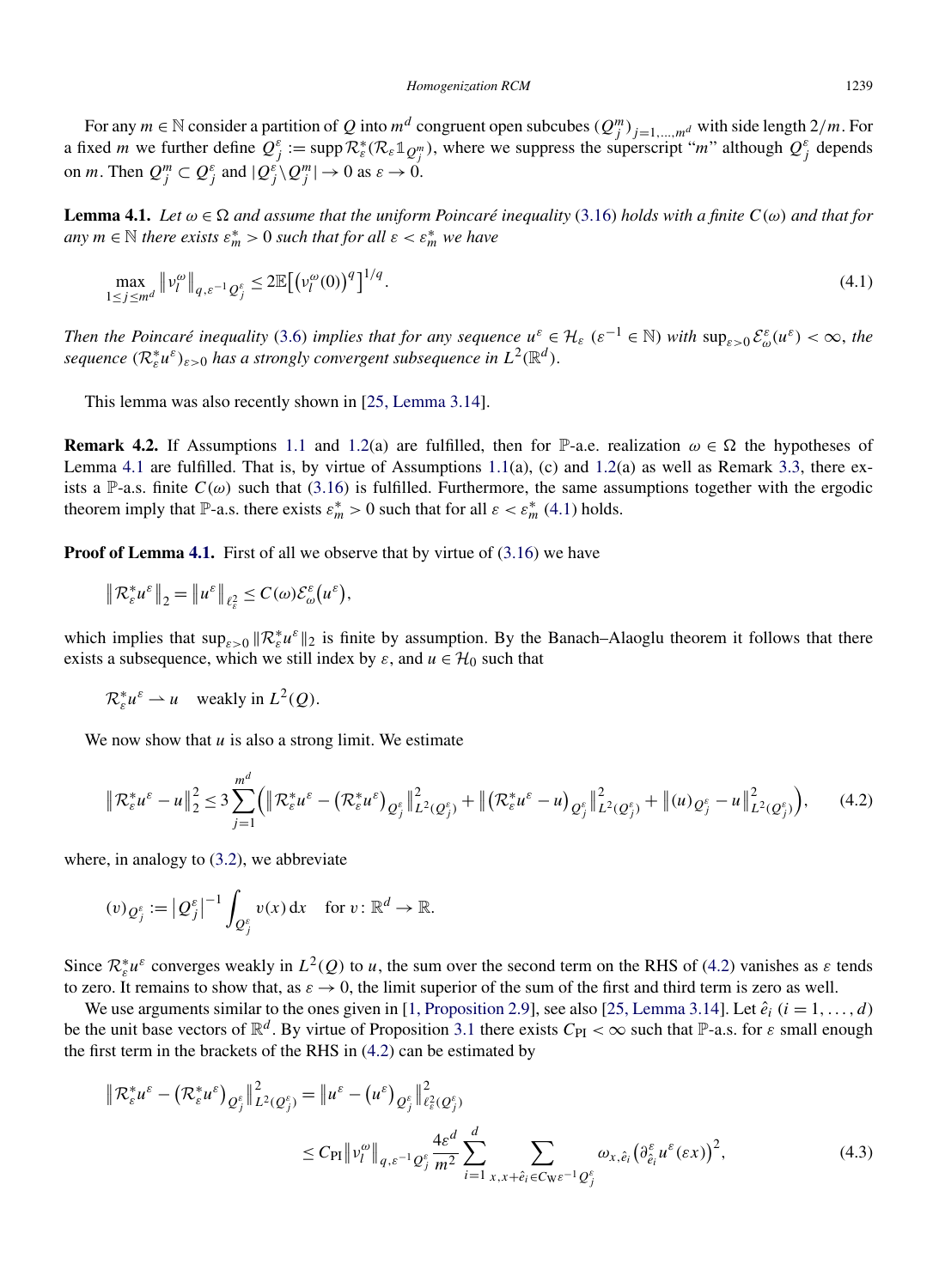<span id="page-14-0"></span>where for  $d = 1$  we set  $l = C_W = q = 1$ . For  $d \ge 2$  we set  $q = d/2$ . Since any edge  $e \in E_d$  is contained in at most  $C_0 := 2dC_W$  cubes  $C_W \varepsilon^{-1} Q_j^{\varepsilon}$ , summing over  $j = 1, ..., m^d$  yields

$$
3\sum_{j=1}^{m^d} \left\| \mathcal{R}_{\varepsilon}^* u^{\varepsilon} - \left( \mathcal{R}_{\varepsilon}^* u^{\varepsilon} \right)_{\mathcal{Q}_j^{\varepsilon}} \right\|_{L^2(\mathcal{Q}_j^{\varepsilon})}^2 \le 12m^{-2} C_{\text{PI}} C_0 \mathcal{E}_{\omega}^{\varepsilon} \left( u^{\varepsilon} \right) \max_{1 \le j \le m^d} \left\| v_l^{\omega} \right\|_{q,\varepsilon^{-1} \mathcal{Q}_j^{\varepsilon}}.
$$
\n(4.4)

Note that  $C_0$  is independent of *m* and  $\mathcal{E}_{\omega}^{\varepsilon}(u^{\varepsilon})$  is bounded in  $\varepsilon$  by assumption.

By virtue of [\(4.1\)](#page-13-0), [\(4.2\)](#page-13-0) and (4.4) it follows that there exists  $C < \infty$  independent of *m* such that P-almost surely

$$
\limsup_{\varepsilon \to 0} \left\| \mathcal{R}_{\varepsilon}^* u^{\varepsilon} - u \right\|_2^2 \leq Cm^{-2} + 3 \sum_{j=1}^{m^d} \limsup_{\varepsilon \to 0} \left\| (u)_{\mathcal{Q}_j^{\varepsilon}} - u \right\|_{L^2(\mathcal{Q}_j^{\varepsilon})}^2 = Cm^{-2} + 3 \left\| u - \mathcal{R}_{2/m}^* \mathcal{R}_{2/m} u \right\|_2^2.
$$

Since *m* might be arbitrarily large and  $u \in L^2(Q)$  has bounded support, the claim follows.

#### **5. Analytic tools**

In this section we always assume that the law  $\mathbb P$  is stationary and ergodic with respect to spatial translations.

## 5.1. *An ergodic theorem*

In what follows, we will generalize a result by Boivin and Depauw.

**Theorem 5.1 (Ergodic Theorem by Boivin and Depauw [\[4, Theorem 3\]](#page-30-0)).** *For every*  $f \in L^1(\Omega, \mathbb{P})$ , *for*  $\mathbb{P}\text{-}almost$ *every*  $\omega \in \Omega$  *it holds* 

$$
\lim_{\varepsilon \to 0} \varepsilon^d \sum_{x \in \varepsilon^{-1}Q_{\varepsilon}} v(\varepsilon x) f(\tau_x \omega) = \mathbb{E}[f] \int_Q v(x) dx \quad \forall v \in C(\overline{Q}),
$$
\n(5.1)

*and the Null-set depends on f but not on v*.

**Remark 5.2.** Evidently, we can also choose  $v$  as the characteristic function of any relatively open or compact set  $A \subset Q$  and we obtain the Tempel'man ergodic theorem.

We will use both Theorem 5.1 and Remark 5.2 in order to prove the following theorem.

**Theorem 5.3.** For every  $f \in L^1(\Omega, \mathbb{P})$ , for  $\mathbb{P}$ -almost every  $\omega \in \Omega$  the following holds: Let  $(u^{\varepsilon})_{\varepsilon > 0}$  be a se $q$ uence of functions from  $\epsilon \mathbb{Z}^d \to \mathbb{R}$  with support in  $Q_\epsilon$  such that  $\mathcal{R}^*_\epsilon u^\epsilon \to u$  pointwise a.e. in  $Q$ . Furthermore, let  $\sup_{\varepsilon>0}$   $\|u^{\varepsilon}\|_{\infty} < \infty$ . *Then*  $u \in L^{\infty}(Q)$  *and* 

$$
\lim_{\varepsilon \to 0} \varepsilon^d \sum_{x \in \varepsilon^{-1}Q_{\varepsilon}} u^{\varepsilon}(\varepsilon x) f(\tau_x \omega) = \mathbb{E}[f] \int_Q u(x) \, dx \tag{5.2}
$$

*and the Null-set depends on f but not on the sequence uε*.

**Proof.** First we note that  $u \in L^{\infty}(Q)$  since  $\sup_{\varepsilon>0} ||u^{\varepsilon}||_{\infty} < \infty$ . Now we let  $\eta > 0$  and let  $\rho_{\delta}$  be a sequence of mollifiers approximating the identity. By Egorov's theorem, there exists a compact set  $K_n$  with  $\mathcal{L}(Q\backslash K_n) < \eta$  such that both  $\mathcal{R}_{\varepsilon}^* u^{\varepsilon} \to u$  and  $u_{\delta} := u * \rho_{\delta} \to u$  uniformly on  $K_{\eta}$ . We now make the following decomposition:

$$
\left| \varepsilon^d \sum_{x \in \varepsilon^{-1}Q_{\varepsilon}} u^{\varepsilon}(\varepsilon x) f(\tau_x \omega) - \mathbb{E}[f] \int_Q u(x) dx \right|
$$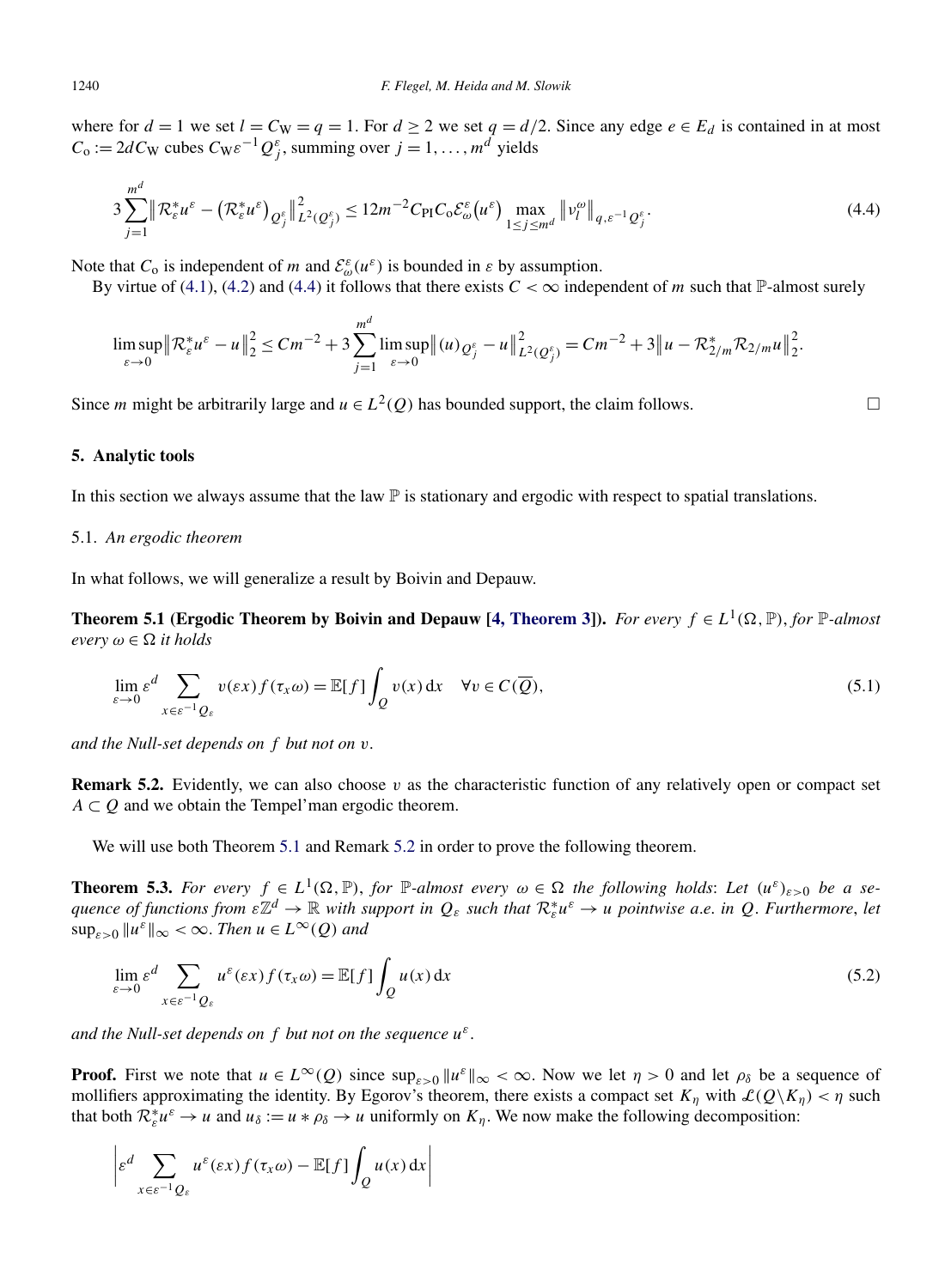<span id="page-15-0"></span>
$$
\leq \left| \varepsilon^{d} \sum_{x \in \varepsilon^{-1} Q_{\varepsilon}} \left( u^{\varepsilon}(\varepsilon x) - u_{\delta}(\varepsilon x) \right) f(\tau_{x} \omega) \right|
$$
  
+ 
$$
\left| \varepsilon^{d} \sum_{x \in \varepsilon^{-1} Q_{\varepsilon}} u_{\delta}(\varepsilon x) f(\tau_{x} \omega) - \mathbb{E}[f] \int_{Q} u_{\delta}(x) dx \right| + \left| \mathbb{E}[f] \int_{Q} \left( u_{\delta}(x) - u(x) \right) dx \right|.
$$
 (5.3)

Since  $u_{\delta} \in C(\overline{Q})$ , the second summand on the above RHS converges to zero by virtue of Theorem [5.1.](#page-14-0) For the first summand on the RHS of (5.3) we estimate that

$$
\lim_{\varepsilon \to 0} \left| \varepsilon^{d} \sum_{x \in \varepsilon^{-1}Q_{\varepsilon}} \left( u^{\varepsilon}(\varepsilon x) - u_{\delta}(\varepsilon x) \right) f(\tau_{x} \omega) \right|
$$
\n
$$
\leq \lim_{\varepsilon \to 0} \sup_{x \in K_{\eta}} \left| u^{\varepsilon}(x) - u_{\delta}(x) \right| \varepsilon^{d} \sum_{x \in \varepsilon^{-1}(K_{\eta} \cap Q_{\varepsilon})} \left| f(\tau_{x} \omega) \right| + \lim_{\varepsilon \to 0} (\|u_{\delta}\|_{\infty} + \|u^{\varepsilon}\|_{\infty}) \varepsilon^{d} \sum_{x \in \varepsilon^{-1}Q_{\varepsilon} \setminus K_{\eta}} \left| f(\tau_{x} \omega) \right|. (5.4)
$$

Since the function  $\mathcal{R}_{\varepsilon}^* u^{\varepsilon}$  converges uniformly in  $\varepsilon$  to *u* as well, we can estimate by virtue of Remark [5.2](#page-14-0) that

$$
\lim_{\varepsilon \to 0} \sup_{x \in K_{\eta}} |u^{\varepsilon}(x) - u_{\delta}(x)| \varepsilon^{d} \sum_{x \in \varepsilon^{-1}(K_{\eta} \cap Q_{\varepsilon})} |f(\tau_{x}\omega)| \leq \sup_{x \in K_{\eta}} |u_{\delta}(x) - u(x)| |Q| \mathbb{E}[f].
$$

We further estimate the second summand on the RHS of  $(5.4)$  by

$$
\lim_{\varepsilon\to 0} (\|u_\delta\|_\infty + \|u^\varepsilon\|_\infty) \varepsilon^d \sum_{x\in \varepsilon^{-1}Q_\varepsilon\setminus K_\eta} |f(\tau_x\omega)| \leq 2\eta \sup_{\varepsilon>0} \|u^\varepsilon\|_\infty \mathbb{E}[f],
$$

where we have used Remark [5.2.](#page-14-0)

Thus, as  $\varepsilon \to 0$ , we obtain that

$$
\lim_{\varepsilon \to 0} \left| \varepsilon^d \sum_{x \in \varepsilon^{-1}Q_{\varepsilon}} u^{\varepsilon}(\varepsilon x) f(\tau_x \omega) - \mathbb{E}[f] \int_Q u(x) dx \right|
$$
  
\n
$$
\leq \sup_{x \in K_\eta} |u_\delta(x) - u(x)| |Q| \mathbb{E}[f] + 2\eta \sup_{\varepsilon > 0} ||u^\varepsilon||_{\infty} \mathbb{E}[f] + \left| \mathbb{E}[f] \int_Q (u_\delta(x) - u(x)) dx \right|.
$$

As  $\delta \rightarrow 0$ , the uniform convergence  $u_{\delta} \rightarrow u$  on  $K_{\eta}$  yields

$$
\lim_{\varepsilon \to 0} \left| \varepsilon^d \sum_{x \in \varepsilon^{-1}Q_{\varepsilon}} u^{\varepsilon}(\varepsilon x) f(\tau_x \omega) - \mathbb{E}[f] \int_Q u(x) \, dx \right| \leq 2\eta \sup_{\varepsilon > 0} \left\| u^{\varepsilon} \right\|_{\infty} \mathbb{E}[f].
$$

Since the last inequality holds for every  $\eta > 0$ , the claim follows.

# 5.2. *Function spaces*

In what follows, we always assume that Assumption [1.1\(](#page-3-0)b) holds. We first note that the probability space given in [\(1.4\)](#page-2-0) is generated from the compact metric space  $[0,\infty]^E$ , and therefore the notion of continuity on  $\Omega$  makes sense. We say that a function  $\varphi : \Omega \times \mathbb{Z}^d \to \mathbb{R}$  is *shift covariant* if it fulfills

$$
\varphi(\omega, x+z) - \varphi(\omega, x) = \varphi(\tau_x \omega, z) \tag{5.5}
$$

for all  $x, z \in \mathbb{Z}^d$  (cf. [\[8\]](#page-30-0) Eq. (3.14)). Note that shift covariant functions  $\varphi$  fulfill  $\varphi(\omega, 0) = 0$ . Then (5.5) directly implies that

$$
\varphi(\omega, x) = -\varphi(\tau_x \omega, -x). \tag{5.6}
$$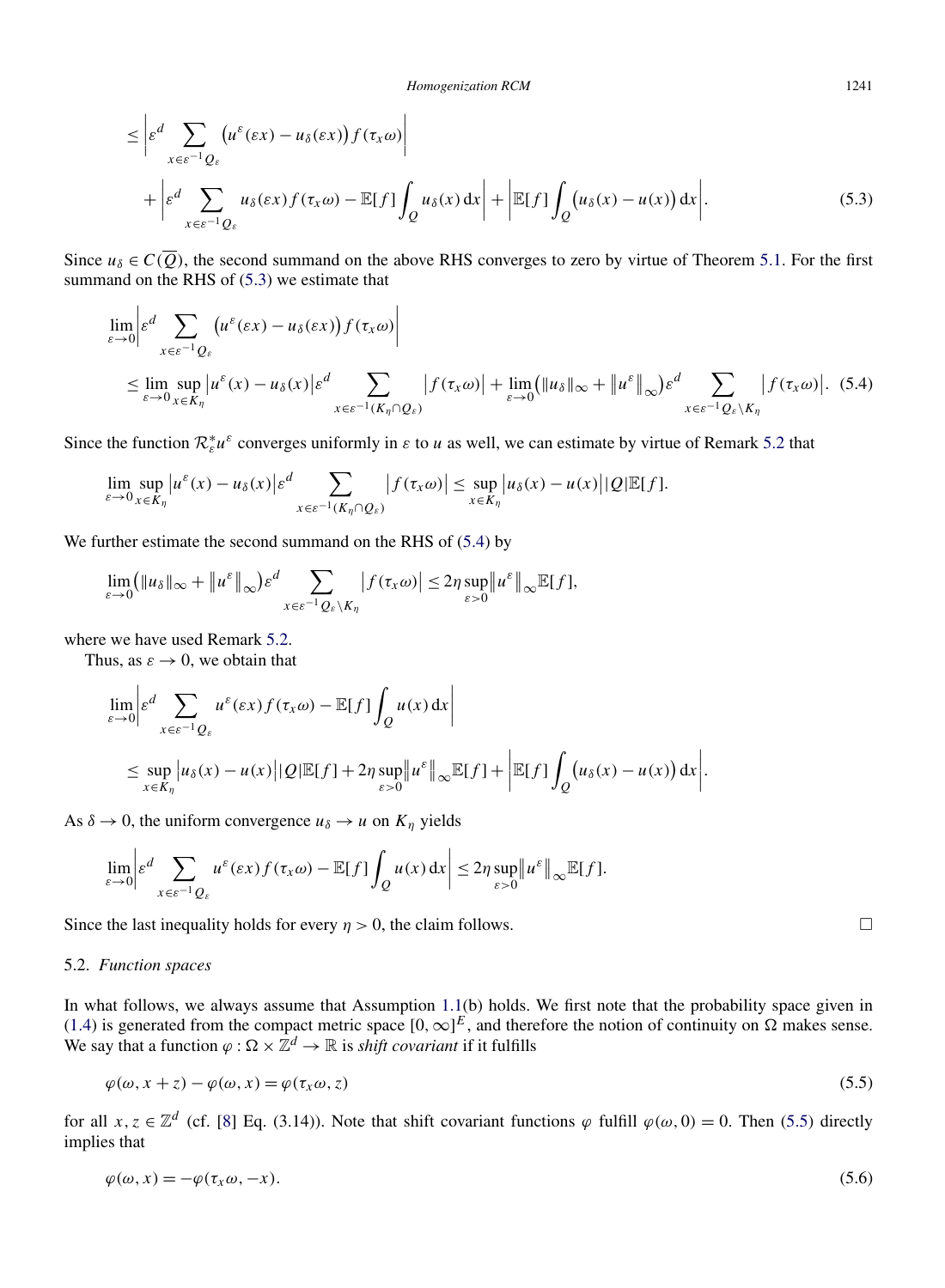<span id="page-16-0"></span>We define on  $\Omega \times \mathbb{Z}^d$  the space

$$
L_{\text{cov}}^2 := \left\{ \varphi : \Omega \times \mathbb{Z}^d \to \mathbb{R} : \varphi \text{ satisfies (5.5) and } \|\varphi\|_{L_{\text{cov}}^2} < \infty \right\}, \quad \text{where} \quad \|\varphi\|_{L_{\text{cov}}^2}^2 := \mathbb{E} \bigg[ \sum_{z \in \mathbb{Z}^d} \omega_{0,z} \varphi(\omega, z)^2 \bigg].
$$

Accordingly, we define the scalar product between  $\varphi_1, \varphi_2 \in L^2_{\text{cov}}$  by

$$
\langle \varphi_1, \varphi_2 \rangle_{L^2_{\text{cov}}} := \mathbb{E} \bigg[ \sum_{z \in \mathbb{Z}^d} \omega_{0, z} \varphi_1(\omega, z) \varphi_2(\omega, z) \bigg]. \tag{5.7}
$$

Note that  $L^2_{\text{cov}}$  is a closed subspace of  $\bigotimes_{z \in \mathbb{Z}^d} L^2(\Omega, \mu_z)$ , where  $\mu_z$  is the measure on  $\Omega$  defined by  $d\mu_z(\omega) =$  $ω_{0,z}$  dP(ω). Since Ω is a compact metric space,  $L^2$ (Ω,  $μ_z$ ) is separable for all  $z ∈ \mathbb{Z}^d$  and thus also the countable product space  $\bigotimes_{z \in \mathbb{Z}^d} L^2(\Omega, \mu_z)$  and its subspace  $L^2_{\text{cov}}$  are separable.

Further, we note that for all  $\phi : \Omega \to \mathbb{R}$  it holds that  $D\phi(\omega, z) := D_z\phi(\omega) := \phi(\tau_z\omega) - \phi(\omega)$  satisfies  $D\phi(\omega, x + \omega)$  $z$ ) – D $\phi(\omega, x)$  = D $\phi(\tau_x \omega, z)$ . Therefore D $\phi$  is in  $L^2_{\text{cov}}$ . A *local function* on  $\Omega$  is a bounded, continuous function that only depends on finitely many coordinates of  $[0, \infty]^E$ . Following the outline of Chapter 3 in [\[8\]](#page-30-0), we define the closed subspace

$$
L_{\text{pot}}^2 := \overline{\{\mathbf{D}\phi : \phi \text{ local}\}}^{L_{\text{cov}}^2}.
$$

Let  $L_{\text{sol}}^2$  be the orthogonal complement of  $L_{\text{pot}}^2$  in  $L_{\text{cov}}^2$  and let us define

$$
\operatorname{div}(\omega b) := \sum_{z} \omega_{0,z} (b(\omega, z) - b(\tau_z \omega, -z)).
$$

Note that since *b* satisfies [\(5.6\)](#page-15-0), the last equation also reads

$$
\operatorname{div}(\omega b) = 2 \sum_{z} \omega_{0,z} b(\omega, z). \tag{5.8}
$$

Then we have the following lemma.

#### **Lemma 5.4 ([\[8, Lemma 3.6\]](#page-30-0)).**

$$
\operatorname{div}(\omega b) = 0 \quad \text{for all } b \in L^2_{\text{sol}} \text{ and } \mathbb{P}\text{-}a.a. \omega. \tag{5.9}
$$

Using the above notation, we define  $\chi \in (L_{pot}^2)^d$  through

$$
\chi = \operatorname{argmin} \left\{ \mathbb{E} \left[ \sum_{z \in \mathbb{Z}^d} \omega_{0,z} |z + \tilde{\chi}(\omega, z)|^2 \right] : \tilde{\chi} \in \left( L_{\text{pot}}^2 \right)^d \right\},\tag{5.10}
$$

i.e.,  $-\chi_j$  is the orthogonal projection of  $z_j \in L^2_{\text{cov}}$  on the space  $L^2_{\text{pot}}$  with respect to the scalar product defined in (5.7). We will see below that we can write the homogenized matrix as

$$
(A_{\text{hom}})_{i,j} = \mathbb{E}\bigg[\sum_{z \in \mathbb{Z}^d} \omega_{0,z} (\hat{e}_i \cdot [z + \chi(\omega, z)])(\hat{e}_j \cdot [z + \chi(\omega, z)])\bigg],\tag{5.11}
$$

where the  $\hat{e}_i$ ,  $i = 1, \ldots, d$ , denote the unit base vectors of  $\mathbb{R}^d$ . In analogy to [\[14, Lemma 4.5\]](#page-30-0) we know the following result.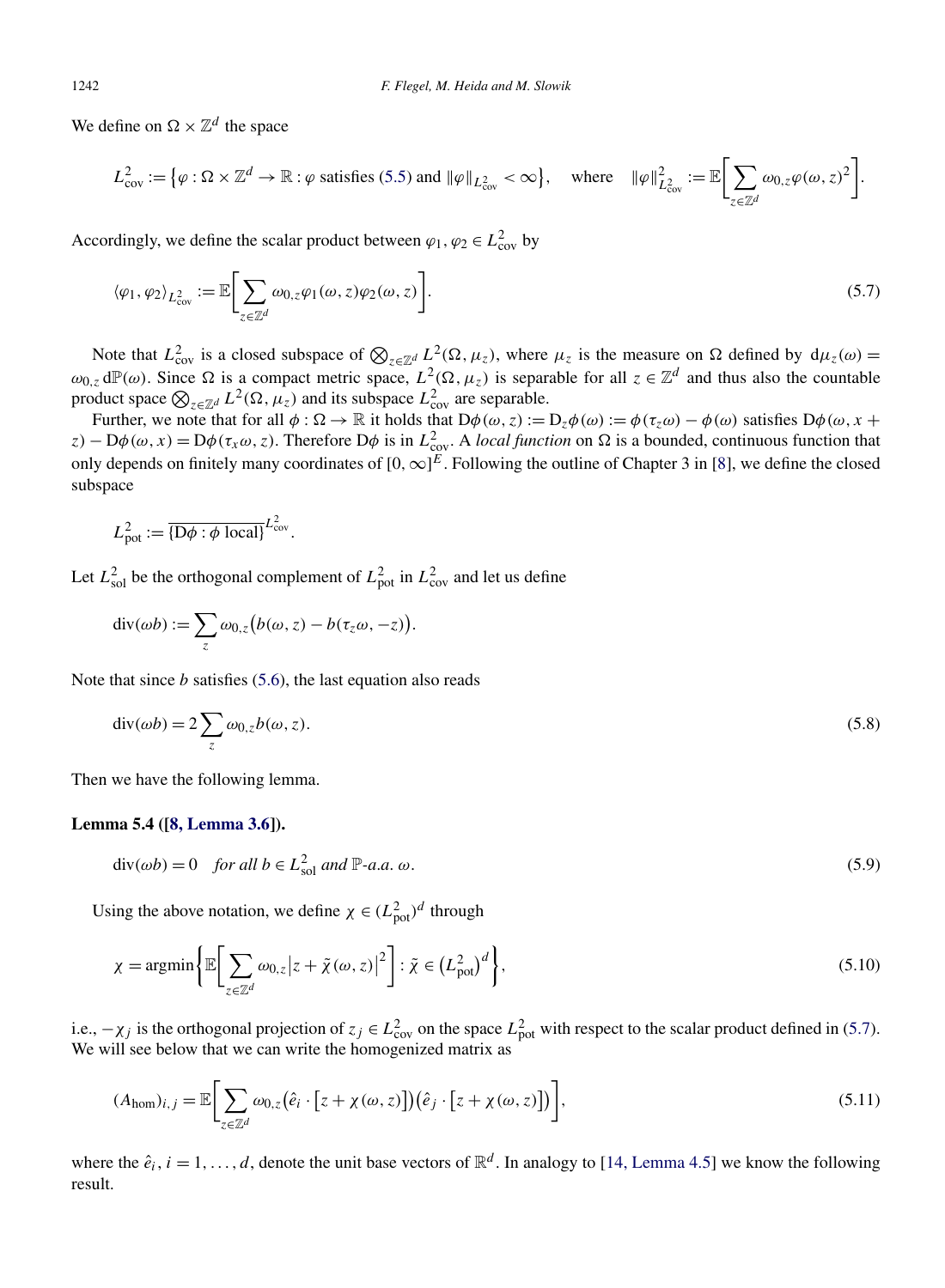<span id="page-17-0"></span>**Lemma 5.5.** Suppose that  $\mathbb{E}[v_l^{\omega}(0)] < \infty$  with  $v_l^{\omega}$  as defined in [\(1.5\)](#page-3-0). Then the matrix  $A_{\text{hom}}$  is positive definite. In *particular*, *the vectorial space spanned by the following vectors*

$$
\mathbb{E}\bigg[\sum_{z\in\mathbb{Z}^d}\omega(0,z)zb(\omega,z)\bigg]\in\mathbb{R}^d,\quad b\in L^2_{\text{sol}}\tag{5.12}
$$

*coincides with* R*<sup>d</sup>* .

**Proof.** First we notice that  $\psi(\cdot, \hat{e}_i) \in L^1(\Omega, \mathbb{P})$  for any  $\psi \in L^2_{\text{cov}}$  and  $i = 1, ..., d$ , provided that  $\mathbb{E}[v_l^{\omega}(0)] < \infty$ . Indeed, by the Cauchy–Schwarz inequality and the shift covariance [\(5.5\)](#page-15-0), we observe that

$$
\mathbb{E}\big[\big|\psi(\omega,\hat{e}_i)\big|\big] \leq \mathbb{E}\big[1/\omega_l(0,\hat{e}_i)\big]^{1/2} \bigg(\mathbb{E}\bigg[\sum_{x,y\in\gamma_l^{\text{opt}}} \omega\big(\{x,y\}\big) \big|\psi(\tau_x\omega,y-x)\big|^2\bigg]\bigg)^{1/2} \leq \sqrt{l|\Gamma_l|}\mathbb{E}\big[\nu_l^{\omega}(0)\big]^{1/2} \|\psi\|_{L^2_{\text{cov}}},
$$
\n(5.13)

where we abbreviate  $\gamma_l^{\text{opt}} = \gamma_l^{\text{opt}}(\{0, \hat{e}_i\})$ , recall [\(1.6\)](#page-3-0). Moreover, by adapting the argument given in [\[8, Proof of](#page-30-0) [Lemma 4.8\]](#page-30-0), it follows that  $\mathbb{E}[\psi(\omega, \hat{e}_i)] = 0$  for any  $\psi \in L^2_{\text{pot}}$  and  $i = 1, ..., d$ . In particular,  $\mathbb{E}[\chi_j(\omega, \hat{e}_i)] = 0$  for any  $i, j = 1, \ldots, d.$ 

Now let  $v \in \mathbb{R}^d \setminus \{0\}$ . Since  $\mathbb{E}[v \cdot \chi(\omega, \hat{e}_i)] = 0$ , it follows that

$$
(v \cdot \hat{e}_i)^2 = (v \cdot \hat{e}_i) \mathbb{E}[(v \cdot [\hat{e}_i + \chi(\omega, \hat{e}_i)])] \stackrel{(5.13)}{\leq} |v \cdot \hat{e}_i| \sqrt{l|\Gamma_l|} \mathbb{E}[v_l^{\omega}(0)]^{1/2} \mathbb{E}\bigg[\sum_{z \in \mathbb{Z}^d} \omega_{0,z}(v \cdot [z + \chi(\omega, z)])^2\bigg].
$$

Thus, by summing both sides over  $i = 1, \ldots, d$ , we obtain

$$
\sqrt{(v, A_{\text{hom}}v)} = \mathbb{E}\bigg[\sum_{z \in \mathbb{Z}^d} \omega_{0,z}(v \cdot [z + \chi(\omega, z)])^2\bigg] \ge \frac{|v|_2^2}{|v|_1} (l|\Gamma_l| \mathbb{E}\big[v_l^{\omega}(0)\big]\big)^{-1/2} > 0.
$$

Thus, the matrix *A*hom is positive definite. By following literally the proof of [\[14, Lemma 4.5\]](#page-30-0) we obtain the claim.  $\Box$ 

*Bochner spaces*. We will use the concept of Bochner spaces, which are a special case of the theory outlined in [\[22\]](#page-30-0). Let *X* be a normed space with norm  $\|\cdot\|_X$  with the corresponding topology and Borel- $\sigma$ -algebra and let  $U \subset \mathbb{R}^d$  be a Lebesgue-measurable set. Then, for  $1 \le p < \infty$ , we define the space

$$
\|f\|_{L^p(U;X)} := \left(\int_U \|f(x)\|_X^p dx\right)^{\frac{1}{p}},
$$
  

$$
L^p(U;X) := \left\{f: U \to X : f \text{ is measurable and } \int_U \|f(x)\|_X^p dx < \infty\right\}.
$$

Given a measure space  $(\Omega, \mathcal{F}, \mathbb{P})$ , it turns out that  $L^p(U; L^p(\Omega, \mathbb{P}))$  and  $L^p(U \times \Omega; \mathcal{L} \otimes \mathbb{P})$  are isometrically isomorph via the trivial identification  $f(x)(\omega) = f(x, \omega)$ . Here, L denotes the Lebesgue measure and L  $\otimes \mathbb{P}$  denotes the product measure. While not being necessary, this notation has proved useful in homogenization theory since the introduction of two-scale convergence in [\[3\]](#page-30-0). In particular, it gives a clear and intuitive meaning to spaces such as

$$
L^2(Q; L^2_{\text{cov}}) := \left\{ \varphi : Q \times \Omega \times \mathbb{Z}^d \to \mathbb{R} : \int_Q \left\| \varphi(x, \cdot, \cdot) \right\|_{L^2_{\text{cov}}} dx < \infty, \varphi(x, \cdot, \cdot) \in L^2_{\text{cov}} \text{ for a.e. } x \in Q \right\}
$$
\nor

\n
$$
L^2(Q; L^2_{\text{pot}}).
$$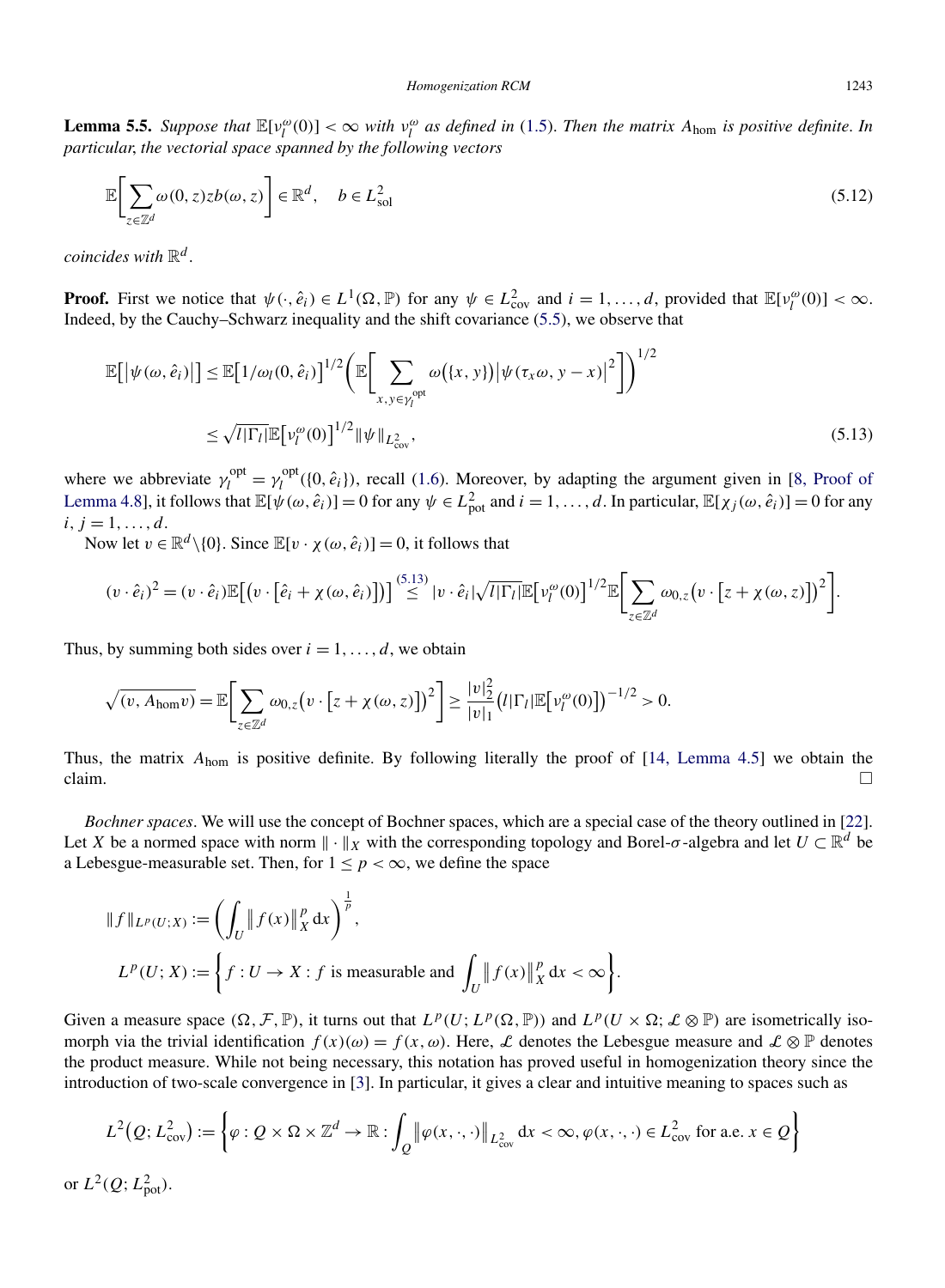<span id="page-18-0"></span>If  $\tilde{X} \subset X$  is a family of vectors in *X*, we denote

$$
C(\overline{Q}) \otimes \tilde{X} := \text{span}\big\{ xf : f \in C(Q), x \in \tilde{X} \big\}.
$$

If  $\tilde{X}$  is a countable dense subset of *X*, i.e. *X* is separable, every element of  $L^2(Q; X)$  can be approximated by finite sums of elements of  $C(\overline{Q}) \otimes \tilde{X}$  [\[22\]](#page-30-0).

# 5.3. *Discrete derivatives*

With the following definitions of discrete derivatives, we can write the operator  $\mathcal{L}_{\omega}^{\varepsilon}$  in divergence form.

**Definition 5.6 (Discrete derivatives).** For  $u: \mathbb{Z}_{\varepsilon}^d \to \mathbb{R}$  we define the  $\varepsilon$ -forward derivative in the direction  $z \in \mathbb{Z}^d$  by

$$
\partial_z^{\varepsilon} u(x) = \varepsilon^{-1} \big( u(x + \varepsilon z) - u(x) \big),\tag{5.14}
$$

and the analogous backward derivative,

$$
\partial_z^{\varepsilon - u}(x) = \varepsilon^{-1} \big( u(x) - u(x - \varepsilon z) \big). \tag{5.15}
$$

Further, we define  $\nabla^{\varepsilon} u(x, z) := \partial_z^{\varepsilon} u(x)$  and write  $\nabla^{\varepsilon} u(x)$  for the function that maps  $z \in \mathbb{Z}^d$  to  $\nabla^{\varepsilon} u(x, z)$ . Accordingly, we define  $\nabla^{\varepsilon} u(x, z) := \partial_z^{\varepsilon} u(x)$  and  $\nabla^{\varepsilon} u(x)$ . Moreover, for a function  $v : \mathbb{Z}_{\varepsilon}^d \times \mathbb{Z}^d \to \mathbb{R}$  we define

$$
\operatorname{div}^{\varepsilon} v(x) = \sum_{z \in \mathbb{Z}^d} \partial_z^{\varepsilon -} v(x, z). \tag{5.16}
$$

We use this notation to clearly distinguish between ∇*ε*, an operator on discrete functions, and ∇, an operator on the Sobolev space  $H^1(\mathbb{R}^d)$ . A direct calculation shows that when  $A^{\varepsilon}_{\omega}$  maps  $v(x, z) \mapsto \omega_{\frac{x}{\varepsilon},z} v(x, z)$ , then

$$
-\mathcal{L}^{\varepsilon}_{\omega}u^{\varepsilon} = -\frac{1}{2}\operatorname{div}^{\varepsilon}\left(A^{\varepsilon}_{\omega}\nabla^{\varepsilon}u^{\varepsilon}\right). \tag{5.17}
$$

Moreover, for  $v^{\varepsilon}$  :  $\mathbb{Z}_{\varepsilon}^{d} \to \mathbb{R}$  we observe that

$$
\langle -\mathcal{L}_{\omega}^{\varepsilon} u^{\varepsilon}, v^{\varepsilon} \rangle_{\mathcal{H}_{\varepsilon}} = \frac{\varepsilon^{d}}{2} \sum_{x \in \mathbb{Z}^{d}} \sum_{z \in \mathbb{Z}^{d}} \omega_{x,z} \big( \partial_{z}^{\varepsilon} u^{\varepsilon}(\varepsilon x) \big) \big( \partial_{z}^{\varepsilon} v^{\varepsilon}(\varepsilon x) \big). \tag{5.18}
$$

When we compare the divergence form of the operator  $\mathcal{L}^{\varepsilon}_{\omega}$  in (5.17) with the limit operator in [\(2.2\)](#page-5-0), we better un-derstand the result of Theorem [2.1.](#page-5-0) Furthermore (5.18) implies that  $\mathcal{L}^{\varepsilon}_{\omega}$  is strictly positive definite on any bounded domain with zero Dirichlet conditions at the boundary.

#### 5.4. *Two-scale convergence*

We adapt the concept of stochastic two-scale convergence by Zhikov and Piatnitsky [\[30\]](#page-31-0) to our setting.

We denote by  $z_i$  the function that maps  $z \in \mathbb{Z}^d$  onto its *i*th coordinate and observe that, since  $\mathbb{E}[\sum_{z \in \mathbb{Z}^d} \omega_{0,z} |z|^2]$  is finite,  $z_i \in L^2_{\text{cov}}$  for  $i = 1, ..., d$ . Since  $L^2_{\text{cov}}$  is separable, there exist countable sets  $\Phi_{\text{sol}} \subset L^2_{\text{sol}}$  and  $\Phi_{\text{pot}} \subset L^2_{\text{pot}}$  such that  $\Phi := \Phi_{sol} \oplus \Phi_{pot} \oplus \{z_1, \ldots, z_d\} \oplus \{1\}$  is dense in  $L^2_{cov}$ . We can assume that every  $\varphi \in \Phi_{pot}$  is the gradient of a local function. Furthermore, there exists a countable subspace  $\Psi \subset C_c^{\infty}(\mathbb{R}^d)$  such that  $\Psi$  is dense both in  $L^2(\mathbb{R}^d)$  and in  $C_c^{\infty}(\mathbb{R}^d)$ . We then find that  $\Psi \otimes \Phi$  is dense in  $L^2(\mathbb{R}^d; L^2_{\text{cov}})$ .

**Definition 5.7 (Typical realizations).** We denote by  $\Omega_{\Phi} \subset \Omega$  the set of all  $\omega \in \Omega$  such that Theorem [5.1](#page-14-0) holds

- (a) for all  $f(\omega) := \sum_{z \in \mathbb{Z}^d} \omega_{0,z} \varphi(\omega, z)$ , where  $\varphi \in \Phi$ ,
- (b) for all  $f(\omega) := \sum_{z \in \mathbb{Z}^d} \omega_{0,z}(\varphi_i \varphi_j)(\omega, z)$ , where  $\varphi_i, \varphi_j \in \Phi$ , and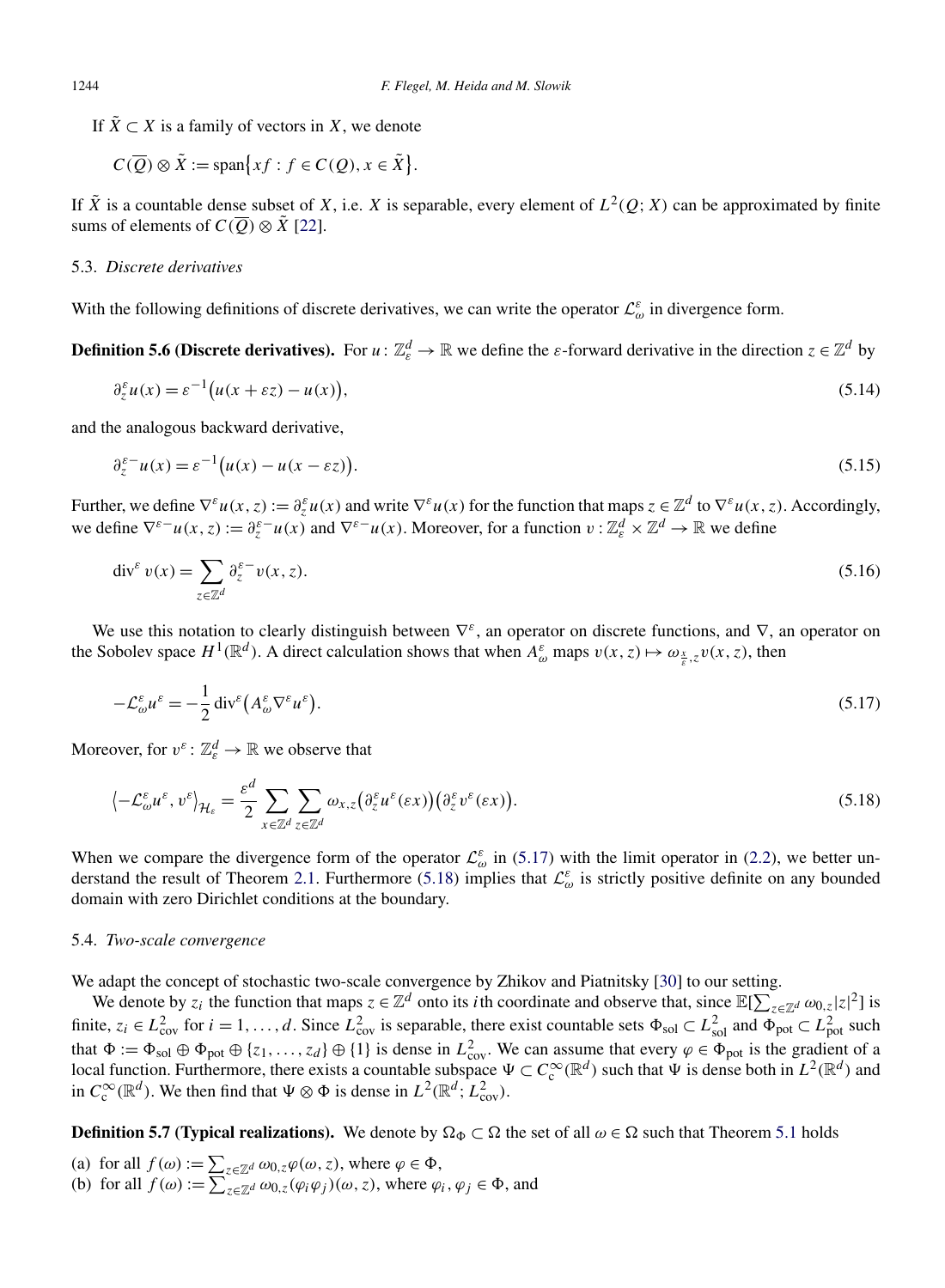- <span id="page-19-0"></span>(c) and for all  $f(\omega) := \sum_{z \in \mathbb{Z}^d \setminus Z} \omega_{0,z} |z|^2$ , where *Z* is a finite subset of  $\mathbb{Z}^d$ ,
- (d) div( $\omega b$ )  $\circ \tau_x = 2 \sum_z \omega_{x,z} b(\tau_x \omega, z) = 0$  for all  $b \in \Phi_{sol}$  and all  $x \in \mathbb{Z}^d$ .

We call  $\Omega_{\Phi}$  the set of *typical realizations*.

**Remark 5.8.** Note that  $\mathbb{P}(\Omega_{\Phi}) = 1$  (compare to [\[14, Lemma 4.4\]](#page-30-0)).

**Definition 5.9 (Two-scale convergence).** Let  $w_{\varepsilon}: \varepsilon \mathbb{Z}^d \times \mathbb{Z}^d \to \mathbb{R}$ . We say that  $w_{\varepsilon}$  *converges weakly in two scales* to  $w \in L^2(\mathbb{R}^d; L^2_{\text{cov}})$  if

$$
\lim_{\varepsilon \to 0} \varepsilon^d \sum_{x \in \mathbb{Z}^d} v(\varepsilon x) \sum_{z \in \mathbb{Z}^d} \omega_{x,z} w_\varepsilon(\varepsilon x, z) \varphi(\tau_x \omega, z) = \int_{\mathbb{R}^d} v(x) \mathbb{E} \Biggl[ \sum_{z \in \mathbb{Z}^d} \omega_{0,z} w(x, \omega, z) \varphi(\omega, z) \Biggr] dx \tag{5.19}
$$

for all  $v \in C_c^{\infty}(\mathbb{R}^d)$  and all  $\varphi \in \Phi$ . In this case we write  $w_{\varepsilon} \stackrel{2s}{\rightharpoonup} w$ .

**Proposition 5.10.** *For all typical realizations*  $\omega \in \Omega_{\Phi}$  *it holds: If*  $w_{\varepsilon} : \varepsilon \mathbb{Z}^d \times \mathbb{Z}^d \to \mathbb{R}$  *and*  $C < \infty$  *are such that* 

$$
\varepsilon^d \sum_{x \in \mathbb{Z}^d} \sum_{z \in \mathbb{Z}^d} \omega_{x,z} w_{\varepsilon}^2(\varepsilon x, z) \le C \quad \forall \varepsilon > 0,
$$
\n(5.20)

*then there exists a subsequence*  $w_{\varepsilon_k}$  *and*  $w \in L^2(\mathbb{R}^d; L^2_{\text{cov}})$  *such that* 

$$
w_{\varepsilon_k} \stackrel{2s}{\longrightarrow} w. \tag{5.21}
$$

**Proof.** The proof goes along the lines of classical proofs of two-scale convergence like for example in [\[30\]](#page-31-0), Section 5. We observe that for every  $v \in \Psi$  and  $\varphi \in \Phi$  we find

$$
\limsup_{\varepsilon \to 0} \varepsilon^{d} \left| \sum_{x \in \mathbb{Z}^{d}} v(\varepsilon x) \sum_{z \in \mathbb{Z}^{d}} \omega_{x,z} w_{\varepsilon}(\varepsilon x, z) \varphi(\tau_{x} \omega, z) \right|
$$
\n
$$
\leq \limsup_{\varepsilon \to 0} \sqrt{C} \left( \varepsilon^{d} \sum_{x \in \mathbb{Z}^{d}} \sum_{z \in \mathbb{Z}^{d}} \omega_{x,z} v^{2}(\varepsilon x) \varphi^{2}(\tau_{x} \omega, z) \right)^{1/2} \leq \sqrt{C} \|v\|_{L^{2}} \|\varphi\|_{L^{2}_{\text{cov}}},
$$
\n(5.22)

where, in the last step, we have also used that  $v$  has bounded support. It follows that since  $\Psi$  and  $\Phi$  are countable, we can choose a subsequence  $\varepsilon_k \to 0$  as  $k \to \infty$  such that the limit  $I(v\varphi)$  of

$$
I_{\varepsilon_k}(v\varphi) := \varepsilon_k^d \sum_{x \in \mathbb{Z}^d} v(\varepsilon_k x) \sum_{z \in \mathbb{Z}^d} \omega_{x,z} w_{\varepsilon_k}(\varepsilon_k x, z) \varphi(\tau_x \omega, z)
$$

exists for every  $v \in \Psi$  and  $\varphi \in \Phi$ . We notice that the functional  $I(\cdot)$  is linear in  $v\varphi \in \Psi \otimes \Phi$ . Furthermore, due to (5.22),  $I(\cdot)$  is continuous on span $\{\Psi \otimes \Phi\}$ . It follows by Riesz representation theorem that we can find  $w \in L^2(\mathbb{R}^d; L^2_{\text{cov}})$  such that

$$
I(v\varphi) = \int_{\mathbb{R}^d} v(x) \mathbb{E} \bigg[ \sum_{z \in \mathbb{Z}^d} \omega_{0,z} \mathbf{w}(x,\omega,z) \varphi(\omega,z) \bigg] dx.
$$

Since  $\Psi \otimes \Phi$  is dense in  $L^2(Q; L^2_{\text{cov}})$ , we obtain that w is uniquely defined. Since, in addition,  $\Psi$  is dense in  $C_c^{\infty}$ , we find for every  $v \in C_c^{\infty}(\mathbb{R}^d)$  and  $\varphi \in \Phi$  that  $I_{\varepsilon_k}(v\varphi) \to I(v\varphi)$  as  $\varepsilon \to 0$  and hence (5.21) holds.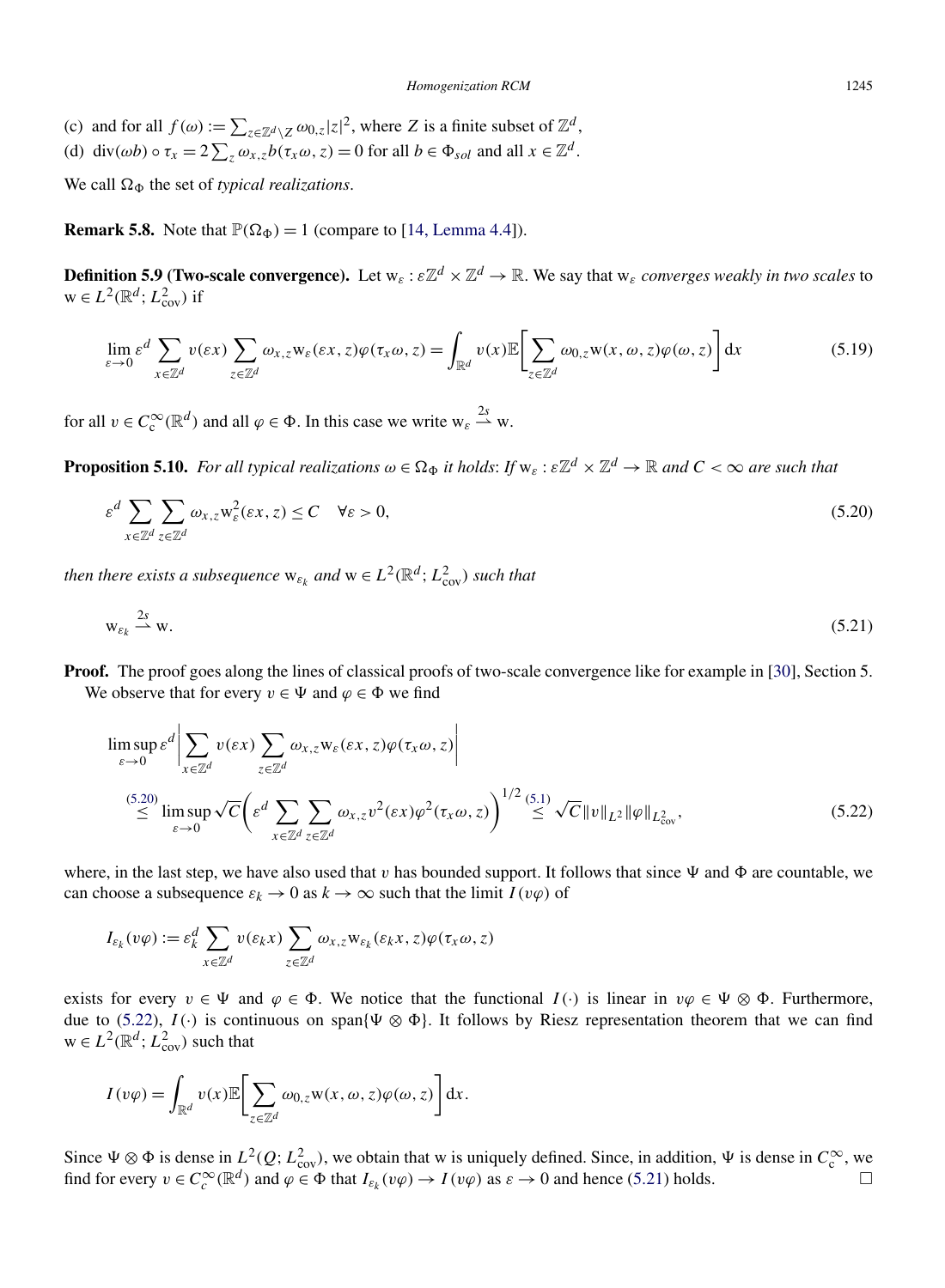<span id="page-20-0"></span>**Lemma 5.11.** *For all typical realizations*  $\omega \in \Omega_{\Phi}$  *and all Lipschitz functions*  $v : \mathbb{R}^d \to \mathbb{R}$  *there exists*  $C(\omega) \in (0, \infty]$ , *which depends only on* supp *v and ω*, *such that*

$$
\sup_{\varepsilon>0} \varepsilon^d \sum_{x \in \mathbb{Z}^d} \sum_{z \in \mathbb{Z}^d} \omega_{x,z} \big(\partial_z^{\varepsilon} v(\varepsilon x)\big)^2 < C(\omega) \|\nabla v\|_{\infty}^2. \tag{5.23}
$$

*If* supp *v is bounded*, *then*  $C(\omega)$  *is*  $\mathbb{P}\text{-}a.s.$  *finite*.

**Proof.** We observe that we can interchange the order of the sums and estimate

$$
\varepsilon^{d} \sum_{z \in \mathbb{Z}^{d}} \sum_{x \in \mathbb{Z}^{d}} \omega_{x,z} (\partial_{z}^{\varepsilon} v(\varepsilon x))^{2} \leq \varepsilon^{d} \|\nabla v\|_{\infty}^{2} \sum_{z \in \mathbb{Z}^{d}} \sum_{x \in \varepsilon^{-1} (\text{supp } v \cup (\text{supp } v - \varepsilon z))} \omega_{x,z} |z|^{2}
$$
  

$$
\leq \varepsilon^{d} \|\nabla v\|_{\infty}^{2} \sum_{x \in \varepsilon^{-1} \text{supp } v} \sum_{z \in \mathbb{Z}^{d}} \omega_{x,z} |z|^{2} + \varepsilon^{d} \|\nabla v\|_{\infty}^{2} \sum_{z \in \mathbb{Z}^{d}} \sum_{x \in (\varepsilon^{-1} \text{supp } v) - z} \omega_{x,z} |z|^{2}.
$$

The first term on the above RHS is finite by virtue of the ergodic theorem. This also holds for the second term after an index shift in *x* and a rearrangement of the two sums.  $\Box$ 

**Lemma 5.12.** *Let*  $Q_{\varepsilon} = Q \cap \varepsilon \mathbb{Z}^d$ . *For all typical realizations*  $\omega \in \Omega_{\Phi}$  *it holds:* 

$$
\limsup_{\varepsilon \to 0} \varepsilon^d \sum_{x \in \mathbb{Z}^d} \sum_{z \in \mathbb{Z}^d} \omega_{x,z} \big( \partial_z^{\varepsilon} v(\varepsilon x) - \nabla v(\varepsilon x) \cdot z \big)^2 = 0 \quad \text{for all } v \in C_c^{\infty}(\mathbb{R}^d). \tag{5.24}
$$

**Proof.** Let  $\delta > 0$ . Since  $\mathbb{E}[\sum_{z \in \mathbb{Z}^d} \omega_{0,z} |z|^2] < \infty$ , we can choose a finite point-symmetric subset  $Z_{\delta} \subset \mathbb{Z}^d$  such that

$$
\mathbb{E}\bigg[\sum_{z\in\mathbb{Z}^d\setminus Z_\delta}\omega_{0,z}|z|^2\bigg]<\delta.
$$

Then we split the sum in (5.24) into a sum over  $z \in Z_\delta$  and a sum over  $z \notin Z_\delta$ .

For  $z \in Z_\delta$  we observe that, since  $v \in C_c^\infty(\mathbb{R}^d)$ , we have

$$
\frac{v(x+\varepsilon z) - v(x)}{\varepsilon} - \nabla v(x) \cdot z \to 0
$$
\n(5.25)

uniformly in  $x \in \mathbb{R}^d$ . Further, we observe that there exists  $\varepsilon^* > 0$  such that for  $z \in Z_\delta$  and for all  $\varepsilon < \varepsilon^*$ , the statement *εx*  $\notin$  2 supp *v* implies that  $\epsilon x + \epsilon z \notin \text{supp } v$ . It follows that for  $\varepsilon$  small enough, we have

$$
\varepsilon^{d} \sum_{x \in \mathbb{Z}^{d}} \sum_{z \in Z_{\delta}} \omega_{x,z} \left( \frac{v(\varepsilon x + \varepsilon z) - v(\varepsilon x)}{\varepsilon} - \nabla v(\varepsilon x) \cdot z \right)^{2}
$$
  

$$
\leq \varepsilon^{d} \sum_{x \in 2\varepsilon^{-1} \text{ supp } v} \sum_{z \in Z_{\delta}} \omega_{x,z} \left( \frac{v(\varepsilon x + \varepsilon z) - v(\varepsilon x)}{\varepsilon} - \nabla v(\varepsilon x) \cdot z \right)^{2}.
$$

This together with (5.25) and the ergodic theorem implies that

$$
\varepsilon^d \sum_{x \in \mathbb{Z}^d} \sum_{z \in Z_\delta} \omega_{x,z} \left( \frac{v(\varepsilon x + \varepsilon z) - v(\varepsilon x)}{\varepsilon} - \nabla v(\varepsilon x) \cdot z \right)^2 \to 0 \quad \text{as } \varepsilon \to 0.
$$

Let us now consider the case  $z \notin Z_\delta$ . As in the proof of Lemma 5.11, we interchange the sums and observe that

$$
\varepsilon^{d} \sum_{x \in \mathbb{Z}^{d}} \sum_{z \notin Z_{\delta}} \omega_{x,z} \left( \frac{v(\varepsilon x + \varepsilon z) - v(\varepsilon x)}{\varepsilon} - \nabla v(\varepsilon x) \cdot z \right)^{2}
$$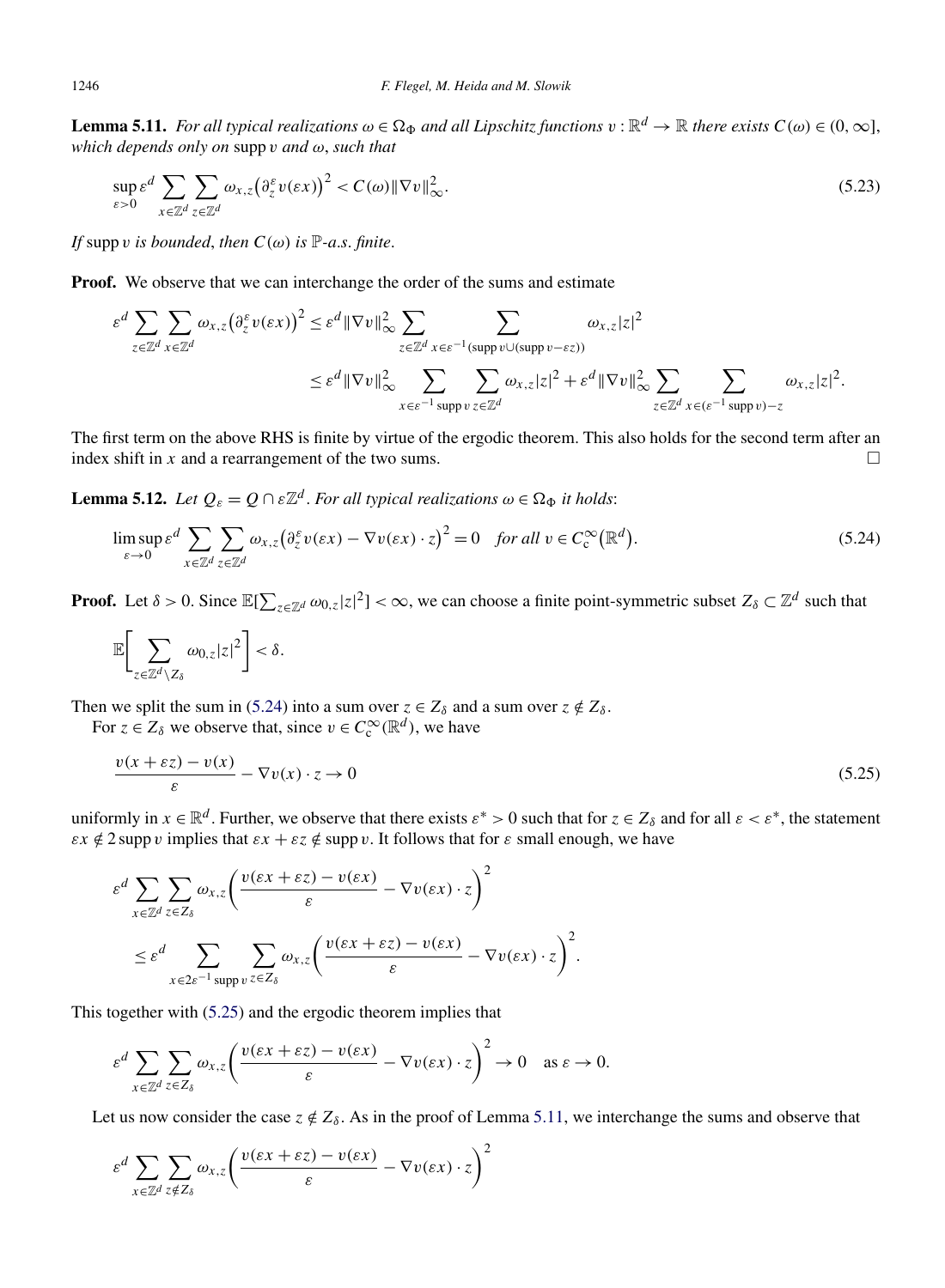<span id="page-21-0"></span>
$$
\leq 4 \|\nabla v\|_{\infty}^2 \varepsilon^d \sum_{z \notin Z_{\delta}} \sum_{x \in \varepsilon^{-1}(\text{supp } v \cup \text{supp } v - \varepsilon z)} \omega_{x,z} |z|^2
$$
  

$$
\leq 4 \|\nabla v\|_{\infty}^2 \varepsilon^d \sum_{x \in \varepsilon^{-1}(\text{supp } v \leq \varepsilon Z_{\delta})} \sum_{z \notin Z_{\delta}} (\omega_{x,z} |z|^2 + \omega_{x,-z} |z|^2).
$$

By the ergodic theorem and the choice of  $Z_\delta$  it follows that the limit superior of the above RHS is bounded from above by a constant times  $\delta$ | supp *v*|, which we can choose arbitrarily small.  $\square$ 

**Corollary 5.13 (of Lemma [5.12\)](#page-20-0).** For all typical realizations  $\omega \in \Omega_{\Phi}$  it holds: If  $w_{\varepsilon} \stackrel{2s}{\rightarrow} w$ , then

$$
\lim_{\varepsilon \to 0} \varepsilon^d \sum_{x \in \mathbb{Z}^d} \sum_{z \in \mathbb{Z}^d} \omega_{x,z} w_{\varepsilon}(\varepsilon x, z) \partial_z^{\varepsilon} v(\varepsilon x) = \int_{\mathbb{R}^d} \mathbb{E} \bigg[ \sum_{z \in \mathbb{Z}^d} \omega_{0,z} w(x, \omega, z) \big( \nabla v(x) \cdot z \big) \bigg] dx \tag{5.26}
$$

*for all*  $v \in C_c^{\infty}(\mathbb{R}^d)$ .

**Proof.** First we observe that  $z_i \in \Phi$  for  $i = 1, ..., d$  and  $\partial_{\hat{e}_i} v \in C_c^{\infty}(\mathbb{R}^d)$  where the  $\hat{e}_i, i = 1, ..., d$ , denote the unit base vectors of  $\mathbb{R}^d$ . Therefore the assumption that  $w_{\varepsilon} \stackrel{2s}{\rightarrow} w$  implies that

$$
\lim_{\varepsilon \to 0} \varepsilon^d \sum_{x \in \mathbb{Z}^d} \partial_{\hat{e}_i} v(\varepsilon x) \sum_{z \in \mathbb{Z}^d} \omega_{x,z} z_i w_{\varepsilon}(\varepsilon x, z) = \int_{\mathbb{R}^d} \partial_{\hat{e}_i} v(x) \mathbb{E} \bigg[ \sum_{z \in \mathbb{Z}^d} \omega_{0,z} z_i w(x, \omega, z) \bigg] dx,
$$

where the  $\hat{e}_i$ ,  $i = 1, ..., d$ , denote the unit base vectors of  $\mathbb{R}^d$ . It follows that

$$
\lim_{\varepsilon \to 0} \varepsilon^d \sum_{x \in \mathbb{Z}^d} \nabla v(\varepsilon x) \cdot \sum_{z \in \mathbb{Z}^d} \omega_{x,z} z w_{\varepsilon}(\varepsilon x, z) = \int_{\mathbb{R}^d} \nabla v(x) \cdot \mathbb{E} \bigg[ \sum_{z \in \mathbb{Z}^d} \omega_{0,z} z w(x, \omega, z) \bigg] dx
$$

for all  $v \in C_c^{\infty}(\mathbb{R}^d)$ . In order to prove (5.26), it thus remains to show that

$$
\lim_{\varepsilon\to 0}\left|\varepsilon^d\sum_{x\in\mathbb{Z}^d}\sum_{z\in\mathbb{Z}^d}\omega_{x,z}\big(\partial_z^{\varepsilon}v(\varepsilon x)-\nabla v(\varepsilon x)\cdot z\big) \mathsf{w}_{\varepsilon}(\varepsilon x,z)\right|\to 0.
$$

This follows from Cauchy–Schwarz, i.e.,

$$
\begin{split} &\bigg|\varepsilon^d \sum_{x \in \mathbb{Z}^d} \sum_{z \in \mathbb{Z}^d} \omega_{x,z} \big(\partial_z^{\varepsilon} v(\varepsilon x) - \nabla v(\varepsilon x) \cdot z\big) \mathbf{w}_{\varepsilon}(\varepsilon x, z)\bigg| \\ &\leq \bigg(\varepsilon^d \sum_{x \in \mathbb{Z}^d} \sum_{z \in \mathbb{Z}^d} \omega_{x,z} \mathbf{w}_{\varepsilon}^2(\varepsilon x, z)\bigg)^{1/2} \bigg(\varepsilon^d \sum_{x \in \mathbb{Z}^d} \sum_{z \in \mathbb{Z}^d} \omega_{x,z} \big(\partial_z^{\varepsilon} v(\varepsilon x) - \nabla v(\varepsilon x) \cdot z\big)^2\bigg)^{1/2}.\end{split}
$$

The first factor on the RHS is bounded by assumption and the second factor converges to zero by virtue of Lemma [5.12.](#page-20-0)  $\Box$  $\Box$ 

# 5.5. *Convergence of gradients*

Let us start with the following auxiliary lemma.

**Lemma 5.14.** *For all*  $\omega \in \Omega_{\Phi}$  *and all*  $b \in \Phi_{\text{sol}}$  *the following is true*:

$$
\sum_{x \in \mathbb{Z}^d} \sum_{z \in \mathbb{Z}^d} \partial_z^{\varepsilon} v(\varepsilon x) \omega_{x,z} b(\tau_x \omega, z) = 0 \quad \text{for all } v \in \ell^{\infty}(\mathbb{Z}_\varepsilon^d) \text{ with bounded support.}
$$
 (5.27)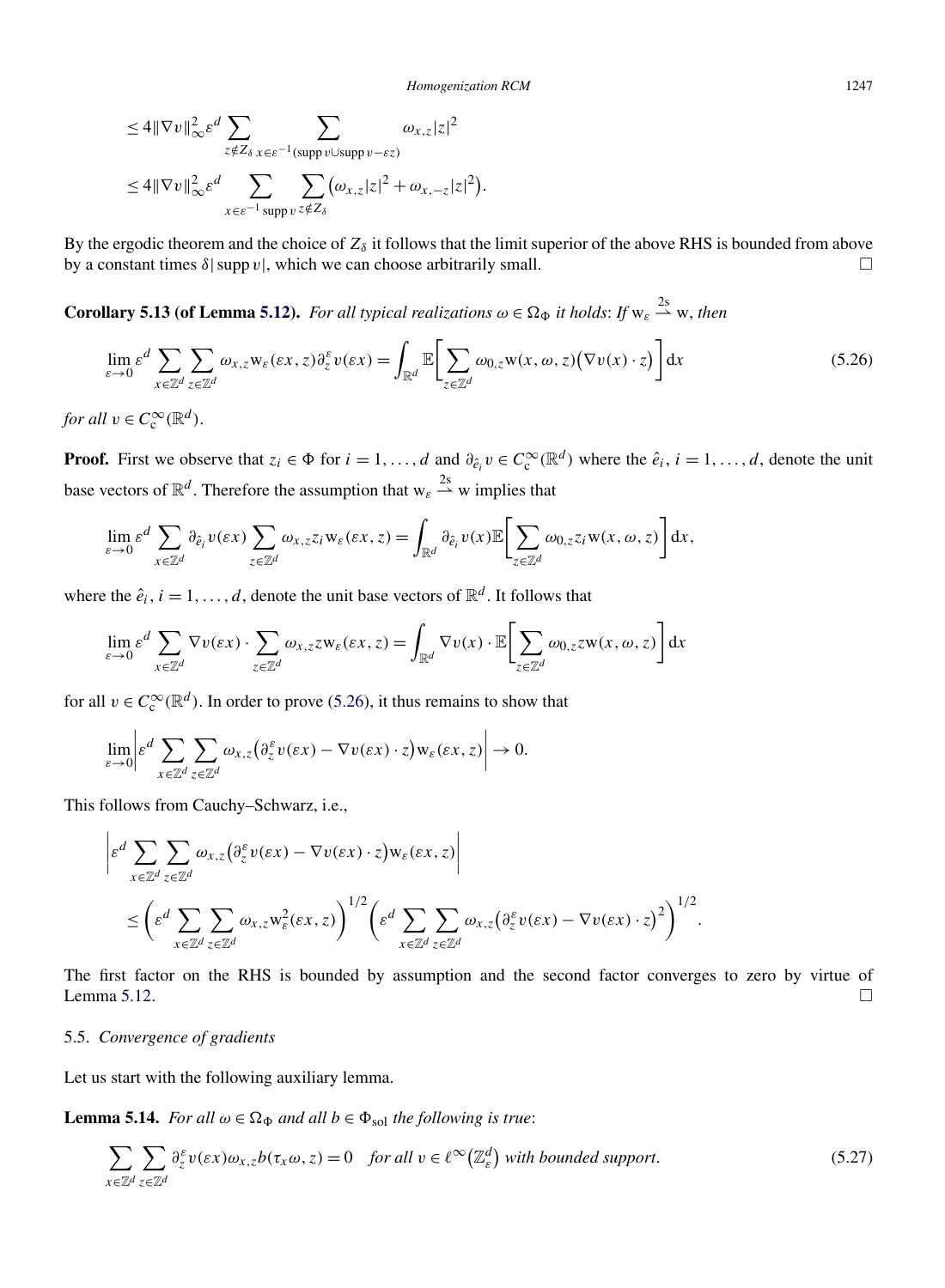<span id="page-22-0"></span>**Proof.** We write the LHS of  $(5.27)$  as

$$
\varepsilon^{-1} \sum_{x \in \mathbb{Z}^d} \sum_{z \in \mathbb{Z}^d} v(\varepsilon x + \varepsilon z) \omega_{x,z} b(\tau_x \omega, z) - \varepsilon^{-1} \sum_{x \in \mathbb{Z}^d} v(\varepsilon x) \sum_{z \in \mathbb{Z}^d} \omega_{x,z} b(\tau_x \omega, z).
$$

The second term is immediately zero since  $\omega \in \Omega_{\Phi}$  and div $(\omega b) \circ \tau_x = 2 \sum_{z \in \mathbb{Z}^d} \omega_{x,z} b(\tau_x \omega, z)$  by [\(5.8\)](#page-16-0). The first term is absolutely convergent and thus we can interchange the sums. After an additional index shift  $x \rightarrow x - z$ , we obtain that the above first term is equal to

$$
\varepsilon^{-1} \sum_{x \in \mathbb{Z}^d} v(\varepsilon x) \sum_{z \in \mathbb{Z}^d} \omega_{x-z, z} b(\tau_{x-z} \omega, z) = -\varepsilon^{-1} \sum_{x \in \mathbb{Z}^d} v(\varepsilon x) \sum_{z \in \mathbb{Z}^d} \omega_{x, -z} b(\tau_x \omega, -z),
$$

where we have used [\(5.6\)](#page-15-0) as well as the symmetry of the conductances, i.e.,  $\omega_{x-z,z} = \omega_{x,-z}$ . The claim follows from [\(5.8\)](#page-16-0) and  $b \in \Phi_{\text{sol}}$  since  $\omega \in \Omega_{\Phi}$ .

We can now prove the convergence of gradients. Our result is the natural transfer to the corresponding original result by Nguetseng [\[26\]](#page-30-0) to the present setting.

**Lemma 5.15 (Two-scale convergence for gradients).** *For all*  $\omega \in \Omega_{\Phi}$  *such that the Poincaré-inequality* [\(3.16\)](#page-11-0) *holds* uniformly in  $\varepsilon$  also the following holds true. If  $u^\varepsilon:\Z^d_\varepsilon\to\R$  is a family of functions with  $\mathrm{supp}(u^\varepsilon)\subseteq Q\cap\Z^d_\varepsilon$  for all  $\varepsilon$ *and*

$$
\sup_{\varepsilon>0} \left( \varepsilon^d \sum_{x \in \mathbb{Z}^d} \sum_{z \in \mathbb{Z}^d} \omega_{x,z} \left( \partial_z^{\varepsilon} u^{\varepsilon} (\varepsilon x) \right)^2 + \left\| u^{\varepsilon} \right\|_{\infty} \right) < \infty,\tag{5.28}
$$

*then there exists a subsequence*  $u^{\varepsilon'}$ ,  $u \in H_0^1(Q)$  *and*  $v \in L^2(\mathbb{R}^d; L^2_{pot})$  *such that* 

$$
\mathcal{R}_{\varepsilon'}^* u^{\varepsilon'} \rightharpoonup u \quad \text{in } L^2(\mathbb{R}^d), \qquad \partial_z^{\varepsilon'} u^{\varepsilon'}(x) \stackrel{2s}{\rightharpoonup} \nabla u(x) \cdot z + \nu(x, \omega, z) \quad \text{as } \varepsilon' \to 0. \tag{5.29}
$$

*Furthermore, if the compact embedding of Lemma [4.1](#page-13-0) <i>holds, we find*  $\mathcal{R}^*_{\varepsilon'}u^{\varepsilon'}\to u$  *strongly in*  $L^2(\mathbb{R}^d)$ *.* 

**Proof.** Condition (5.28) together with Lemma [4.1](#page-13-0) implies that there exists a subsequence, which we still index by *ε*, and  $u \in L^2(Q)$  such that  $\mathcal{R}_{\varepsilon}^* u^{\varepsilon} \to u$  in  $L^2(\mathbb{R}^d)$ . It remains to show that  $u \in H_0^1(Q)$  and to proof the second statement in (5.29).

By virtue of Proposition [5.10,](#page-19-0) Condition (5.28) further implies that there exists a subsequence, which we still index by  $\varepsilon \to 0$ , and  $w \in L^2(\mathbb{R}^d; L^2_{\text{cov}})$  such that  $\nabla^{\varepsilon} u^{\varepsilon} \stackrel{2s}{\rightharpoonup} w$  in the two-scale sense. We choose  $b \in \Phi_{\text{sol}}$  and  $v \in C_c^{\infty}(\mathbb{R}^d)$ and apply [\(5.27\)](#page-21-0) to the discrete product rule

$$
\partial_z^{\varepsilon} (vu^{\varepsilon})(\varepsilon x) = v(\varepsilon x) \partial_z^{\varepsilon} u^{\varepsilon}(\varepsilon x) + u^{\varepsilon} (\varepsilon x + \varepsilon z) \partial_z^{\varepsilon} v(\varepsilon x)
$$

to obtain that

$$
0 = \varepsilon^d \sum_{x \in \mathbb{Z}^d} \sum_{z \in \mathbb{Z}^d} \omega_{x,z} \big( v(\varepsilon x) \partial_z^\varepsilon u^\varepsilon(\varepsilon x) + u^\varepsilon(\varepsilon x + \varepsilon z) \partial_z^\varepsilon v(\varepsilon x) \big) b(\tau_x \omega, z).
$$
\n
$$
(5.30)
$$

For the first term on the RHS of (5.30), we obtain from the two-scale convergence of  $\nabla^{\varepsilon}u^{\varepsilon}$  that

$$
\varepsilon^{d} \sum_{x \in \mathbb{Z}^{d}} v(\varepsilon x) \sum_{z \in \mathbb{Z}^{d}} \omega_{x,z} \partial_{z}^{\varepsilon} u^{\varepsilon}(\varepsilon x) b(\tau_{x} \omega, z) \to \int_{\mathbb{R}^{d}} v(x) \mathbb{E} \Bigg[ \sum_{z \in \mathbb{Z}^{d}} \omega_{0,z} w(x, \omega, z) b(\omega, z) \Bigg] dx.
$$
 (5.31)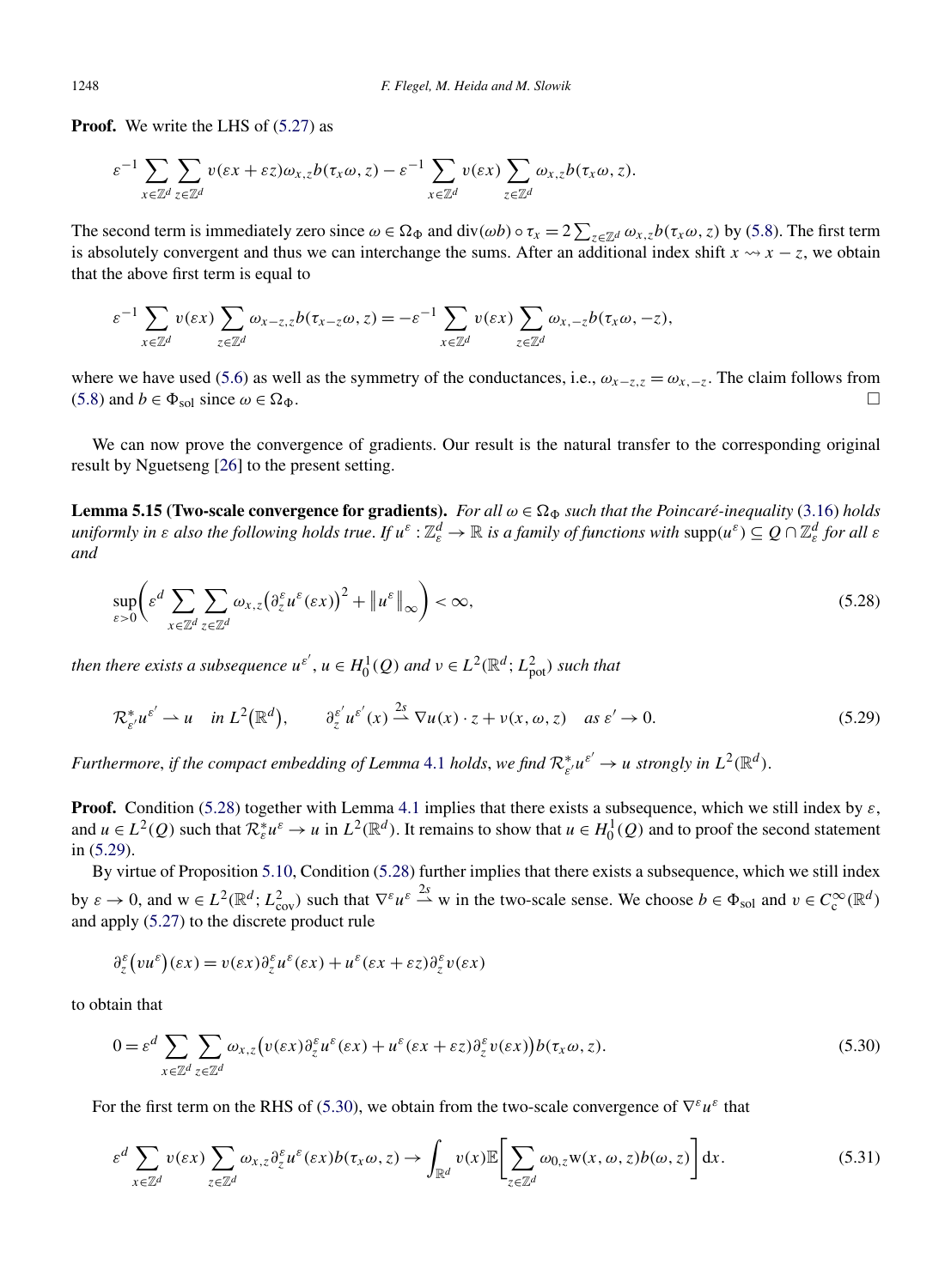For the second term on the RHS of [\(5.30\)](#page-22-0), we first notice that the sum is absolutely convergent since

$$
\varepsilon^{d} \sum_{x \in \mathbb{Z}^{d}} \sum_{z \in \mathbb{Z}^{d}} \left| \omega_{x,z} b(\tau_{x}\omega, z) u^{\varepsilon} (\varepsilon x + \varepsilon z) \left( \frac{v(\varepsilon x + \varepsilon z) - v(\varepsilon x)}{\varepsilon} \right) \right|
$$
  
\n
$$
= \varepsilon^{d} \sum_{z \in \mathbb{Z}^{d}} \sum_{x \in \varepsilon^{-1} Q_{\varepsilon} - z} \left| \omega_{x,z} b(\tau_{x}\omega, z) u^{\varepsilon} (\varepsilon x + \varepsilon z) \left( \frac{v(\varepsilon x + \varepsilon z) - v(\varepsilon x)}{\varepsilon} \right) \right|
$$
  
\n
$$
= \varepsilon^{d} \sum_{z \in \mathbb{Z}^{d}} \sum_{x \in \varepsilon^{-1} Q_{\varepsilon}} \left| \omega_{x-z,z} b(\tau_{x-z}\omega, z) u^{\varepsilon} (\varepsilon x) \left( \frac{v(\varepsilon x) - v(\varepsilon x - \varepsilon z)}{\varepsilon} \right) \right|
$$
  
\n
$$
= \varepsilon^{d} \sum_{x \in \varepsilon^{-1} Q_{\varepsilon}} \sum_{z \in \mathbb{Z}^{d}} \left| \omega_{x,z} b(\tau_{x}\omega, z) u^{\varepsilon} (\varepsilon x) \left( \frac{v(\varepsilon x + \varepsilon z) - v(\varepsilon x)}{\varepsilon} \right) \right|,
$$
  
\n(5.32)

where for the last equality we have used the relation  $\omega_{x-z,z} = \omega_{x,-z}$ , the shift covariance [\(5.6\)](#page-15-0) and the substitution  $z \sim -z$ . We now use the fact that  $u^{\varepsilon}$  and  $\nabla v$  are bounded, apply the Cauchy–Schwarz inequality and the ergodic theorem to obtain that the above sum is indeed finite. It follows that for the second term on the RHS of [\(5.30\)](#page-22-0), we can exchange the order of the sums. By the same arguments as those that led to (5.32), we obtain that

$$
\varepsilon^{d} \sum_{x \in \mathbb{Z}^{d}} \sum_{z \in \mathbb{Z}^{d}} \omega_{x,z} u^{\varepsilon}(\varepsilon x + \varepsilon z) \partial_{z}^{\varepsilon} v(\varepsilon x) b(\tau_{x} \omega, z) = \varepsilon^{d} \sum_{x \in \mathbb{Z}^{d}} \sum_{z \in \mathbb{Z}^{d}} \omega_{x,z} u^{\varepsilon}(\varepsilon x) \partial_{z}^{\varepsilon} v(\varepsilon x) b(\tau_{x} \omega, z).
$$

Further we notice that since  $u^{\varepsilon}$  has support only in  $\varepsilon^{-1}Q_{\varepsilon}$ , we can estimate

$$
\varepsilon^{d} \sum_{x \in \mathbb{Z}^{d}} u^{\varepsilon}(\varepsilon x) \sum_{z \in \mathbb{Z}^{d}} \omega_{x,z} (\partial_{z}^{\varepsilon} v(\varepsilon x) - \nabla v(\varepsilon x) \cdot z) b(\tau_{x}\omega, z) \n\leq \| u^{\varepsilon} \|_{\infty}^{2} \left( \varepsilon^{d} \sum_{x \in \mathbb{Z}^{d}} \sum_{z \in \mathbb{Z}^{d}} \omega_{x,z} (\partial_{z}^{\varepsilon} v(\varepsilon x) - \nabla v(\varepsilon x) \cdot z)^{2} \right)^{1/2} \left( \varepsilon^{d} \sum_{x \in \varepsilon^{-1} Q_{\varepsilon}} \sum_{z \in \mathbb{Z}^{d}} \omega_{x,z} b^{2}(\tau_{x}\omega, z) \right)^{1/2}.
$$

The limit superior of the second factor vanishes due to Lemma [5.12](#page-20-0) and the third factor is finite due to the ergodic theorem. Thus, for  $\omega \in \Omega_{\Phi}$  we have

$$
\limsup_{\varepsilon \to 0} \varepsilon^d \sum_{x \in \mathbb{Z}^d} u^{\varepsilon}(\varepsilon x) \sum_{z \in \mathbb{Z}^d} \omega_{x,z} \left( \partial_z^{\varepsilon} v(\varepsilon x) - \nabla v(\varepsilon x) \cdot z \right) b(\tau_x \omega, z) = 0. \tag{5.33}
$$

To summarize, for the second term on the RHS of [\(5.30\)](#page-22-0), it follows that

$$
\lim_{\varepsilon \to 0} \varepsilon^d \sum_{x \in \mathbb{Z}^d} \sum_{z \in \mathbb{Z}^d} \omega_{x,z} u^{\varepsilon} (\varepsilon x + \varepsilon z) \partial_z^{\varepsilon} v(\varepsilon x) b(\tau_x \omega, z)
$$
  
= 
$$
\lim_{\varepsilon \to 0} \varepsilon^d \sum_{x \in \mathbb{Z}^d} u^{\varepsilon} (\varepsilon x) \nabla v(\varepsilon x) \cdot \left( \sum_{z \in \mathbb{Z}^d} z \omega_{x,z} b(\tau_x \omega, z) \right).
$$

By the assumptions on  $\omega$  and *b*, the last bracket on the above RHS is in  $L^1(\Omega, \mathbb{P})$ . Since we already know that the subsequence  $\mathcal{R}_{\varepsilon}^* u^{\varepsilon} \to u$  in  $L^2(\mathbb{R}^d)$ , there exists a further subsequence, which we still index by  $\varepsilon \to 0$ , where  $u^{\varepsilon}$  converges pointwise a.e. in *Q* [\[9, Theorem 4.9\]](#page-30-0). Moreover,  $u^{\varepsilon}$  has support in  $Q_{\varepsilon}$  and  $\sup_{\varepsilon>0} ||u^{\varepsilon}||_{\infty} < \infty$  by assumption. It follows that we can apply Theorem [5.3](#page-14-0) along the above subsequence and obtain that

$$
\varepsilon^{d} \sum_{x \in \mathbb{Z}^{d}} u^{\varepsilon}(\varepsilon x) \nabla v(\varepsilon x) \cdot \left( \sum_{z \in \mathbb{Z}^{d}} z \omega_{x,z} b(\tau_{x} \omega, z) \right) \to \int_{\mathbb{R}^{d}} u(x) \nabla v(x) \cdot \mathbb{E} \bigg[ \sum_{z \in \mathbb{Z}^{d}} z \omega_{0,z} b(\omega, z) \bigg] dx. \tag{5.34}
$$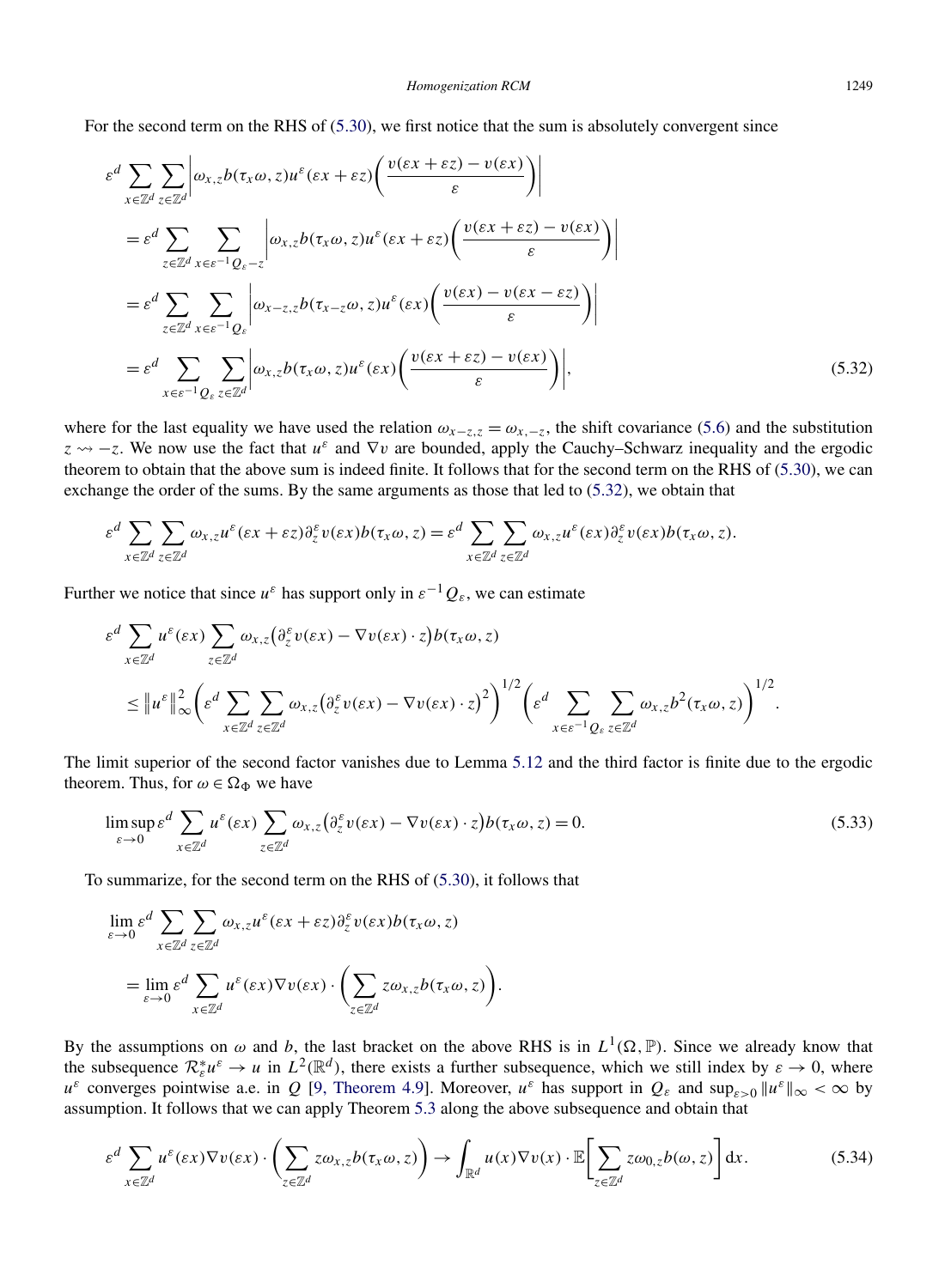<span id="page-24-0"></span>Thus we obtain by [\(5.30\)](#page-22-0) that

$$
\int_{\mathbb{R}^d} v(x) \mathbb{E} \bigg[ \sum_{z \in \mathbb{Z}^d} \omega_{0,z} \mathbf{w}(x,\omega,z) b(\omega,z) \bigg] dx = - \int_{\mathbb{R}^d} u(x) \nabla v(x) \cdot \mathbb{E} \bigg[ \sum_{z \in \mathbb{Z}^d} z \omega_{0,z} b(\omega,z) \bigg] dx.
$$
 (5.35)

Let us now argue that (5.35) implies that  $\nabla u \in L^2(\mathbb{R}^d)$ . By virtue of [\(5.12\)](#page-17-0), for any  $i = 1, \ldots, d$  we can choose  $b^i$ such that  $\mathbb{E}[\sum_{z \in \mathbb{Z}^d} \omega_{0,z} z b^i(\omega, z)] = \hat{e}_i$ . Then (5.35) implies that

$$
\left| \int_{\mathbb{R}^d} u(x) \partial_i v(x) dx \right| = \left| \int_{\mathbb{R}^d} v(x) \mathbb{E} \left[ \sum_{z \in \mathbb{Z}^d} \omega_{0,z} w(x, \omega, z) b^i(\omega, z) \right] dx \right|
$$
  
\n
$$
\leq \|b^i\|_{L^2_{cov}} \int_{\mathbb{R}^d} |v(x)| \left( \mathbb{E} \left[ \sum_{z \in \mathbb{Z}^d} \omega_{0,z} w^2(x, \omega, z) \right] \right)^{1/2} dx
$$
  
\n
$$
\leq \|v\|_2 \|b^i\|_{L^2_{cov}} \left( \int_{\mathbb{R}^d} \mathbb{E} \left[ \sum_{z \in \mathbb{Z}^d} \omega_{0,z} w^2(x, \omega, z) \right] dx \right)^{1/2}.
$$

Since  $w \in L^2(\mathbb{R}^d, L^2_{\text{cov}})$ , there exists  $C < \infty$  such that for any  $i = 1, ..., d$  we observe that

$$
\left|\int_{\mathbb{R}^d} u(x)\partial_i v(x)\,\mathrm{d} x\right|\leq C\|v\|_2.
$$

By virtue of [\[9, Proposition 9.3\]](#page-30-0) it follows that  $\nabla u \in L^2(\mathbb{R}^d)$ . Since  $u|_{\mathbb{R}^d \setminus Q} = 0$ , we conclude  $u \in H_0^1(Q)$ . We now use integration by parts on the RHS of  $(5.35)$  and obtain that

$$
\int_{\mathbb{R}^d} v(x) \mathbb{E} \bigg[ \sum_{z \in \mathbb{Z}^d} \omega_{0,z} \big( w(x, \omega, z) - \nabla u(x) \cdot z \big) b(\omega, z) \bigg] dx = 0.
$$
\n(5.36)

Since the last equation holds for all  $v \in \Psi$  and all  $b \in \Phi_{sol}$ , we find that

$$
w(x, \omega, z) = \nabla u(x) \cdot z + v(x, \omega, z) \quad \text{with } v \in L^{2}(\mathbb{R}^{d}; L^{2}_{pot}).
$$

# **6. Proof of Theorem [2.1](#page-5-0)**

We start with an auxiliary lemma.

**Lemma 6.1.** Let  $f^{\varepsilon}$ :  $Q \cap \mathbb{Z}_{\varepsilon}^{d} \to \mathbb{R}$  be a sequence of functions such that  $\mathcal{R}_{\varepsilon}^{*} f^{\varepsilon} \to f$  weakly in  $L^{2}(Q)$  for some  $f \in L^2(Q)$  *and such that*  $\sup_{\varepsilon} ||f^{\varepsilon}||_{\infty} < \infty$ . *Then for almost all*  $\omega \in \Omega$  *it holds: The sequence of solutions*  $u^{\varepsilon} \in \mathcal{H}_{\varepsilon}$  to *the problem* [\(2.1\)](#page-5-0) *satisfies*  $\mathcal{R}_{\varepsilon}^{*}u^{\varepsilon} \to u$  *strongly in*  $L^2(Q)$ , *where*  $u \in H_0^1(Q) \cap H^2(Q)$  *solves the limit problem* [\(2.2\)](#page-5-0).

**Proof.** We test Equation [\(2.1\)](#page-5-0) with an arbitrary test function  $g^{\varepsilon}$  :  $\mathbb{Z}_{\varepsilon}^{d} \to \mathbb{R}$  with supp  $g^{\varepsilon} \subseteq Q \cap \mathbb{Z}_{\varepsilon}^{d}$  and obtain by Notation [\(5.17\)](#page-18-0) and Equation [\(5.18\)](#page-18-0) that

$$
\left\langle -\mathcal{L}_{\omega}^{\varepsilon}u^{\varepsilon},g^{\varepsilon}\right\rangle _{\mathcal{H}_{\varepsilon}}=\frac{1}{2}\left\langle A_{\omega}^{\varepsilon}\nabla^{\varepsilon}u^{\varepsilon},\nabla^{\varepsilon}g^{\varepsilon}\right\rangle _{\mathcal{H}_{\varepsilon}}=\left\langle f^{\varepsilon},g^{\varepsilon}\right\rangle _{\mathcal{H}_{\varepsilon}}.\tag{6.1}
$$

We now choose  $g^{\varepsilon} = u^{\varepsilon}$  and apply [\(3.16\)](#page-11-0) and Cauchy–Schwarz to obtain that

$$
\|u^{\varepsilon}\|_{\mathcal{H}_{\varepsilon}}^{2} \leq C\varepsilon^{d} \sum_{x \in \mathbb{Z}^{d}} \sum_{z \in \mathbb{Z}^{d}} \omega_{x,z} \big(\partial_{z}^{\varepsilon} u^{\varepsilon}(\varepsilon x)\big)^{2} \leq 2C\|u^{\varepsilon}\|_{\mathcal{H}_{\varepsilon}} \|f^{\varepsilon}\|_{\mathcal{H}_{\varepsilon}}.
$$
\n
$$
(6.2)
$$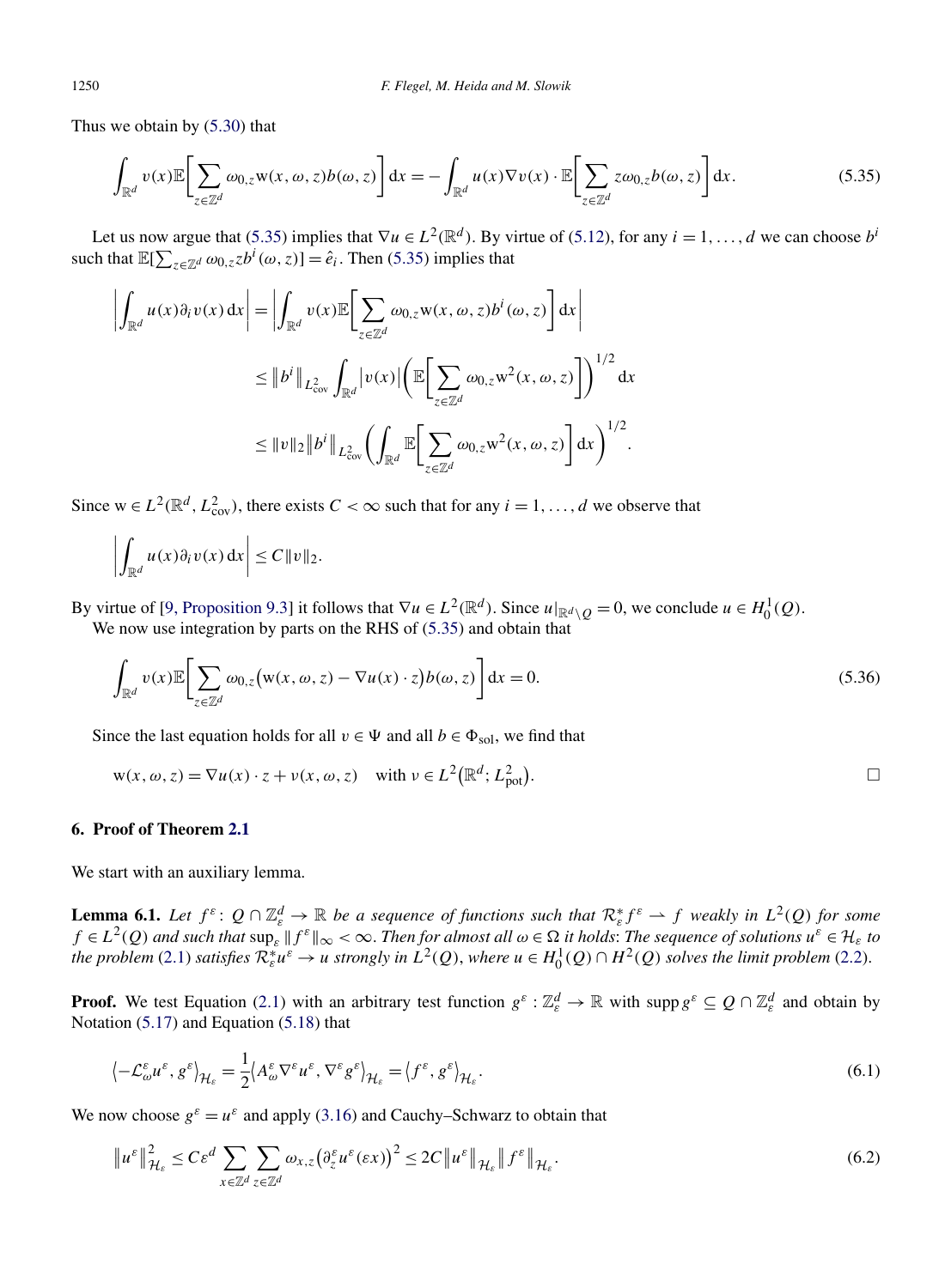<span id="page-25-0"></span>Hence, in combination with Remark [3.5](#page-12-0) we conclude that

$$
\|u^{\varepsilon}\|_{\ell^{2}(Q\cap\mathbb{Z}_{\varepsilon}^{d})}^{2} + \varepsilon^{d} \sum_{x \in \mathbb{Z}^{d}} \sum_{z \in \mathbb{Z}^{d}} \omega_{x,z} (\partial_{z}^{\varepsilon} u^{\varepsilon}(\varepsilon x))^{2} \leq 4C^{2} \sup_{\varepsilon > 0} \|f^{\varepsilon}\|_{\ell^{2}(Q\cap\mathbb{Z}_{\varepsilon}^{d})}^{2} \quad \text{and}
$$
\n
$$
\sup_{\varepsilon > 0} \|u^{\varepsilon}\|_{\infty} < \infty.
$$
\n
$$
(6.3a)
$$
\n
$$
(6.3b)
$$

It follows that by virtue of Lemma [4.1](#page-13-0) and Lemma [5.15,](#page-22-0) there exists  $u \in H_0^1(Q)$ ,  $v \in L^2(Q; L^2_{pot})$  and a subsequence, which we still index by *ε*, such that

$$
\mathcal{R}_{\varepsilon}^* u^{\varepsilon} \to u, \quad \text{strongly in } L^2(Q) \quad \text{and} \quad \partial_z^{\varepsilon} u^{\varepsilon}(x) \xrightarrow{2s} \nabla u(x) \cdot z + v(x, \omega, z) \quad \text{as } \varepsilon \to 0 \tag{6.4}
$$

for all  $x, z \in \mathbb{Z}^d$  and  $\omega \in \Omega_{\Phi}$ .

Let us choose  $v \in C_c^{\infty}(\mathbb{R}^d)$  with supp  $v \in Q$  and  $\varphi \in \Phi_{pot}$  with  $\varphi = D\tilde{\varphi}$  for some bounded local function  $\tilde{\varphi}$ . When we insert  $g^{\varepsilon} = \varepsilon v \tilde{\varphi}$  into [\(6.1\)](#page-24-0), then we observe for all  $\varepsilon > 0$  that

$$
\varepsilon^{d} \sum_{x \in \mathbb{Z}^{d}} 2f^{\varepsilon}(\varepsilon x) (\varepsilon v(\varepsilon x) \tilde{\varphi}(\tau_{x} \omega))
$$
\n
$$
= \varepsilon^{d} \sum_{x \in \mathbb{Z}^{d}} \sum_{z \in \mathbb{Z}^{d}} \omega_{x,z} \partial_{z}^{\varepsilon} u^{\varepsilon}(\varepsilon x) (v(\varepsilon x + \varepsilon z) \tilde{\varphi}(\tau_{x+z} \omega) - v(\varepsilon x) \tilde{\varphi}(\tau_{x} \omega))
$$
\n
$$
= \varepsilon^{d} \sum_{x \in \mathbb{Z}^{d}} \sum_{z \in \mathbb{Z}^{d}} \omega_{x,z} \partial_{z}^{\varepsilon} u^{\varepsilon}(\varepsilon x) [v(\varepsilon x) (\tilde{\varphi}(\tau_{x+z} \omega) - \tilde{\varphi}(\tau_{x} \omega)) + \varepsilon \tilde{\varphi}(\tau_{x+z} \omega) \partial_{z}^{\varepsilon} v(\varepsilon x)]
$$
\n
$$
= \varepsilon^{d} \sum_{x \in \mathbb{Z}^{d}} \sum_{z \in \mathbb{Z}^{d}} \omega_{x,z} \partial_{z}^{\varepsilon} u^{\varepsilon}(\varepsilon x) v(\varepsilon x) \varphi(\tau_{x} \omega, z)
$$
\n
$$
+ \varepsilon^{d} \sum_{x \in \mathbb{Z}^{d}} \sum_{z \in \mathbb{Z}^{d}} \omega_{x,z} \partial_{z}^{\varepsilon} u^{\varepsilon}(\varepsilon x) \varepsilon \tilde{\varphi}(\tau_{x+z} \omega) \partial_{z}^{\varepsilon} v(\varepsilon x).
$$
\n(6.5)

The second summand on the above RHS vanishes as  $\varepsilon \to 0$  since

$$
\varepsilon^{d} \Big| \sum_{x \in \mathbb{Z}^{d}} \sum_{z \in \mathbb{Z}^{d}} \omega_{x,z} \partial_{z}^{\varepsilon} u^{\varepsilon}(\varepsilon x) \varepsilon \tilde{\varphi}(\tau_{x+z} \omega) \partial_{z}^{\varepsilon} v(\varepsilon x) \Big|
$$
  
\n
$$
\leq \varepsilon^{d+1} \|\tilde{\varphi}\|_{\infty} \Big| \sum_{x \in \mathbb{Z}^{d}} \sum_{z \in \mathbb{Z}^{d}} \omega_{x,z} \partial_{z}^{\varepsilon} u^{\varepsilon}(\varepsilon x) \partial_{z}^{\varepsilon} v(\varepsilon x) \Big|
$$
  
\n
$$
\leq \varepsilon \|\tilde{\varphi}\|_{\infty} \Big( \varepsilon^{d} \sum_{x \in \mathbb{Z}^{d}} \sum_{z \in \mathbb{Z}^{d}} \omega_{x,z} (\partial_{z}^{\varepsilon} u^{\varepsilon}(\varepsilon x))^{2} \Big)^{1/2} \Big( \varepsilon^{d} \sum_{x \in \mathbb{Z}^{d}} \sum_{z \in \mathbb{Z}^{d}} \omega_{x,z} (\partial_{z}^{\varepsilon} v(\varepsilon x))^{2} \Big)^{1/2} .
$$
\n(6.6)

By assumption  $\|\tilde{\varphi}\|_{\infty}$  is bounded. The second factor is bounded due to (6.3) and the third factor is bounded by virtue of Lemma [5.11.](#page-20-0) Since the LHS of (6.5) vanishes as well, (6.4) and (6.5) imply that in the limit  $\varepsilon \to 0$  and along the chosen subsequence we obtain

$$
\int_{Q} v(x) \mathbb{E} \bigg[ \sum_{z \in \mathbb{Z}^d} \omega_{0,z} \big( \nabla u(x) \cdot z + v(x, \omega, z) \big) \varphi(\omega, z) \bigg] dx = 0.
$$
\n(6.7)

Since  $\Phi_{pot}$  is dense in  $L_{pot}^2$  and  $\Psi$  is dense in  $H_0^1(Q)$ , Equation (6.7) holds for all  $\varphi \in L_{pot}^2$  and all  $v \in H_0^1(Q)$ .

Let  $\chi \in (L_{pot}^2)^d$  be given through [\(5.10\)](#page-16-0). Since  $u \in H_0^1(Q)$  is given, the function  $v(x, \tilde{\omega}, z) := \nabla u(x) \cdot \chi(\tilde{\omega}, z)$  is the unique solution to (6.7). We have thus identified *ν*.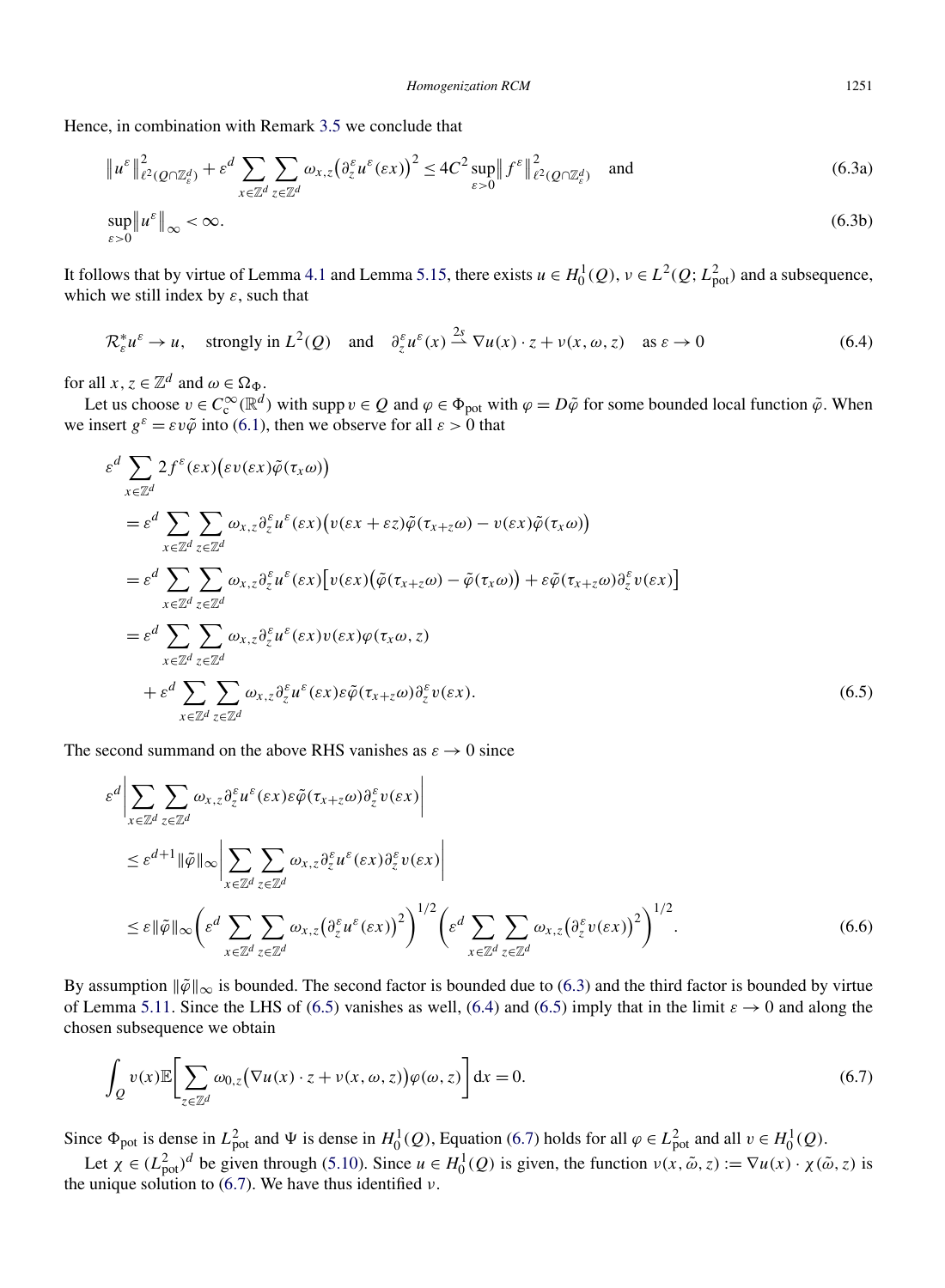<span id="page-26-0"></span>Now we observe that if we test [\(6.1\)](#page-24-0) by an arbitrary  $g \in C_c^{\infty}(\mathbb{R}^d)$  with support in  $Q$ , we obtain that

$$
\varepsilon^d \sum_{x \in \mathbb{Z}^d} \sum_{z \in \mathbb{Z}^d} \omega_{x,z} \partial_z^{\varepsilon} u^{\varepsilon}(\varepsilon x) \partial_z^{\varepsilon} g(\varepsilon x) = \varepsilon^d \sum_{x \in \mathbb{Z}^d} 2f^{\varepsilon}(\varepsilon x) g(\varepsilon x).
$$

Passing to the limit, we obtain by virtue of Corollary [5.13](#page-21-0) and  $v(x, \omega, z) = \nabla u(x) \cdot \chi(\omega, z)$  that

$$
\int_{\mathbb{R}^d} \mathbb{E}\bigg[\sum_{z \in \mathbb{Z}^d} \omega_{0,z} \big(\nabla u(x) \cdot (z + \chi)\big) \big(\nabla g(x) \cdot z\big)\bigg] dx = \int_{\mathbb{R}^d} 2f(x)g(x) dx.
$$
\n(6.8)

When we now insert  $v = \partial_i g$  and  $\varphi = \chi_i$  for  $i = 1, \ldots, d$  into [\(6.7\)](#page-25-0) and add the resulting equations to (6.8), then we obtain that

$$
\int_{\mathbb{R}^d} \mathbb{E} \bigg[ \sum_{z \in \mathbb{Z}^d} \omega_{0,z} \big( \nabla u(x) \cdot (z + \chi) \big) \big( \nabla g(x) \cdot (z + \chi) \big) \bigg] dx = \int_{\mathbb{R}^d} 2 f(x) g(x) dx.
$$
\n(6.9)

A comparison with the definition of *A*hom in [\(5.11\)](#page-16-0) finally yields that *u* solves

$$
\int_{Q} \nabla u \cdot (A_{\text{hom}} \nabla g) = \int_{Q} 2fg \quad \text{for all } g \in C_{\text{c}}^{\infty}(\mathbb{R}^{d}) \text{ with } \text{supp } g \subseteq Q. \tag{6.10}
$$

 $\Box$ 

Since  $A_{\text{hom}}$  is non-degenerate, we find that (6.10) is the weak formulation of [\(2.2\)](#page-5-0). Hence, from elliptic regularity theory [\[13, Chapter 6\]](#page-30-0), we obtain that  $u \in H^2(Q) \cap H_0^1(Q)$ .

Since the solution  $u$  of [\(2.2\)](#page-5-0) is unique, it follows that [\(6.4\)](#page-25-0) holds for the entire sequence.

As for the last ingredient for the proof of Theorem [2.1,](#page-5-0) we observe the following: On the cube *Q* the operator  $-L_{\omega}^{\varepsilon}$  with zero Dirichlet conditions is strictly positive definite (see e.g. [\(5.18\)](#page-18-0)) and thus it follows that on *Q* its inverse  $\mathcal{B}_{\varepsilon}: \mathcal{H}_{\varepsilon} \to \mathcal{H}_{\varepsilon}$  is well-defined. Similarly, the inverse  $\mathcal{B}_0: \mathcal{H}_0 \to \mathcal{H}_0$  of  $-\mathcal{L}^0$  on  $Q$  is well-defined. We have the following lemma.

**Lemma 6.2.** *The operators*  $B_{\varepsilon}$ ,  $B_0$  *are*  $\mathbb{P}\text{-}a.s.$  *positive*, *compact and self-adjoint*. *The norms*  $\|B_{\varepsilon}\|$  *are*  $\mathbb{P}\text{-}a.s.$  *bounded by a constant independent of ε*.

**Proof.** Since  $A_{\text{hom}}$  is positive definite (see e.g. the proof of Lemma [5.5\)](#page-17-0) and symmetric, the properties of  $B_0$  follow from the theory of elliptic partial differential equations, see e.g. [\[13, Chapter 6\]](#page-30-0).

The operator  $\mathcal{B}_{\varepsilon}$  is uniformly bounded in  $\varepsilon$  by virtue of [\(6.3a\)](#page-25-0). Moreover,  $\mathcal{B}_{\varepsilon}$  is real and symmetric by construction d therefore self-adioint. Finally, its range  $\mathcal{H}_{\varepsilon}$  is finite-dimensional and therefore self-adjoint. Finally, its range  $\mathcal{H}_{\varepsilon}$  is finite-dimensional and thus  $\mathcal{B}_{\varepsilon}$  is compact.

**Proof of Theorem [2.1.](#page-5-0)** Let us first show that

$$
\lim_{\varepsilon \to 0} \int_{\mathbb{R}^d} (\mathcal{R}_{\varepsilon}^* u^{\varepsilon}) v = \int_{\mathbb{R}^d} u v \quad \text{for all } v \in C(\overline{Q}), \tag{6.11}
$$

where  $u \in H^2(Q) \cap H_0^1(Q)$  is the solution to [\(2.2\)](#page-5-0). Indeed, since  $\mathcal{B}_{\varepsilon}$  is self-adjoint, we observe that

$$
\int_{\mathbb{R}^d} (\mathcal{R}_{\varepsilon}^* u^{\varepsilon}) v = \int_{\mathbb{R}^d} (\mathcal{R}_{\varepsilon}^* \mathcal{B}_{\varepsilon} f^{\varepsilon}) v = \langle f^{\varepsilon}, (\mathcal{B}_{\varepsilon} \mathcal{R}_{\varepsilon} v) \rangle_{\mathcal{H}_{\varepsilon}}.
$$

Since  $\mathcal{R}_{\varepsilon}^* \mathcal{R}_{\varepsilon} v \to v$  in  $L^2$  and  $\sup_{\varepsilon>0} \|\mathcal{R}_{\varepsilon} v\|_{\infty} < \infty$ , Lemma [6.1](#page-24-0) implies that  $\mathcal{B}_{\varepsilon} \mathcal{R}_{\varepsilon} v$  converges strongly in  $L^2$  to  $\mathcal{B}_0 v$ . It follows that

$$
\lim_{\varepsilon \to 0} \langle f^{\varepsilon}, (\mathcal{B}_{\varepsilon} \mathcal{R}_{\varepsilon} v) \rangle_{\mathcal{H}_{\varepsilon}} = \int_{\mathbb{R}^d} f(\mathcal{B}_0 v) = \int_{\mathbb{R}^d} (\mathcal{B}_0 f) v = \int_{\mathbb{R}^d} u v,
$$

where we have used that the operator  $\mathcal{B}_0$  is self-adjoint, see Lemma 6.2.

We further note that  $\sup_{\varepsilon>0} \|\mathcal{R}_{\varepsilon}^*\mu^{\varepsilon}\|_2 < \infty$  by the same arguments as for [\(6.3a\)](#page-25-0). Since  $C(\overline{Q})$  is dense in  $L^2(Q)$ , it thus follows that  $\mathcal{R}_{\varepsilon}^* u^{\varepsilon} \to u$ . By virtue of Lemma [4.1](#page-13-0) and [\(6.3a\)](#page-25-0) we conclude that  $\mathcal{R}_{\varepsilon}^* u^{\varepsilon} \to u$  strongly in  $L^2$ .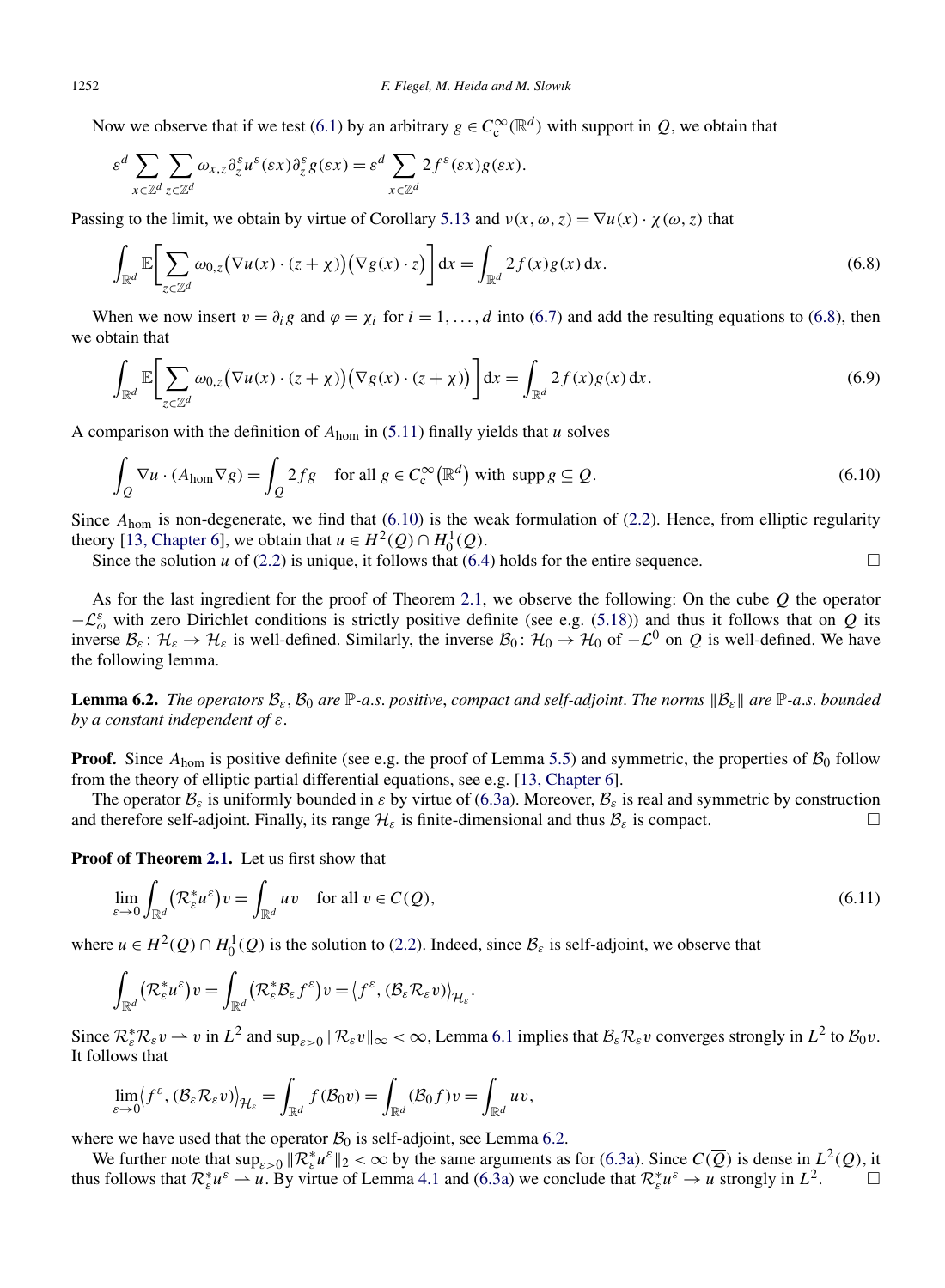#### <span id="page-27-0"></span>**7. Proofs of Proposition [2.4](#page-6-0) and Theorem [2.5](#page-6-0)**

**Proof of Proposition [2.4.](#page-6-0)** The existence of solutions to [\(2.5\)](#page-6-0) follows from positivity of the first eigenvalue for small *ε*. Hence we can calculate the apriori estimates similar to [\(6.2\)](#page-24-0) by testing [\(2.5\)](#page-6-0) with  $u^{\varepsilon}$  and using lim inf $\varepsilon \to 0$   $\lambda_1^{\varepsilon} > 0$  to obtain

$$
\|u^{\varepsilon}\|_{\mathcal{H}_{\varepsilon}}^{2} \leq \left(\lambda_{1}^{\varepsilon}\right)^{-1} \left\langle -\mathcal{L}_{\omega}^{\varepsilon} u^{\varepsilon} + \mathcal{R}_{\varepsilon} V u^{\varepsilon}, u^{\varepsilon}\right\rangle_{\mathcal{H}_{\varepsilon}} \leq 2 \left(\lambda_{1}^{\varepsilon}\right)^{-1} \|u^{\varepsilon}\|_{\mathcal{H}_{\varepsilon}} \|f^{\varepsilon}\|_{\mathcal{H}_{\varepsilon}}.
$$

Since *V* is bounded, this implies that  $\langle -\mathcal{L}_{\omega}^{\varepsilon}u^{\varepsilon}, u^{\varepsilon} \rangle_{\mathcal{H}_{\varepsilon}}$  is bounded in  $\varepsilon$ . From Lemma [4.1](#page-13-0) it follows that  $\mathcal{R}_{\varepsilon}^{*}u^{\varepsilon} \to u$ strongly in  $L^2(Q)$  and hence  $\mathcal{R}_{\varepsilon}^*(\mathcal{R}_{\varepsilon} V u^{\varepsilon}) \to V u$ . Hence from Theorem [2.1](#page-5-0) we obtain that *u* solves [\(2.6\)](#page-6-0).

**Proof of Theorem [2.5.](#page-6-0)** First, we notice that without loss of generality, we can assume that the function *V* is nonnegative. Otherwise, we simply substitute *V* for  $V - \min_{x \in Q} V(x)$  and prove the result for the new *V*. Then we notice that the substitution has simply shifted the spectrum by the constant min<sub> $x ∈ O$ </sub>  $V(x)$  and the new eigenvectors are the same as the old ones. Thus, it suffices to prove the claim for  $V \ge 0$ . Note that [\(5.18\)](#page-18-0) directly implies that if  $V \ge 0$ , then  $\lambda_1^{\varepsilon}$  is positive.

Then Lemmas 7.2 and [6.2](#page-26-0) ensure that Conditions I–IV of [\[19, Section 11.1\]](#page-30-0) are satisfied and Theorem [2.5](#page-6-0) follows by virtue of [\[19, Theorems 11.4, 11.5\]](#page-30-0).  $\Box$ 

As in the paragraph before Lemma [6.2,](#page-26-0) we now define the operators  $\mathcal{B}_{\varepsilon}(V)$  and  $\mathcal{B}_0(V)$  as the inverses of  $-\mathcal{L}_{\omega}^{\varepsilon}$  +  $\mathcal{R}_{\varepsilon}V$  and  $-\mathcal{L}^0 + V$ , respectively. For  $V \ge 0$ , we further consider the spectrum of the operators  $\mathcal{B}_{\varepsilon}(V)$ , where we drop the argument " $(V)$ " for readability:

$$
\psi_k^{\varepsilon} \in \mathcal{H}_{\varepsilon}, \qquad \mathcal{B}_{\varepsilon} \psi_k^{\varepsilon} = \mu_k^{\varepsilon} \psi_k^{\varepsilon}, \quad k = 1, 2, ...,
$$
  
\n
$$
\mu_1^{\varepsilon} \ge \mu_2^{\varepsilon} \ge \dots \ge \mu_k^{\varepsilon} \dots, \qquad \mu_k^{\varepsilon} > 0,
$$
  
\n
$$
\left\langle \psi_k^{\varepsilon}, \psi_l^{\varepsilon} \right\rangle_{\mathcal{H}_{\varepsilon}} = \delta_{kl}, \qquad (7.1)
$$

as well as the spectrum of the operator  $\mathcal{B}_0(V)$ , where we also drop the argument "*(V)*" for readability:

$$
\psi_k^0 \in \mathcal{H}_0, \qquad \mathcal{B}_0 \psi_k^0 = \mu_k^0 \psi_k^0, \quad k = 1, 2, ..., \n\mu_1^0 \ge \mu_2^0 \ge \dots \ge \mu_k^0 \dots, \quad \mu_k^0 > 0, \n\langle \psi_k^0, \psi_l^0 \rangle_{\mathcal{H}_\varepsilon} = \delta_{kl}.
$$
\n(7.2)

**Remark 7.1.** The eigenfunctions  $\{\psi_k^{\varepsilon}\}_k$  of the operator  $\mathcal{B}_{\varepsilon}$  and the eigenfunctions  $\{\psi_k^0\}_k$  of the operator  $\mathcal{B}_0$  coincide with the eigenfunctions of the operators  $-\mathcal{L}^{\varepsilon}_{\omega} + \mathcal{R}_{\varepsilon}V$  and  $-\mathcal{L}^{0} + V$ , respectively. Their eigenvalues relate to those of  $-\mathcal{L}_{\omega}^{\varepsilon} + \mathcal{R}_{\varepsilon}V$  and  $-\mathcal{L}^{0} + V$  by

$$
\mu_k^{\varepsilon} = (\lambda_k^{\varepsilon})^{-1}, \qquad \mu_k^0 = (\lambda_k^0)^{-1}, \quad k = 1, 2, ....
$$

#### **Lemma 7.2.**

(i) *For any*  $u \in H_0$ *, the following is true*:

$$
\|\mathcal{R}_{\varepsilon}u\|_{\mathcal{H}_{\varepsilon}} \le \|u\|_{\mathcal{H}_{0}}.\tag{7.3}
$$

*Further*,

$$
\lim_{\varepsilon \to 0} \langle u^{\varepsilon}, v^{\varepsilon} \rangle_{\mathcal{H}_{\varepsilon}} = \langle u, v \rangle_{\mathcal{H}_{0}}.
$$
\n(7.4)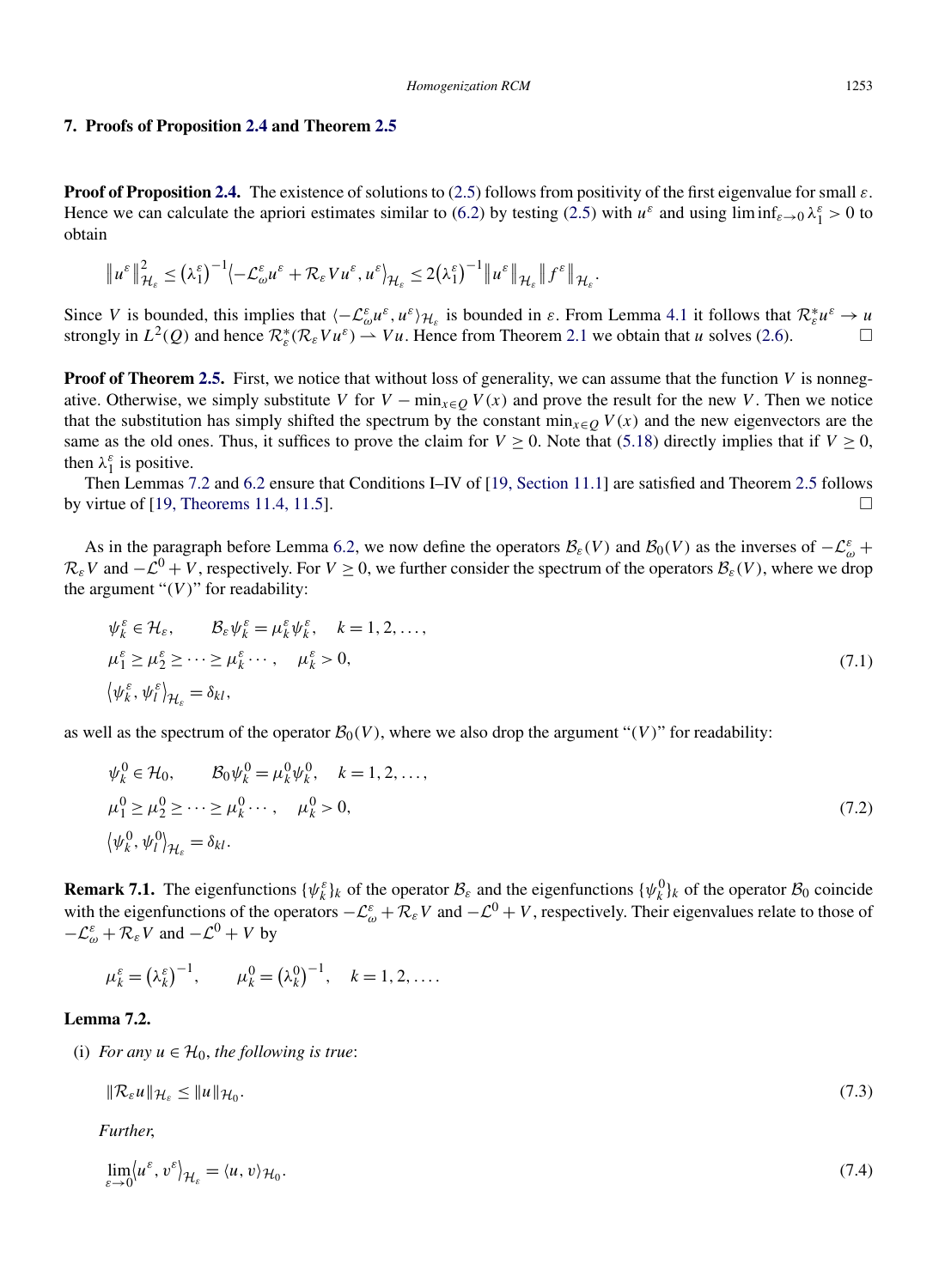*provided that*  $u, v \in H_0$  *and*  $u^{\varepsilon}, v^{\varepsilon} \in H_{\varepsilon}$  *and* 

$$
\lim_{\varepsilon \to 0} \|u^{\varepsilon} - \mathcal{R}_{\varepsilon}u\|_{\mathcal{H}_{\varepsilon}} = 0 \quad \text{and} \quad \lim_{\varepsilon \to 0} \|v^{\varepsilon} - \mathcal{R}_{\varepsilon}v\|_{\mathcal{H}_{\varepsilon}} = 0. \tag{7.5}
$$

Let  $V: \mathbb{R}^d \to \mathbb{R}$  be a non-negative, continuous potential. If Assumptions  $1.1$  and  $1.2(a')$  $1.2(a')$  are fulfilled, then furthermore *the following statements hold*.

(ii) Let  $f \in H_0$  and let  $f^{\varepsilon} \in H_{\varepsilon}$ . Then the following is true: If

$$
\lim_{\varepsilon \to 0} \left\| f^{\varepsilon} - \mathcal{R}_{\varepsilon} f \right\|_{\mathcal{H}_{\varepsilon}} = 0, \tag{7.6}
$$

*then*

$$
\lim_{\varepsilon \to 0} \|\mathcal{B}_{\varepsilon} f^{\varepsilon} - \mathcal{R}_{\varepsilon} \mathcal{B}_0 f\|_{\mathcal{H}_{\varepsilon}} = 0, \quad \mathbb{P}\text{-}a.s. \tag{7.7}
$$

(iii) *For any sequence*  $f^{\varepsilon} \in \mathcal{H}_{\varepsilon}$  *such that*  $\sup_{\varepsilon} ||f^{\varepsilon}||_{\mathcal{H}_{\varepsilon}} < \infty$ , *there exists a subsequence*  $f^{\varepsilon'}$  *and a vector*  $w^0 \in \mathcal{H}_0$ *such that*

$$
\lim_{\varepsilon'\to 0}\left\|\mathcal R^\ast_{\varepsilon'}\mathcal B_{\varepsilon'}f^{\varepsilon'}-w^0\right\|_{\mathcal H_0}=\lim_{\varepsilon'\to 0}\left\|\mathcal B_{\varepsilon'}f^{\varepsilon'}-\mathcal R_{\varepsilon'}w^0\right\|_{\mathcal H_{\varepsilon'}}=0.
$$

**Proof.** For (i): Let  $u \in \mathcal{H}_0$ . By Jensen's inequality it follows that

$$
\|\mathcal{R}_{\varepsilon}u\|_{\mathcal{H}_{\varepsilon}}^2 = \varepsilon^d \sum_{z \in \mathbb{Z}_{\varepsilon}^d} \varepsilon^{-2d} \left( \int_{b(z,\frac{\varepsilon}{2})} u \, dx \right)^2 \leq \varepsilon^d \sum_{z \in \mathbb{Z}_{\varepsilon}^d} \varepsilon^{-d} \left( \int_{b(z,\frac{\varepsilon}{2})} u^2 \, dx \right) = \|u\|_{\mathcal{H}_0}^2.
$$

For [\(7.4\)](#page-27-0) we first observe that

$$
\left| \langle u^{\varepsilon}, v^{\varepsilon} \rangle_{\mathcal{H}_{\varepsilon}} - \langle u, v \rangle_{\mathcal{H}_{0}} \right| \leq \left| \langle v^{\varepsilon}, u^{\varepsilon} - \mathcal{R}_{\varepsilon} u \rangle_{\mathcal{H}_{\varepsilon}} \right| + \left| \sum_{z \in \mathbb{Z}_{\varepsilon}^{d}} \int_{b(z, \frac{\varepsilon}{2})} u \left( \mathcal{R}_{\varepsilon}^{*} v^{\varepsilon}(z) - v \right) dx \right|
$$
  
 
$$
\leq \left\| v^{\varepsilon} \right\|_{\mathcal{H}_{\varepsilon}} \left\| u^{\varepsilon} - \mathcal{R}_{\varepsilon} u \right\|_{\mathcal{H}_{\varepsilon}} + \left\| u \right\|_{\mathcal{H}_{0}} \left\| v^{\varepsilon} - \mathcal{R}_{\varepsilon} v \right\|_{\mathcal{H}_{\varepsilon}}.
$$
 (7.8)

The second term on the above RHS converges to zero by assumption. For the first term we note that the triangle inequality together with [\(7.3\)](#page-27-0) yields

$$
\|v^{\varepsilon}\|_{\mathcal{H}_{\varepsilon}} \leq \|\mathcal{R}_{\varepsilon}v\|_{\mathcal{H}_{\varepsilon}} + \|v^{\varepsilon}-\mathcal{R}_{\varepsilon}v\|_{\mathcal{H}_{\varepsilon}} \leq \|v\|_{\mathcal{H}_{0}} + \|v^{\varepsilon}-\mathcal{R}_{\varepsilon}v\|_{\mathcal{H}_{\varepsilon}},
$$

which is bounded from above. It follows that the first term on the RHS of (7.8) converges to zero as well.

Part (ii) follows directly from Proposition [2.4](#page-6-0) and [\(7.4\)](#page-27-0).

Similarly, Part (iii) follows from Proposition [2.4](#page-6-0) and [\(7.4\)](#page-27-0) since  $\sup_{\varepsilon} ||f^{\varepsilon}||_2 < \infty$  implies that there exists a subsequence  $\varepsilon'$  along which  $\mathcal{R}^*_{\varepsilon'} f^{\varepsilon'} \to f$  in  $\tilde{L}^2$ .

# **8. Proof of Proposition [2.8](#page-9-0)**

**Proof of Proposition [2.8.](#page-9-0)** This proof is an application of the Gärtner–Ellis theorem and goes along the lines of [\[21,](#page-30-0) [Theorem 1.8\]](#page-30-0). For the convenience of the reader, we outline the main steps here.

Let  $V: \mathbb{R}^d \to \mathbb{R}$  be a bounded, continuous function. We define the generating cumulant function

$$
\Lambda_t(V) := \frac{\alpha_t^2}{t} \log \mathbb{E}_0^{\omega} \bigg[ \exp \bigg\{ -\frac{t}{\alpha_t^2} \int_Q V(y) L_t(y) \, dy \bigg\} \bigg| X_{[0,t]} \subset \alpha_t Q \bigg]. \tag{8.1}
$$

<span id="page-28-0"></span>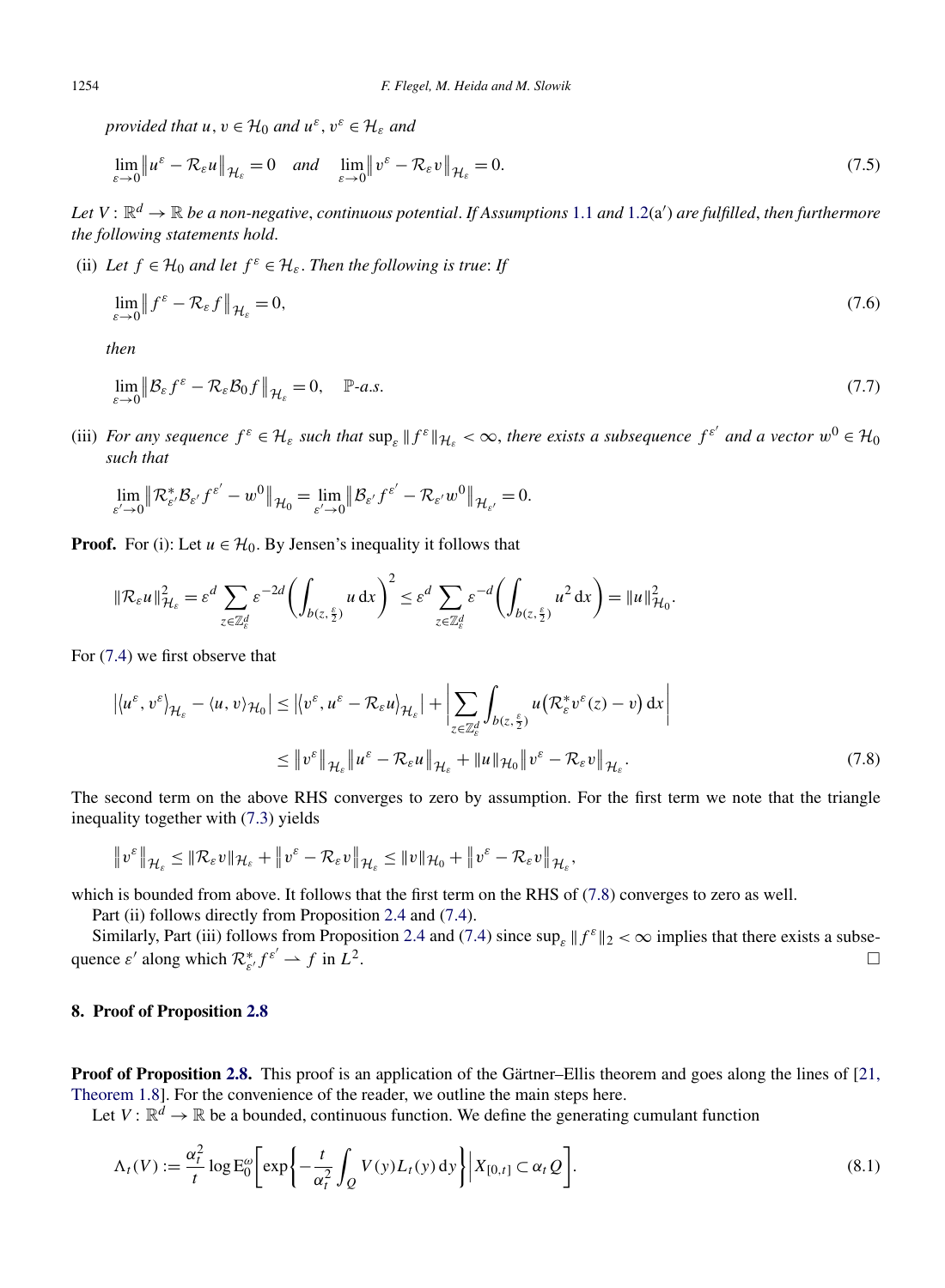As in [\[21\]](#page-30-0), it suffices to show that

$$
\Lambda(V) := \lim_{t \to \infty} \Lambda_t(V) = -\lambda_1(V) + \lambda_1(0),\tag{8.2}
$$

where  $\lambda_1(V)$  denotes the principal Dirichlet eigenvalue of  $-\mathcal{L}^0 + V$  on *Q* with zero Dirichlet boundary conditions. Then the claim follows by the Gärtner–Ellis theorem.

In order to show (8.2), we define the operator  $\mathcal{P}_t^{\omega,V}$  acting on real-valued functions  $f \in \ell^2(\alpha_t Q \cap \mathbb{Z}^d)$  by

$$
\left(\mathcal{P}_t^{\omega,V}f\right)(z) := \mathcal{E}_z^{\omega} \bigg[ \exp\bigg\{-\frac{t}{\alpha_t^2} \int_Q V(y) L_t(y) \, dy\bigg\} \mathbb{1}_{\{X_{[0,t]} \subset \alpha_t Q\}} f(X_t) \bigg], \quad \big(z \in \alpha_t Q \cap \mathbb{Z}^d\big). \tag{8.3}
$$

Since  $L_t$  is a step function,  $\mathcal{P}_t^{\omega, V}$  admits the semigroup representation

$$
\mathcal{P}_t^{\omega,V} = \exp\{-t\alpha_t^{-2}\left[-\alpha_t^2 \mathcal{L}_\omega + V_t\right]\},\tag{8.4}
$$

where the operator in the exponent is considered with zero Dirichlet conditions at the boundary of  $\alpha_t Q \cap \mathbb{Z}^d$  and

$$
V_t(z) := \int_{[-\frac{1}{2},\frac{1}{2}]} V\left(\frac{z+y}{\alpha_t}\right) dy \quad (z \in \alpha_t Q \cap \mathbb{Z}^d).
$$

Let  $\lambda_1^{(t)}(V)$  denote the principal Dirichlet eigenvalue of  $-\alpha_t^2 \mathcal{L}_{\omega} + V_t$  on  $\alpha_t Q \cap \mathbb{Z}^d$  with zero Dirichlet boundary conditions. Let  $\psi_1^{(t)}(V)$  be the corresponding principal Dirichlet eigenfunction. Then, in order to show (8.2), we have to show that

$$
\lim_{t \to \infty} \frac{\alpha_t^2}{t} \log \left( \mathcal{P}_t^{\omega, V} \mathbb{1} \right) (0) = \lim_{t \to \infty} \lambda_1^{(t)}(V) = \lambda_1(V) \tag{8.5}
$$

for any  $V \in C_b(\mathbb{R}^d)$ . The second equality follows by virtue of Theorem [2.5.](#page-6-0) It remains to prove the first equality. For this purpose we notice that an eigenvalue expansion together with Cauchy–Schwarz and Parseval's identity yields that

$$
\left(\mathcal{P}_t^{\omega,V}\mathbb{1}\right)(0) \leq \sqrt{|\alpha_t Q|} \exp\bigg\{-\frac{t}{\alpha_t^2} \lambda_1^{(t)}(V)\bigg\}.
$$

On the other hand, since  $\mathcal{P}_t^{\omega,V} \geq 0$ , we can estimate from below

$$
\left(\mathcal{P}_t^{\omega,V}\mathbb{1}\right)(0) \ge \frac{1}{\sup_{\alpha_t Q} \psi_1^{(t)}} \left(\mathcal{P}_t^{\omega,V}\psi_1^{(t)}\right)(0) \ge \psi_1^{(t)}(0) \exp\left\{-\frac{t}{\alpha_t^2} \lambda_1^{(t)}(V)\right\}
$$

since  $\psi_1^{(t)}$  is a normalized eigenfunction. Thus, if  $\psi_1^{(t)}(0)$  decays at most polynomially, we have proved the claim. Similarly to the proof in [\[21\]](#page-30-0), we obtain that

$$
\psi_1^{(t)}(0) \ge e^{-\lambda(V) - V^*} \Big( \max_{x \in \alpha_t Q \cap \mathbb{Z}^d} \psi_1^{(t)} \Big) \Big( \min_{x \in \alpha_t Q \cap \mathbb{Z}^d} P_0^{\alpha_t^2 \omega} [X_1 = x] \Big), \tag{8.6}
$$

where  $V^*$  is an upper bound for *V*. Since  $\psi_1^{(t)}$  is normalized and

$$
\min_{x \in \alpha_t Q \cap \mathbb{Z}^d} P_0^{\alpha_t^2 \omega}[X_1 = x] = \min_{x \in \alpha_t^2 Q \cap \mathbb{Z}^d} P_0^{\omega}[X_{\alpha_t} = x]
$$

decays at most polynomially by Assumption [2.7,](#page-9-0) the claim follows.  $\Box$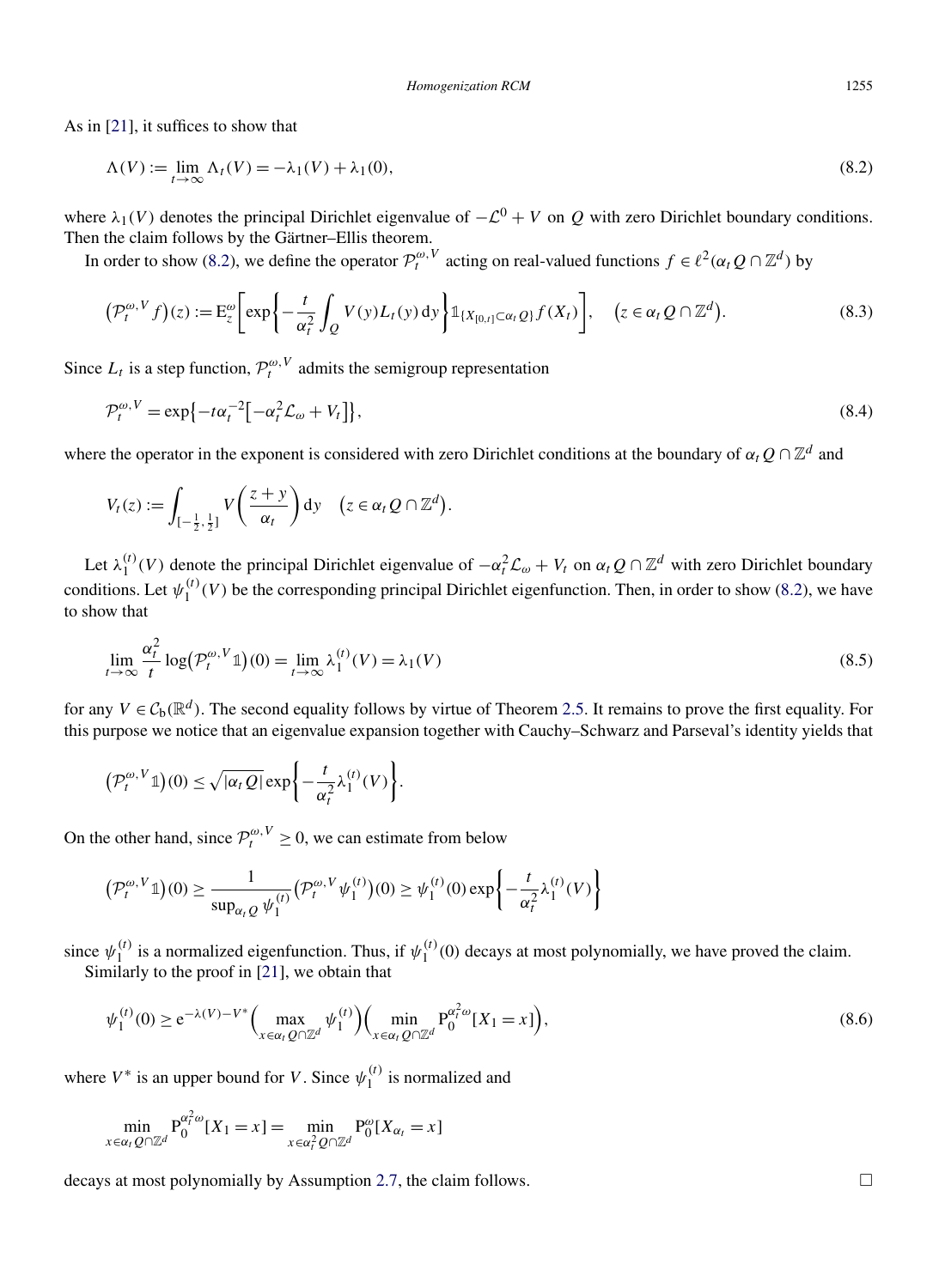#### <span id="page-30-0"></span>**Acknowledgements**

The authors thank Wolfgang König, Stefan Neukamm, Mathias Schäffner, and Mark Peletier for fruitful discussions and valuable hints. Furthermore we wish to thank an anonymous referee for his or her valuable comments and for pointing out several typos in an earlier version of this manuscript.

# **References**

- [1] S. Andres, J.-D. Deuschel and M. Slowik. Invariance principle for the random conductance model in a degenerate ergodic environment. *Ann. Probab.* **43** (4) (2015) 1866–1891. [MR3353817](http://www.ams.org/mathscinet-getitem?mr=3353817)
- [2] S. Andres, J.-D. Deuschel and M. Slowik. Harnack inequalities on weighted graphs and some applications to the random conductance model. *Probab. Theory Related Fields* **164** (3–4) (2016) 931–977. [MR3477784](http://www.ams.org/mathscinet-getitem?mr=3477784)
- [3] G. Allaire. Homogenization and two-scale convergence. *SIAM J. Math. Anal.* **23** (6) (1992) 1482–1518. [MR1185639](http://www.ams.org/mathscinet-getitem?mr=1185639)
- [4] D. Boivin and J. Depauw. Spectral homogenization of reversible random walks on Z*<sup>d</sup>* in a random environment. *Stochastic Process. Appl.* **104** (1) (2003) 29–56. [MR1956471](http://www.ams.org/mathscinet-getitem?mr=1956471)
- [5] M. Biskup, R. Fukushima and W. König. Eigenvalue fluctuations for lattice Anderson Hamiltonians. *SIAM J. Math. Anal.* **48** (4) (2016) 2674–2700. [MR3537879](http://www.ams.org/mathscinet-getitem?mr=3537879)
- [6] M. Biskup, R. Fukushima and W. König. Eigenvalue fluctuations for lattice Anderson Hamiltonians: Unbounded potentials. *Interdiscip. Inform. Sci.* **25** (1) (2018) 59–76.
- [7] J.-P. Bouchaud and A. Georges. Anomalous diffusion in disordered media: Statistical mechanisms, models and physical applications. *Phys. Rep.* **195** (4–5) (1990) 127–293. [MR1081295](http://www.ams.org/mathscinet-getitem?mr=1081295)
- [8] M. Biskup. Recent progress on the random conductance model. *Probab. Surv.* **8** (2011) 294–373. [MR2861133](http://www.ams.org/mathscinet-getitem?mr=2861133)
- [9] H. Brezis. *Functional Analysis, Sobolev Spaces and Partial Differential Equations*. *Universitext.* Springer, New York, 2011. [MR2759829](http://www.ams.org/mathscinet-getitem?mr=2759829)
- [10] T. Coulhon. Espaces de Lipschitz et inégalités de Poincaré. *J. Funct. Anal.* **136** (1) (1996) 81–113. [MR1375154](http://www.ams.org/mathscinet-getitem?mr=1375154)
- [11] J.-D. Deuschel, T. A. Nguyen and M. Slowik. Quenched invariance principles for the random conductance model on a random graph with degenerate ergodic weights. *Probab. Theory Related Fields* **170** (1–2) (2018) 363–386. [MR3748327](http://www.ams.org/mathscinet-getitem?mr=3748327)
- [12] M. D. Donsker and S. R. S. Varadhan. Asymptotic evaluation of certain Markov process expectations for large time, I. *Comm. Pure Appl. Math.* **28** (1975) 1–47. [MR0386024](http://www.ams.org/mathscinet-getitem?mr=0386024)
- [13] L. C. Evans. *Partial Differential Equations*, 2nd edition. *Graduate Studies in Mathematics* **19**. American Mathematical Society, Providence, RI, 2010. [MR2597943](http://www.ams.org/mathscinet-getitem?mr=2597943)
- [14] A. Faggionato. Random walks and exclusion processes among random conductances on random infinite clusters: Homogenization and hydrodynamic limit. *Electron. J. Probab.* **13** (73) (2008) 2217–2247. [MR2469609](http://www.ams.org/mathscinet-getitem?mr=2469609)
- [15] A. Faggionato. Spectral analysis of 1D nearest-neighbor random walks and applications to subdiffusive trap and barrier models. *Electron. J. Probab.* **17** (15) (2012) 36pp. [MR2892328](http://www.ams.org/mathscinet-getitem?mr=2892328)
- [16] F. Flegel. Localization of the principal Dirichlet eigenvector in the heavy-tailed random conductance model. *Electron. J. Probab.* **23** (68) (2018) 43pp.
- [17] N. Gantert, W. König and Z. Shi. Annealed deviations of random walk in random scenery. *Ann. Inst. Henri Poincaré Probab. Stat.* **43** (1) (2007) 47–76. [MR2288269](http://www.ams.org/mathscinet-getitem?mr=2288269)
- [18] A. Giunti and J.-C. Mourrat. Quantitative homogenization of degenerate random environments. *Ann. Inst. Henri Poincaré Probab. Stat.* **54** (1) (2018) 22–50. [MR3765879](http://www.ams.org/mathscinet-getitem?mr=3765879)
- [19] V. V. Jikov, S. M. Kozlov and O. A. Ole˘ınik. *Homogenization of Differential Operators and Integral Functionals*. Springer-Verlag, Berlin, 1994. [MR1329546](http://www.ams.org/mathscinet-getitem?mr=1329546)
- [20] H. Kesten. Aspects of first passage percolation. In *École D'été de Probabilités de Saint-Flour, XIV 1984* 125–264. *Lecture Notes in Math.* **1180**. Springer, Berlin, 1986. [MR0876084](http://www.ams.org/mathscinet-getitem?mr=0876084)
- [21] W. König and T. Wolff. Large deviations for the local times of a random walk among random conductances in a growing box. *Markov Process. Related Fields* **21** (3) (2015) 591–638. [MR3469270](http://www.ams.org/mathscinet-getitem?mr=3469270)
- [22] T.-W. Ma. *Banach–Hilbert Spaces, Vector Measures and Group Representations*. World Scientific Publishing Co., Inc., River Edge, NJ, 2002. [MR1908733](http://www.ams.org/mathscinet-getitem?mr=1908733)
- [23] G. Dal Maso. *An Introduction to -Convergence*. *Progress in Nonlinear Differential Equations and Their Applications* **8**. Birkhäuser Boston, Inc., Boston, MA, 1993. [MR1201152](http://www.ams.org/mathscinet-getitem?mr=1201152)
- [24] P. Mathieu and A. Piatnitski. Quenched invariance principles for random walks on percolation clusters. *Proc. R. Soc. Lond. Ser. A Math. Phys. Eng. Sci.* **463** (2085) (2007) 2287–2307. [MR2345229](http://www.ams.org/mathscinet-getitem?mr=2345229)
- [25] S. Neukamm, M. Schäffner and A. Schlömerkemper. Stochastic homogenization of nonconvex discrete energies with degenerate growth. *SIAM J. Math. Anal.* **49** (3) (2017) 1761–1809. [MR3650427](http://www.ams.org/mathscinet-getitem?mr=3650427)
- [26] G. Nguetseng. A general convergence result for a functional related to the theory of homogenization. *SIAM J. Math. Anal.* **20** (3) (1989) 608–623. [MR0990867](http://www.ams.org/mathscinet-getitem?mr=0990867)
- [27] A. Piatnitski and E. Zhizhina. Periodic homogenization of nonlocal operators with a convolution-type kernel. *SIAM J. Math. Anal.* **49** (1) (2017) 64–81. [MR3595876](http://www.ams.org/mathscinet-getitem?mr=3595876)
- [28] L. Saloff-Coste. Lectures on finite Markov chains. In *Lectures on Probability Theory and Statistics* 301–413. *Saint-Flour*, *1996*. *Lecture Notes in Math.* **1665**. Springer, Berlin, 1997. [MR1490046](http://www.ams.org/mathscinet-getitem?mr=1490046)